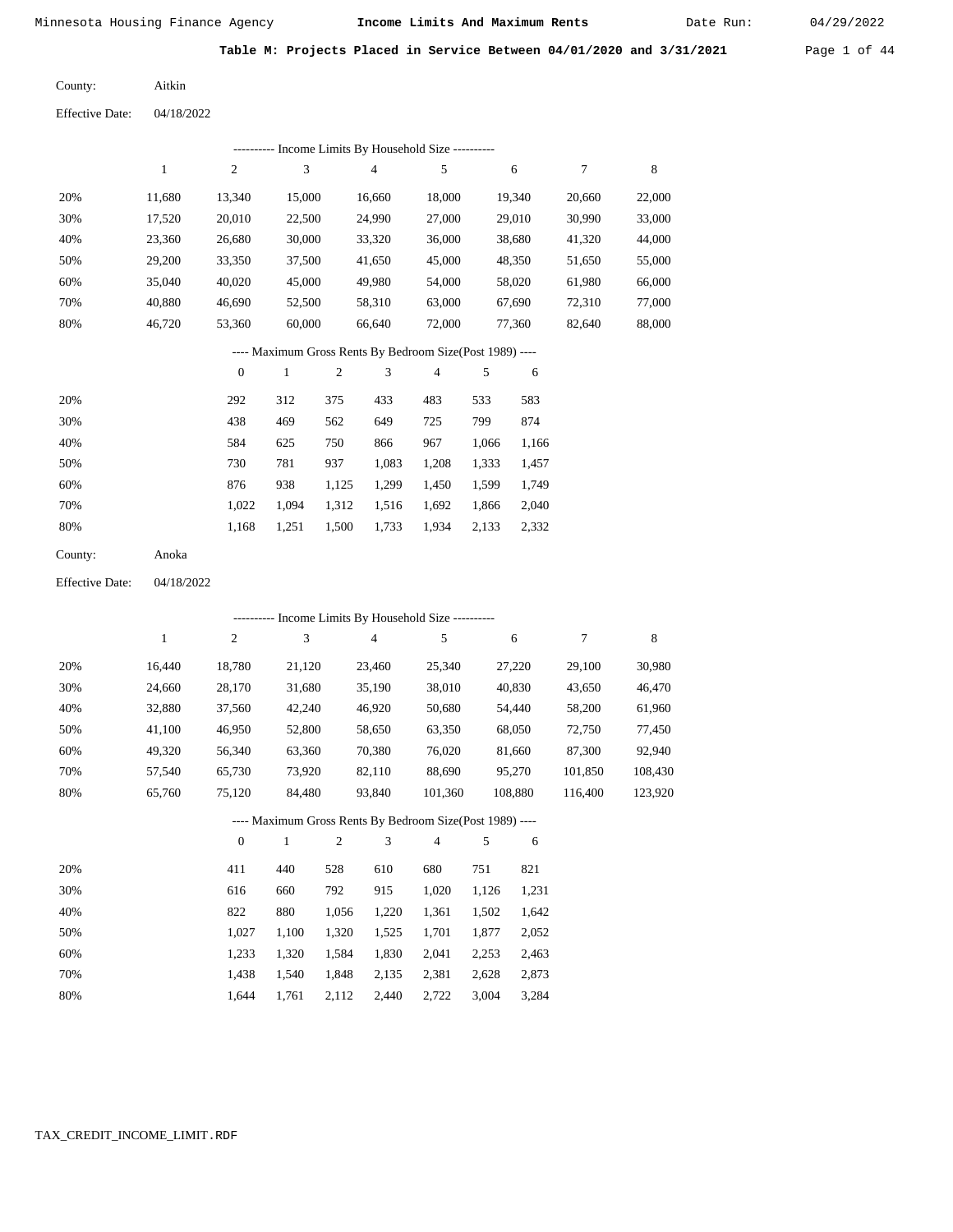Date Run:

**Table M: Projects Placed in Service Between 04/01/2020 and 3/31/2021** Page 2 of 44

Becker County:

04/18/2022 Effective Date:

|     | ---------- Income Limits By Household Size ---------- |        |        |        |        |        |        |        |  |  |
|-----|-------------------------------------------------------|--------|--------|--------|--------|--------|--------|--------|--|--|
|     | 1                                                     | 2      | 3      | 4      | 5      | 6      | 7      | 8      |  |  |
| 20% | 11,680                                                | 13.340 | 15,000 | 16.660 | 18.000 | 19,340 | 20,660 | 22,000 |  |  |
| 30% | 17.520                                                | 20,010 | 22,500 | 24,990 | 27,000 | 29,010 | 30,990 | 33,000 |  |  |
| 40% | 23,360                                                | 26,680 | 30,000 | 33,320 | 36,000 | 38,680 | 41,320 | 44,000 |  |  |
| 50% | 29,200                                                | 33,350 | 37,500 | 41,650 | 45,000 | 48,350 | 51,650 | 55,000 |  |  |
| 60% | 35,040                                                | 40,020 | 45,000 | 49,980 | 54,000 | 58,020 | 61,980 | 66,000 |  |  |
| 70% | 40,880                                                | 46.690 | 52,500 | 58,310 | 63,000 | 67.690 | 72,310 | 77,000 |  |  |
| 80% | 46,720                                                | 53,360 | 60,000 | 66,640 | 72,000 | 77,360 | 82,640 | 88,000 |  |  |
|     |                                                       |        |        |        |        |        |        |        |  |  |

### ---- Maximum Gross Rents By Bedroom Size(Post 1989) ----

|     | $\mathbf{0}$ |       | $\overline{2}$ | 3     | 4     | 5     | 6     |
|-----|--------------|-------|----------------|-------|-------|-------|-------|
| 20% | 292          | 312   | 375            | 433   | 483   | 533   | 583   |
| 30% | 438          | 469   | 562            | 649   | 725   | 799   | 874   |
| 40% | 584          | 625   | 750            | 866   | 967   | 1,066 | 1,166 |
| 50% | 730          | 781   | 937            | 1,083 | 1,208 | 1,333 | 1,457 |
| 60% | 876          | 938   | 1,125          | 1,299 | 1,450 | 1,599 | 1,749 |
| 70% | 1,022        | 1.094 | 1,312          | 1,516 | 1,692 | 1,866 | 2,040 |
| 80% | 1,168        | 1,251 | 1,500          | 1,733 | 1,934 | 2,133 | 2,332 |
|     |              |       |                |       |       |       |       |

| County: | Beltrami |
|---------|----------|
|---------|----------|

04/18/2022 Effective Date:

|     | --------- Income Limits By Household Size ---------- |                |              |                |                                                          |                |       |        |        |        |
|-----|------------------------------------------------------|----------------|--------------|----------------|----------------------------------------------------------|----------------|-------|--------|--------|--------|
|     | 1                                                    | 2              | 3            |                | $\overline{4}$                                           | 5              |       | 6      | 7      | 8      |
| 20% | 11,680                                               | 13,340         | 15,000       |                | 16,660                                                   | 18,000         |       | 19,340 | 20,660 | 22,000 |
| 30% | 17,520                                               | 20,010         | 22,500       |                | 24,990                                                   | 27,000         |       | 29,010 | 30,990 | 33,000 |
| 40% | 23,360                                               | 26,680         | 30,000       |                | 33,320                                                   | 36,000         |       | 38,680 | 41,320 | 44,000 |
| 50% | 29,200                                               | 33,350         | 37,500       |                | 41,650                                                   | 45,000         |       | 48,350 | 51,650 | 55,000 |
| 60% | 35,040                                               | 40,020         | 45,000       |                | 49,980                                                   | 54,000         |       | 58,020 | 61,980 | 66,000 |
| 70% | 40,880                                               | 46,690         | 52,500       |                | 58,310                                                   | 63,000         |       | 67,690 | 72,310 | 77,000 |
| 80% | 46,720                                               | 53,360         | 60,000       |                | 66,640                                                   | 72,000         |       | 77,360 | 82,640 | 88,000 |
|     |                                                      |                |              |                | ---- Maximum Gross Rents By Bedroom Size(Post 1989) ---- |                |       |        |        |        |
|     |                                                      | $\overline{0}$ | $\mathbf{1}$ | $\mathfrak{2}$ | 3                                                        | $\overline{4}$ | 5     | 6      |        |        |
| 20% |                                                      | 292            | 312          | 375            | 433                                                      | 483            | 533   | 583    |        |        |
| 30% |                                                      | 438            | 469          | 562            | 649                                                      | 725            | 799   | 874    |        |        |
| 40% |                                                      | 584            | 625          | 750            | 866                                                      | 967            | 1,066 | 1,166  |        |        |
| 50% |                                                      | 730            | 781          | 937            | 1,083                                                    | 1,208          | 1,333 | 1,457  |        |        |
| 60% |                                                      | 876            | 938          | 1,125          | 1,299                                                    | 1,450          | 1,599 | 1,749  |        |        |
| 70% |                                                      | 1,022          | 1,094        | 1,312          | 1,516                                                    | 1,692          | 1,866 | 2,040  |        |        |

1,500 1,733

1,934 2,133 2,332

1,168

1,251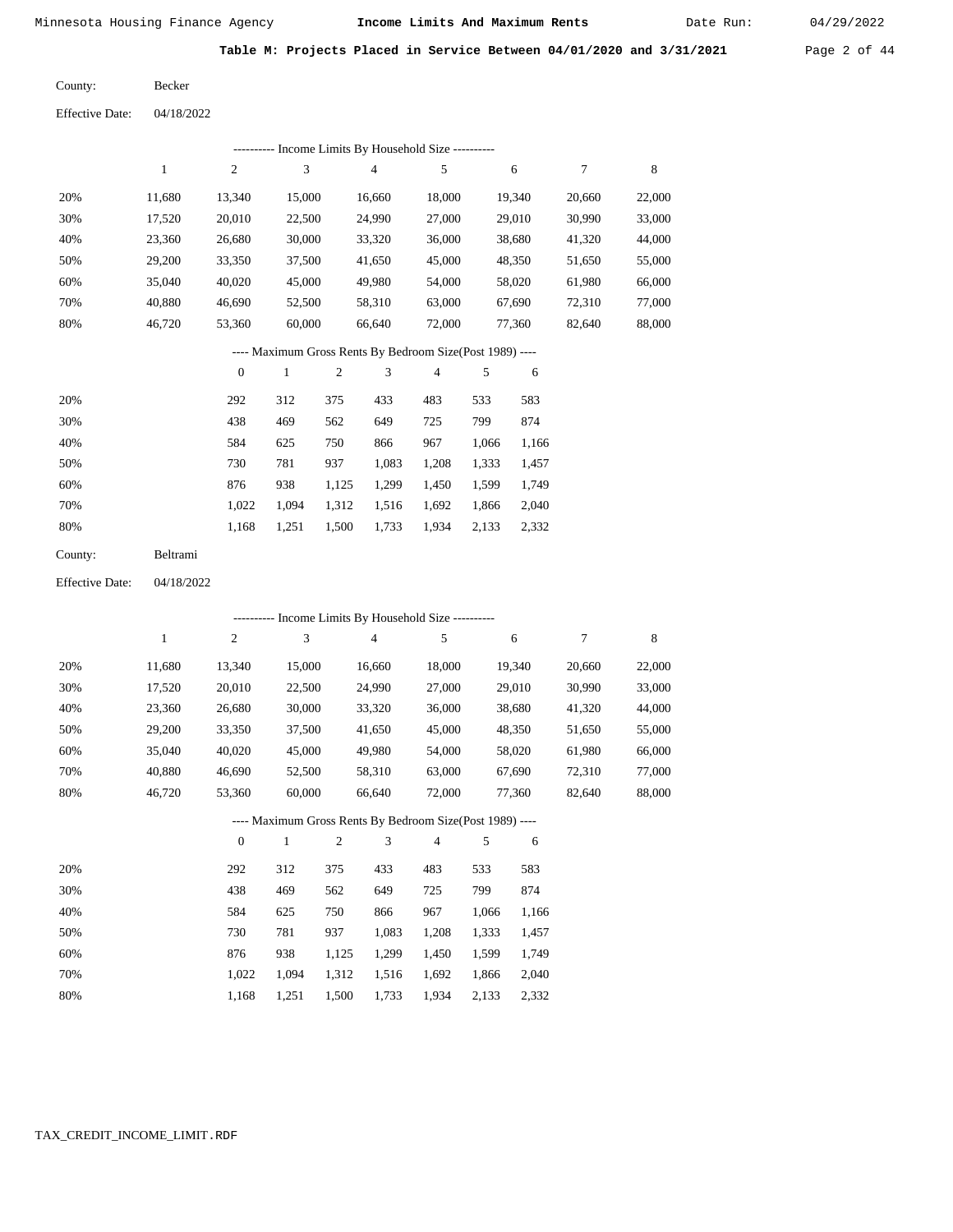Date Run:

**Table M: Projects Placed in Service Between 04/01/2020 and 3/31/2021** Page 3 of 44

| County: | <b>Benton</b> |
|---------|---------------|
|         |               |

| <b>Effective Date:</b> | 04/18/2022 |
|------------------------|------------|
|                        |            |

|     | ---------- Income Limits By Household Size ---------- |        |        |        |        |        |        |        |  |  |
|-----|-------------------------------------------------------|--------|--------|--------|--------|--------|--------|--------|--|--|
|     |                                                       | 2      | 3      | 4      | 5      | 6      |        | 8      |  |  |
| 20% | 12.380                                                | 14.140 | 15,900 | 17.660 | 19,080 | 20,500 | 21,900 | 23,320 |  |  |
| 30% | 18,570                                                | 21,210 | 23,850 | 26,490 | 28,620 | 30,750 | 32,850 | 34,980 |  |  |
| 40% | 24,760                                                | 28,280 | 31,800 | 35,320 | 38,160 | 41,000 | 43,800 | 46,640 |  |  |
| 50% | 30,950                                                | 35,350 | 39,750 | 44,150 | 47,700 | 51,250 | 54,750 | 58,300 |  |  |
| 60% | 37.140                                                | 42,420 | 47,700 | 52,980 | 57,240 | 61,500 | 65,700 | 69,960 |  |  |
| 70% | 43,330                                                | 49,490 | 55,650 | 61,810 | 66,780 | 71,750 | 76,650 | 81,620 |  |  |
| 80% | 49.520                                                | 56,560 | 63,600 | 70,640 | 76,320 | 82,000 | 87,600 | 93,280 |  |  |

### ---- Maximum Gross Rents By Bedroom Size(Post 1989) ----

|     | $\mathbf{0}$ |       |       | 3     | 4     |       | 6     |
|-----|--------------|-------|-------|-------|-------|-------|-------|
| 20% | 309          | 331   | 397   | 459   | 512   | 565   | 618   |
| 30% | 464          | 497   | 596   | 688   | 768   | 847   | 927   |
| 40% | 619          | 663   | 795   | 918   | 1,025 | 1.130 | 1,236 |
| 50% | 773          | 828   | 993   | 1,148 | 1,281 | 1,413 | 1,545 |
| 60% | 928          | 994   | 1,192 | 1,377 | 1,537 | 1.695 | 1,854 |
| 70% | 1,083        | 1,160 | 1,391 | 1,607 | 1,793 | 1,978 | 2,163 |
| 80% | 1,238        | 1,326 | 1,590 | 1,837 | 2,050 | 2,261 | 2,472 |
|     |              |       |       |       |       |       |       |

| Big Stone |
|-----------|
|           |

04/18/2022 Effective Date:

|     | ---------- Income Limits By Household Size ---------- |                |              |                |                |                                                          |       |        |        |        |
|-----|-------------------------------------------------------|----------------|--------------|----------------|----------------|----------------------------------------------------------|-------|--------|--------|--------|
|     | 1                                                     | $\overline{c}$ | 3            |                | $\overline{4}$ | 5                                                        |       | 6      | 7      | 8      |
| 20% | 11,680                                                | 13,340         | 15,000       |                | 16,660         | 18,000                                                   |       | 19,340 | 20,660 | 22,000 |
| 30% | 17,520                                                | 20,010         | 22,500       |                | 24,990         | 27,000                                                   |       | 29,010 | 30,990 | 33,000 |
| 40% | 23,360                                                | 26,680         | 30,000       |                | 33,320         | 36,000                                                   |       | 38,680 | 41,320 | 44,000 |
| 50% | 29,200                                                | 33,350         | 37,500       |                | 41,650         | 45,000                                                   |       | 48,350 | 51,650 | 55,000 |
| 60% | 35,040                                                | 40,020         | 45,000       |                | 49,980         | 54,000                                                   |       | 58,020 | 61,980 | 66,000 |
| 70% | 40,880                                                | 46,690         | 52,500       |                | 58,310         | 63,000                                                   |       | 67,690 | 72,310 | 77,000 |
| 80% | 46,720                                                | 53,360         | 60,000       |                | 66,640         | 72,000                                                   |       | 77,360 | 82,640 | 88,000 |
|     |                                                       |                |              |                |                | ---- Maximum Gross Rents By Bedroom Size(Post 1989) ---- |       |        |        |        |
|     |                                                       | $\theta$       | $\mathbf{1}$ | $\mathfrak{2}$ | 3              | $\overline{4}$                                           | 5     | 6      |        |        |
| 20% |                                                       | 292            | 312          | 375            | 433            | 483                                                      | 533   | 583    |        |        |
| 30% |                                                       | 438            | 469          | 562            | 649            | 725                                                      | 799   | 874    |        |        |
| 40% |                                                       | 584            | 625          | 750            | 866            | 967                                                      | 1,066 | 1,166  |        |        |
| 50% |                                                       | 730            | 781          | 937            | 1,083          | 1,208                                                    | 1,333 | 1,457  |        |        |
| 60% |                                                       | 876            | 938          | 1,125          | 1,299          | 1,450                                                    | 1,599 | 1,749  |        |        |
| 70% |                                                       | 1,022          | 1,094        | 1,312          | 1,516          | 1,692                                                    | 1,866 | 2,040  |        |        |

1,168 1,251 1,500 1,733 1,934 2,133 2,332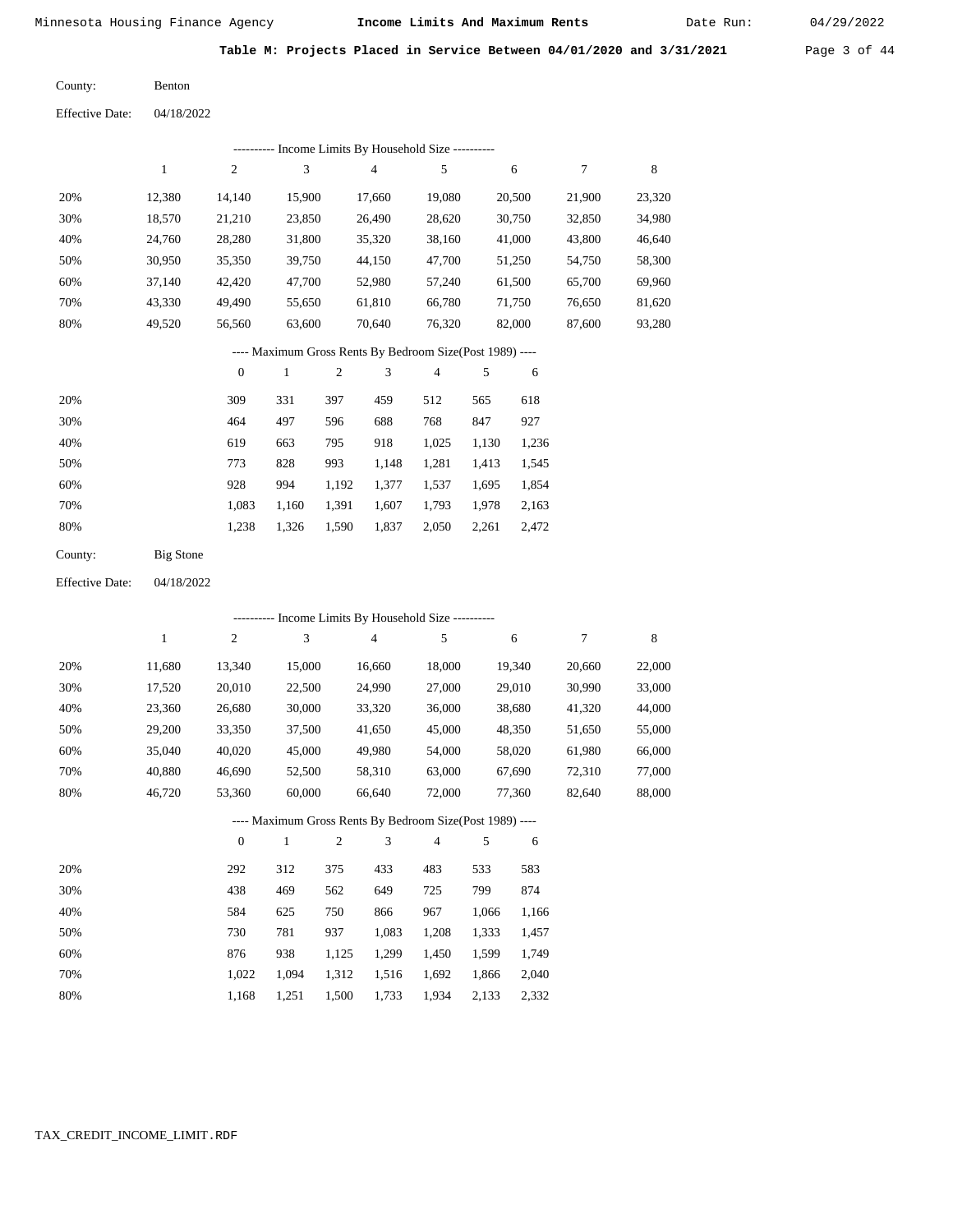Date Run:

**Table M: Projects Placed in Service Between 04/01/2020 and 3/31/2021** Page 4 of 44

Effective Date: 04/18/2022 Blue Earth County:

|                        |              |                  |                             |                  | --------- Income Limits By Household Size ----------     |                         |       |        |                  |        |
|------------------------|--------------|------------------|-----------------------------|------------------|----------------------------------------------------------|-------------------------|-------|--------|------------------|--------|
|                        | $\mathbf{1}$ | 2                | $\ensuremath{\mathfrak{Z}}$ |                  | $\overline{4}$                                           | 5                       |       | 6      | $\boldsymbol{7}$ | 8      |
| 20%                    | 12,600       | 14,400           | 16,200                      |                  | 18,000                                                   | 19,440                  |       | 20,880 | 22,320           | 23,760 |
| 30%                    | 18,900       | 21,600           | 24,300                      |                  | 27,000                                                   | 29,160                  |       | 31,320 | 33,480           | 35,640 |
| 40%                    | 25,200       | 28,800           | 32,400                      |                  | 36,000                                                   | 38,880                  |       | 41,760 | 44,640           | 47,520 |
| 50%                    | 31,500       | 36,000           | 40,500                      |                  | 45,000                                                   | 48,600                  |       | 52,200 | 55,800           | 59,400 |
| 60%                    | 37,800       | 43,200           | 48,600                      |                  | 54,000                                                   | 58,320                  |       | 62,640 | 66,960           | 71,280 |
| 70%                    | 44,100       | 50,400           | 56,700                      |                  | 63,000                                                   | 68,040                  |       | 73,080 | 78,120           | 83,160 |
| 80%                    | 50,400       | 57,600           |                             | 64,800<br>72,000 |                                                          | 77,760                  |       | 83,520 | 89,280           | 95,040 |
|                        |              |                  |                             |                  | ---- Maximum Gross Rents By Bedroom Size(Post 1989) ---- |                         |       |        |                  |        |
|                        |              | $\boldsymbol{0}$ | $\mathbf{1}$                | $\sqrt{2}$       | 3                                                        | $\overline{\mathbf{4}}$ | 5     | 6      |                  |        |
| 20%                    |              | 315              | 337                         | 405              | 468                                                      | 522                     | 576   | 630    |                  |        |
| 30%                    |              | 472              | 506                         | 607              | 702                                                      | 783                     | 864   | 945    |                  |        |
| 40%                    |              | 630              | 675                         | 810              | 936                                                      | 1,044                   | 1,152 | 1,260  |                  |        |
| 50%                    |              | 787              | 843                         | 1,012            | 1,170                                                    | 1,305                   | 1,440 | 1,575  |                  |        |
| 60%                    |              | 945              | 1,012                       | 1,215            | 1,404                                                    | 1,566                   | 1,728 | 1,890  |                  |        |
| 70%                    |              | 1,102            | 1,181                       | 1,417            | 1,638                                                    | 1,827                   | 2,016 | 2,205  |                  |        |
| 80%                    |              | 1,260            | 1,350                       | 1,620            | 1,872                                                    | 2,088                   | 2,304 | 2,520  |                  |        |
| County:                | Brown        |                  |                             |                  |                                                          |                         |       |        |                  |        |
| <b>Effective Date:</b> | 04/18/2022   |                  |                             |                  |                                                          |                         |       |        |                  |        |
|                        |              |                  |                             |                  | ---------- Income Limits By Household Size ----------    |                         |       |        |                  |        |
|                        | $\mathbf{1}$ | $\sqrt{2}$       | $\sqrt{3}$                  |                  | $\overline{4}$                                           | 5                       |       | 6      | $\boldsymbol{7}$ | 8      |
| 20%                    | 12,240       | 13,980           | 15,720                      |                  | 17,460                                                   | 18,860                  |       | 20,260 | 21,660           | 23,060 |
| 30%                    | 18,360       | 20,970           | 23,580                      |                  | 26,190                                                   | 28,290                  |       | 30,390 | 32,490           | 34,590 |
| 40%                    | 24,480       | 27,960           | 31,440                      |                  | 34,920                                                   | 37,720                  |       | 40,520 | 43,320           | 46,120 |
| 50%                    | 30,600       | 34,950           | 39,300                      |                  | 43,650                                                   | 47,150                  |       | 50,650 | 54,150           | 57,650 |
| 60%                    | 36,720       | 41,940           | 47,160                      |                  | 52,380                                                   | 56,580                  |       | 60,780 | 64,980           | 69,180 |
| 70%                    | 42,840       | 48,930           | 55,020                      |                  | 61,110                                                   | 66,010                  |       | 70,910 | 75,810           | 80,710 |
| 80%                    | 48,960       | 55.920           | 62,880                      |                  | 69,840                                                   | 75,440                  |       | 81,040 | 86,640           | 92,240 |
|                        |              |                  |                             |                  | ---- Maximum Gross Rents By Bedroom Size(Post 1989) ---- |                         |       |        |                  |        |
|                        |              | $\boldsymbol{0}$ | $\,1\,$                     | $\sqrt{2}$       | 3                                                        | 4                       | 5     | 6      |                  |        |
| 20%                    |              | 306              | 327                         | 393              | 454                                                      | 506                     | 559   | 611    |                  |        |
| 30%                    |              | 459              | 491                         | 589              | 681                                                      | 759                     | 838   | 916    |                  |        |
| 40%                    |              | 612              | 655                         | 786              | 908                                                      | 1,013                   | 1,118 | 1,222  |                  |        |
| 50%                    |              | 765              | 819                         | 982              | 1,135                                                    | 1,266                   | 1,397 | 1,527  |                  |        |
| 60%                    |              | 918              | 983                         | 1,179            | 1,362                                                    | 1,519                   | 1,677 | 1,833  |                  |        |
| 70%                    |              | 1,071            | 1,147                       | 1,375            | 1,589                                                    | 1,772                   | 1,956 | 2,138  |                  |        |
| 80%                    |              | 1,224            | 1,311                       | 1,572            | 1,816                                                    | 2,026                   | 2,236 | 2,444  |                  |        |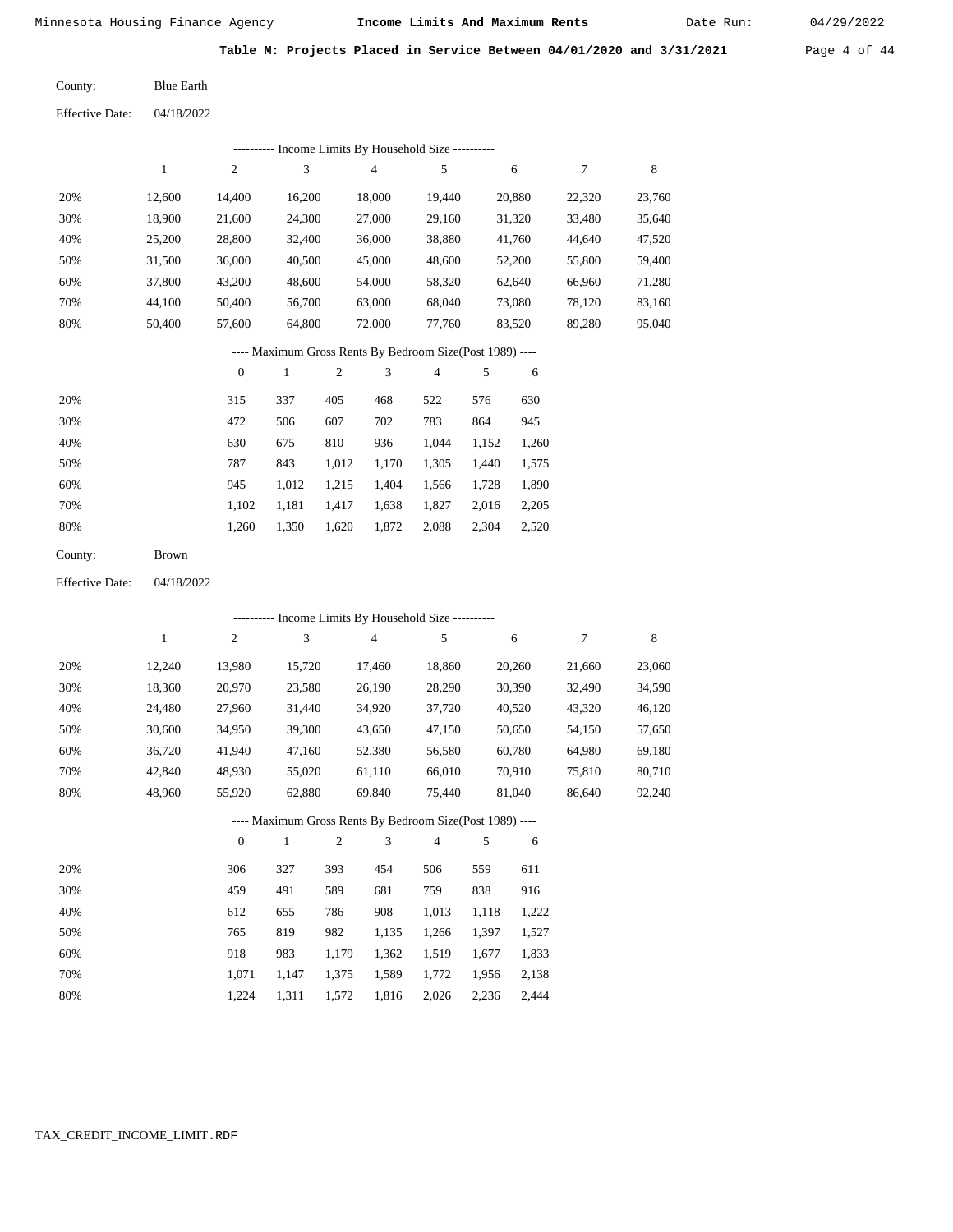Date Run:

| Table M: Projects Placed in Service Between 04/01/2020 and 3/31/2021<br>Page 5 of 44 |  |  |  |  |  |  |  |  |  |  |
|--------------------------------------------------------------------------------------|--|--|--|--|--|--|--|--|--|--|
|--------------------------------------------------------------------------------------|--|--|--|--|--|--|--|--|--|--|

| County:                | Carlton    |
|------------------------|------------|
| <b>Effective Date:</b> | 04/18/2022 |

|                        |              |                  |                           |            | ---------- Income Limits By Household Size ----------    |                |       |         |         |         |
|------------------------|--------------|------------------|---------------------------|------------|----------------------------------------------------------|----------------|-------|---------|---------|---------|
|                        | $\mathbf{1}$ | $\sqrt{2}$       | 3                         |            | $\overline{4}$                                           | 5              |       | 6       | 7       | 8       |
| 20%                    | 11,960       | 13,660           | 15,360                    |            | 17,060                                                   | 18,440         |       | 19,800  | 21,160  | 22,520  |
| 30%                    | 17,940       | 20,490           | 23,040                    |            | 25,590                                                   | 27,660         |       | 29,700  | 31,740  | 33,780  |
| 40%                    | 23,920       | 27,320           | 30,720                    |            | 34,120                                                   | 36,880         |       | 39,600  | 42,320  | 45,040  |
| 50%                    | 29,900       | 34,150           | 38,400                    |            | 42,650                                                   | 46,100         |       | 49,500  | 52,900  | 56,300  |
| 60%                    | 35,880       | 40,980           | 46,080                    |            | 51,180                                                   | 55,320         |       | 59,400  | 63,480  | 67,560  |
| 70%                    | 41,860       | 47,810           | 53,760                    |            | 59,710                                                   | 64,540         |       | 69,300  | 74,060  | 78,820  |
| 80%                    | 47,840       | 54,640           | 61,440                    |            | 68,240                                                   | 73,760         |       | 79,200  | 84,640  | 90,080  |
|                        |              |                  |                           |            | ---- Maximum Gross Rents By Bedroom Size(Post 1989) ---- |                |       |         |         |         |
|                        |              | $\boldsymbol{0}$ | $\mathbf{1}$              | $\sqrt{2}$ | 3                                                        | $\overline{4}$ | 5     | 6       |         |         |
| 20%                    |              | 299              | 320                       | 384        | 443                                                      | 495            | 546   | 597     |         |         |
| 30%                    |              | 448              | 480                       | 576        | 665                                                      | 742            | 819   | 895     |         |         |
| 40%                    |              | 598              | 640                       | 768        | 887                                                      | 990            | 1,092 | 1,194   |         |         |
| 50%                    |              | 747              | 800                       | 960        | 1,109                                                    | 1,237          | 1,365 | 1,492   |         |         |
| 60%                    |              | 897              | 960                       | 1,152      | 1,331                                                    | 1,485          | 1,638 | 1,791   |         |         |
| 70%                    |              | 1,046            | 1,120                     | 1,344      | 1,553                                                    | 1,732          | 1,911 | 2,089   |         |         |
| 80%                    |              | 1,196            | 1,281                     | 1,536      | 1,775                                                    | 1,980          | 2,184 | 2,388   |         |         |
| County:                | Carver       |                  |                           |            |                                                          |                |       |         |         |         |
| <b>Effective Date:</b> | 04/18/2022   |                  |                           |            |                                                          |                |       |         |         |         |
|                        |              |                  |                           |            | ---------- Income Limits By Household Size ----------    |                |       |         |         |         |
|                        | $\mathbf{1}$ | 2                | $\ensuremath{\mathbf{3}}$ |            | 4                                                        | 5              |       | 6       | 7       | 8       |
| 20%                    | 16,440       | 18,780           | 21,120                    |            | 23,460                                                   | 25,340         |       | 27,220  | 29,100  | 30,980  |
| 30%                    | 24,660       | 28,170           | 31,680                    |            | 35,190                                                   | 38,010         |       | 40,830  | 43,650  | 46,470  |
| 40%                    | 32,880       | 37,560           | 42,240                    |            | 46,920                                                   | 50,680         |       | 54,440  | 58,200  | 61,960  |
| 50%                    | 41,100       | 46,950           | 52,800                    |            | 58,650                                                   | 63,350         |       | 68,050  | 72,750  | 77,450  |
| 60%                    | 49,320       | 56,340           | 63,360                    |            | 70,380                                                   | 76,020         |       | 81,660  | 87,300  | 92,940  |
| 70%                    | 57,540       | 65,730           | 73,920                    |            | 82,110                                                   | 88,690         |       | 95,270  | 101,850 | 108,430 |
| 80%                    | 65,760       | 75,120           | 84,480                    |            | 93,840                                                   | 101,360        |       | 108,880 | 116,400 | 123,920 |
|                        |              |                  |                           |            | ---- Maximum Gross Rents By Bedroom Size(Post 1989)      |                |       |         |         |         |
|                        |              | $\mathbf{0}$     | $\mathbf{1}$              | 2          | 3                                                        | 4              | 5     | 6       |         |         |
| 20%                    |              | 411              | 440                       | 528        | 610                                                      | 680            | 751   | 821     |         |         |
| 30%                    |              | 616              | 660                       | 792        | 915                                                      | 1,020          | 1,126 | 1,231   |         |         |
| 40%                    |              | 822              | 880                       | 1,056      | 1,220                                                    | 1,361          | 1,502 | 1,642   |         |         |
| 50%                    |              | 1,027            | 1,100                     | 1,320      | 1,525                                                    | 1,701          | 1,877 | 2,052   |         |         |
| 60%                    |              | 1,233            | 1,320                     | 1,584      | 1,830                                                    | 2,041          | 2,253 | 2,463   |         |         |
| 70%                    |              | 1,438            | 1,540                     | 1,848      | 2,135                                                    | 2,381          | 2,628 | 2,873   |         |         |
| 80%                    |              | 1,644            | 1,761                     | 2,112      | 2,440                                                    | 2,722          | 3,004 | 3,284   |         |         |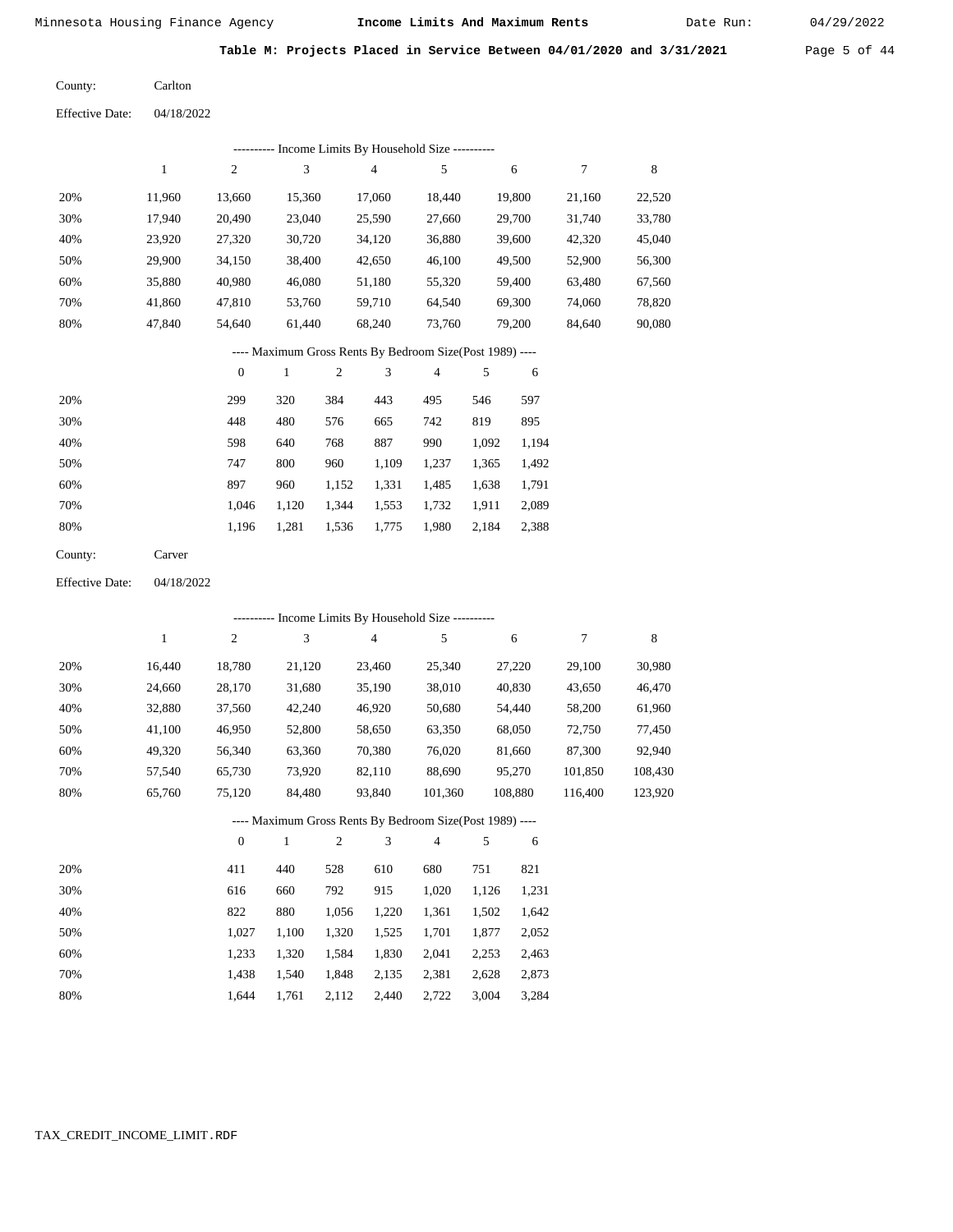Cass

Minnesota Housing Finance Agency **Income Limits And Maximum Rents** 04/29/2022

Date Run:

**Table M: Projects Placed in Service Between 04/01/2020 and 3/31/2021** Page 6 of 44

County:

Effective Date: 04/18/2022

|                                                          | ---------- Income Limits By Household Size ---------- |                |        |        |        |        |        |        |  |  |  |  |  |
|----------------------------------------------------------|-------------------------------------------------------|----------------|--------|--------|--------|--------|--------|--------|--|--|--|--|--|
|                                                          |                                                       | $\overline{2}$ | 3      | 4      | 5      | 6      | 7      | 8      |  |  |  |  |  |
| 20%                                                      | 11.680                                                | 13,340         | 15,000 | 16.660 | 18,000 | 19.340 | 20,660 | 22,000 |  |  |  |  |  |
| 30%                                                      | 17,520                                                | 20,010         | 22,500 | 24,990 | 27,000 | 29,010 | 30,990 | 33,000 |  |  |  |  |  |
| 40%                                                      | 23,360                                                | 26,680         | 30,000 | 33,320 | 36,000 | 38,680 | 41,320 | 44,000 |  |  |  |  |  |
| 50%                                                      | 29,200                                                | 33,350         | 37,500 | 41,650 | 45,000 | 48.350 | 51,650 | 55,000 |  |  |  |  |  |
| 60%                                                      | 35,040                                                | 40,020         | 45,000 | 49,980 | 54,000 | 58,020 | 61,980 | 66,000 |  |  |  |  |  |
| 70%                                                      | 40.880                                                | 46,690         | 52,500 | 58,310 | 63,000 | 67,690 | 72,310 | 77,000 |  |  |  |  |  |
| 80%                                                      | 46,720                                                | 53,360         | 60,000 | 66.640 | 72,000 | 77.360 | 82,640 | 88,000 |  |  |  |  |  |
| ---- Maximum Gross Rents By Bedroom Size(Post 1989) ---- |                                                       |                |        |        |        |        |        |        |  |  |  |  |  |

|     | $\mathbf{0}$ |       | $\overline{c}$ | 3     | 4     | 5     | 6     |
|-----|--------------|-------|----------------|-------|-------|-------|-------|
| 20% | 292          | 312   | 375            | 433   | 483   | 533   | 583   |
| 30% | 438          | 469   | 562            | 649   | 725   | 799   | 874   |
| 40% | 584          | 625   | 750            | 866   | 967   | 1,066 | 1,166 |
| 50% | 730          | 781   | 937            | 1,083 | 1,208 | 1,333 | 1,457 |
| 60% | 876          | 938   | 1,125          | 1,299 | 1,450 | 1,599 | 1,749 |
| 70% | 1.022        | 1.094 | 1,312          | 1,516 | 1,692 | 1,866 | 2,040 |
| 80% | 1,168        | 1,251 | 1,500          | 1,733 | 1,934 | 2,133 | 2,332 |
|     |              |       |                |       |       |       |       |

| County: | Chippewa |
|---------|----------|
|         |          |

Effective Date: 04/18/2022

|     | ---------- Income Limits By Household Size ---------- |                |              |                |                                                          |                |       |        |        |        |  |  |
|-----|-------------------------------------------------------|----------------|--------------|----------------|----------------------------------------------------------|----------------|-------|--------|--------|--------|--|--|
|     | $\mathbf{1}$                                          | $\overline{c}$ | 3            |                | $\overline{4}$                                           | 5              |       | 6      | 7      | 8      |  |  |
| 20% | 11,680                                                | 13,340         | 15,000       |                | 16,660                                                   | 18,000         |       | 19,340 | 20,660 | 22,000 |  |  |
| 30% | 17,520                                                | 20,010         | 22,500       |                | 24,990                                                   | 27,000         |       | 29,010 | 30,990 | 33,000 |  |  |
| 40% | 23,360                                                | 26,680         | 30,000       |                | 33,320                                                   | 36,000         |       | 38,680 | 41,320 | 44,000 |  |  |
| 50% | 29,200                                                | 33,350         | 37,500       |                | 41,650                                                   | 45,000         |       | 48,350 | 51,650 | 55,000 |  |  |
| 60% | 35,040                                                | 40,020         | 45,000       |                | 49,980                                                   | 54,000         |       | 58,020 | 61,980 | 66,000 |  |  |
| 70% | 40,880                                                | 46,690         | 52,500       |                | 58,310                                                   | 63,000         |       | 67,690 | 72,310 | 77,000 |  |  |
| 80% | 46,720                                                | 53,360         | 60,000       |                | 66,640                                                   | 72,000         |       | 77,360 | 82,640 | 88,000 |  |  |
|     |                                                       |                |              |                | ---- Maximum Gross Rents By Bedroom Size(Post 1989) ---- |                |       |        |        |        |  |  |
|     |                                                       | $\overline{0}$ | $\mathbf{1}$ | $\mathfrak{2}$ | 3                                                        | $\overline{4}$ | 5     | 6      |        |        |  |  |
| 20% |                                                       | 292            | 312          | 375            | 433                                                      | 483            | 533   | 583    |        |        |  |  |
| 30% |                                                       | 438            | 469          | 562            | 649                                                      | 725            | 799   | 874    |        |        |  |  |
| 40% |                                                       | 584            | 625          | 750            | 866                                                      | 967            | 1,066 | 1,166  |        |        |  |  |
| 50% |                                                       | 730            | 781          | 937            | 1,083                                                    | 1,208          | 1,333 | 1,457  |        |        |  |  |
| 60% |                                                       | 876            | 938          | 1,125          | 1,299                                                    | 1,450          | 1,599 | 1,749  |        |        |  |  |

1,500 1,733

1,312 1,516 1,692 1,866 2,040

1,934 2,133 2,332

 1,022 1,094 1,168 1,251

 70% 80%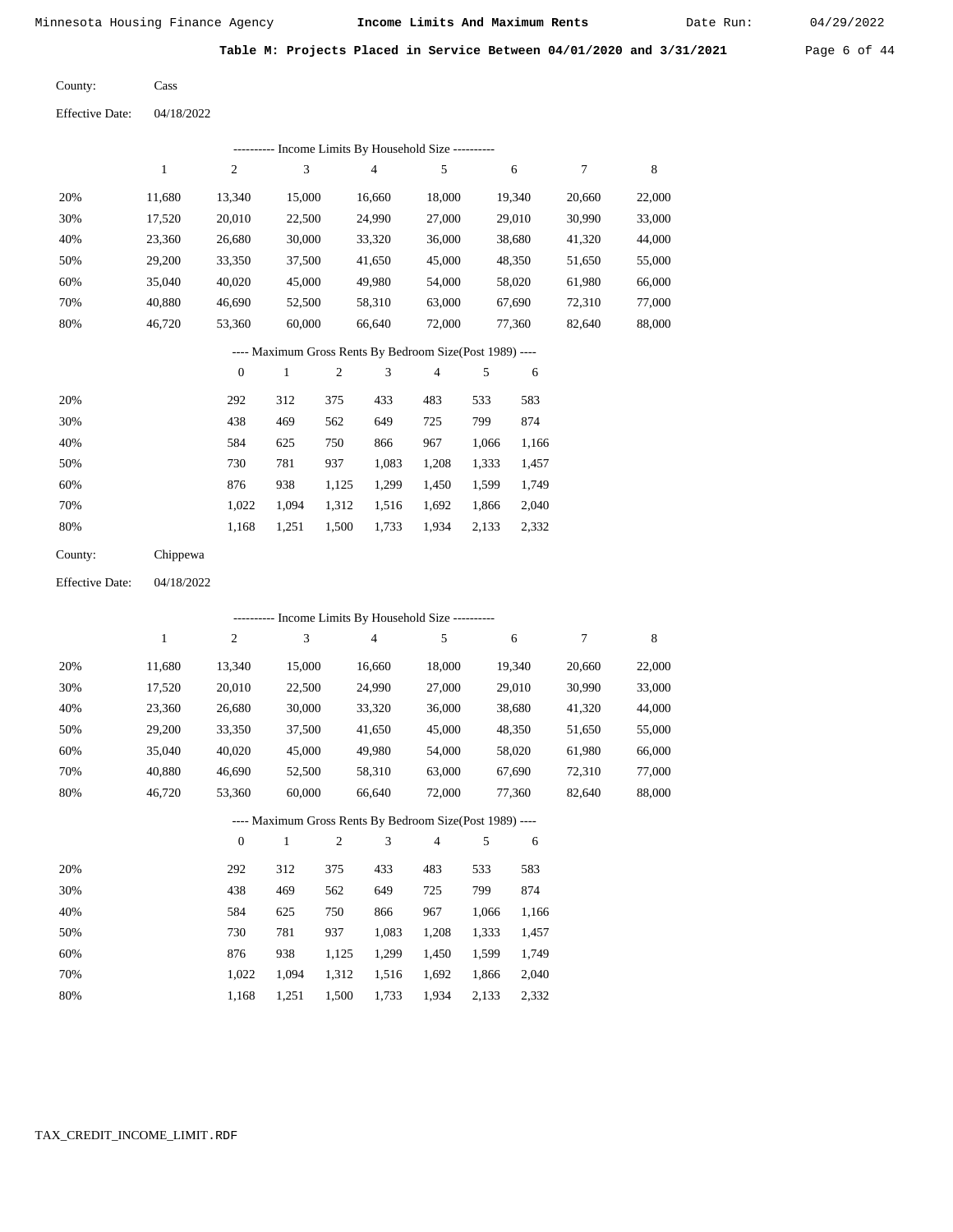Date Run:

**Table M: Projects Placed in Service Between 04/01/2020 and 3/31/2021** Page 7 of 44

Chisago County:

04/18/2022 Effective Date:

|     | Income Limits By Household Size --- |                |        |        |         |         |         |         |  |  |  |  |  |
|-----|-------------------------------------|----------------|--------|--------|---------|---------|---------|---------|--|--|--|--|--|
|     |                                     | $\overline{c}$ | 3      | 4      | 5       | 6       |         | 8       |  |  |  |  |  |
| 20% | 16.440                              | 18,780         | 21,120 | 23,460 | 25,340  | 27,220  | 29,100  | 30,980  |  |  |  |  |  |
| 30% | 24,660                              | 28,170         | 31,680 | 35,190 | 38,010  | 40,830  | 43,650  | 46,470  |  |  |  |  |  |
| 40% | 32,880                              | 37,560         | 42,240 | 46,920 | 50,680  | 54,440  | 58,200  | 61,960  |  |  |  |  |  |
| 50% | 41,100                              | 46,950         | 52,800 | 58,650 | 63,350  | 68,050  | 72,750  | 77,450  |  |  |  |  |  |
| 60% | 49,320                              | 56,340         | 63,360 | 70,380 | 76,020  | 81,660  | 87,300  | 92,940  |  |  |  |  |  |
| 70% | 57.540                              | 65,730         | 73.920 | 82,110 | 88,690  | 95,270  | 101,850 | 108,430 |  |  |  |  |  |
| 80% | 65,760                              | 75,120         | 84,480 | 93,840 | 101,360 | 108,880 | 116,400 | 123,920 |  |  |  |  |  |
|     |                                     |                |        |        |         |         |         |         |  |  |  |  |  |

### ---- Maximum Gross Rents By Bedroom Size(Post 1989) ----

|     | $\mathbf{0}$ |       | $\overline{c}$ | 3     | 4     | 5     | 6     |
|-----|--------------|-------|----------------|-------|-------|-------|-------|
| 20% | 411          | 440   | 528            | 610   | 680   | 751   | 821   |
| 30% | 616          | 660   | 792            | 915   | 1,020 | 1,126 | 1,231 |
| 40% | 822          | 880   | 1,056          | 1,220 | 1,361 | 1,502 | 1,642 |
| 50% | 1,027        | 1,100 | 1,320          | 1,525 | 1,701 | 1,877 | 2,052 |
| 60% | 1,233        | 1,320 | 1,584          | 1,830 | 2,041 | 2,253 | 2,463 |
| 70% | 1,438        | 1,540 | 1,848          | 2,135 | 2,381 | 2,628 | 2,873 |
| 80% | 1,644        | 1,761 | 2,112          | 2,440 | 2,722 | 3,004 | 3,284 |
|     |              |       |                |       |       |       |       |

04/18/2022 Effective Date:

|     |        |                | --------- Income Limits By Household Size ----------     |                |                |        |       |        |        |         |
|-----|--------|----------------|----------------------------------------------------------|----------------|----------------|--------|-------|--------|--------|---------|
|     | 1      | $\overline{c}$ | 3                                                        |                | $\overline{4}$ | 5      |       | 6      | 7      | 8       |
| 20% | 14,080 | 16,080         | 18,100                                                   |                | 20,100         | 21,720 |       | 23,320 | 24,940 | 26,540  |
| 30% | 21,120 | 24,120         | 27,150                                                   |                | 30,150         | 32,580 |       | 34,980 | 37,410 | 39,810  |
| 40% | 28,160 | 32,160         | 36,200                                                   |                | 40,200         | 43,440 |       | 46,640 | 49,880 | 53,080  |
| 50% | 35,200 | 40,200         | 45,250                                                   |                | 50,250         | 54,300 |       | 58,300 | 62,350 | 66,350  |
| 60% | 42,240 | 48,240         | 54,300                                                   |                | 60,300         | 65,160 |       | 69,960 | 74,820 | 79,620  |
| 70% | 49,280 | 56,280         | 63,350                                                   |                | 70,350         | 76,020 |       | 81,620 | 87,290 | 92,890  |
| 80% | 56,320 | 64,320         | 72,400                                                   |                | 80,400         | 86,880 |       | 93,280 | 99,760 | 106,160 |
|     |        |                | ---- Maximum Gross Rents By Bedroom Size(Post 1989) ---- |                |                |        |       |        |        |         |
|     |        | $\theta$       | 1                                                        | $\overline{2}$ | 3              | 4      | 5     | 6      |        |         |
| 20% |        | 352            | 377                                                      | 452            | 522            | 583    | 643   | 703    |        |         |
| 30% |        | 528            | 565                                                      | 678            | 784            | 874    | 965   | 1,055  |        |         |
| 40% |        | 704            | 754                                                      | 905            | 1,045          | 1,166  | 1,287 | 1,407  |        |         |
| 50% |        | 880            | 942                                                      | 1,131          | 1,306          | 1,457  | 1,608 | 1,758  |        |         |

| 60% |  |  | 1,056 1,131 1,357 1,568 1,749 1,930 2,110 |  |
|-----|--|--|-------------------------------------------|--|
| 70% |  |  | 1.232 1.319 1.583 1.829 2.040 2.252 2.462 |  |
| 80% |  |  | 1.408 1.508 1.810 2.091 2.332 2.574 2.814 |  |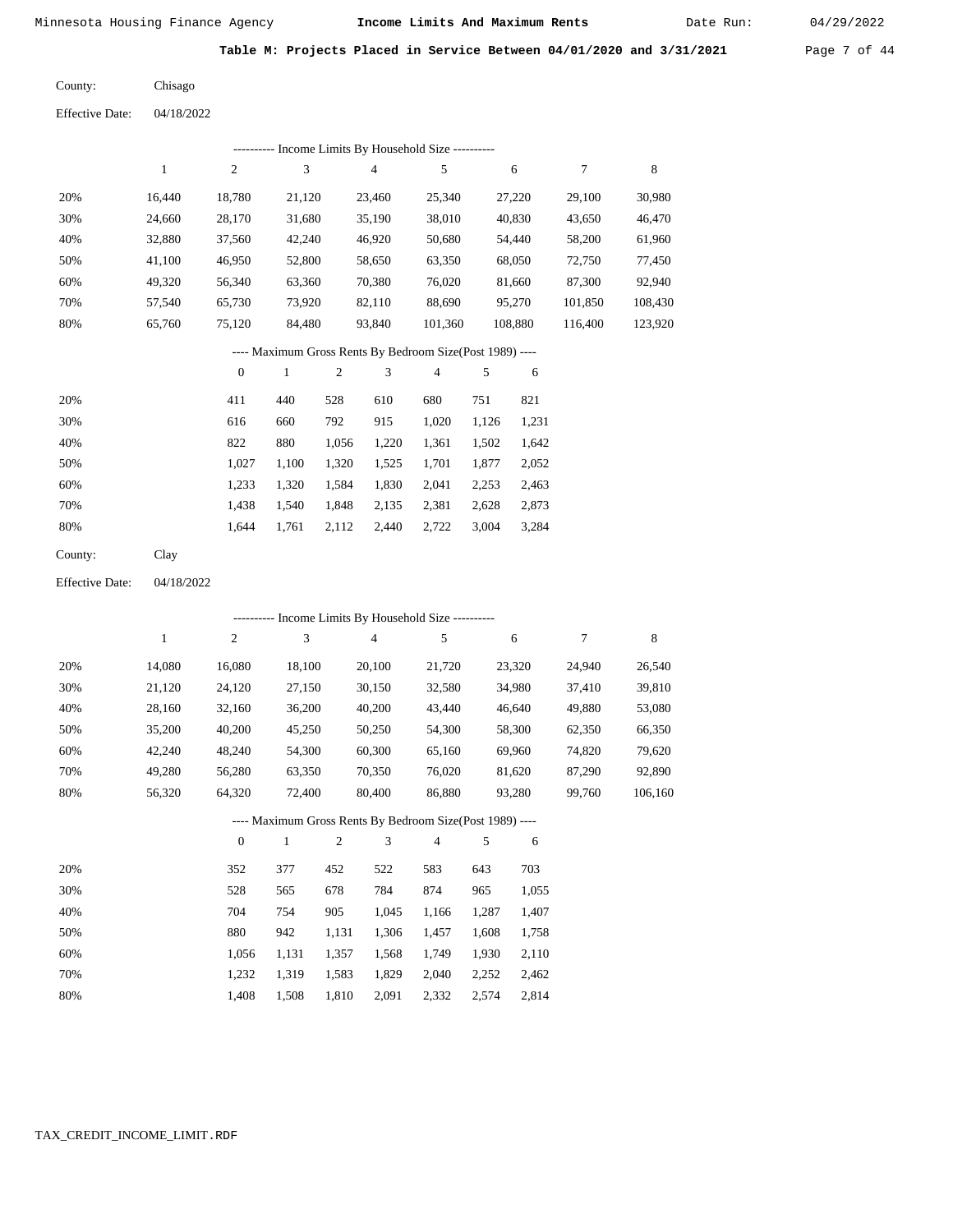Date Run:

**Table M: Projects Placed in Service Between 04/01/2020 and 3/31/2021** Page 8 of 44

| County: | Clearwater |
|---------|------------|
|         |            |

| <b>Effective Date:</b> | 04/18/2022 |
|------------------------|------------|
|------------------------|------------|

|     | ---------- Income Limits By Household Size ---------- |        |        |        |        |        |        |        |  |  |
|-----|-------------------------------------------------------|--------|--------|--------|--------|--------|--------|--------|--|--|
|     |                                                       | 2      | 3      | 4      | 5      | 6      |        | 8      |  |  |
| 20% | 11,680                                                | 13.340 | 15,000 | 16,660 | 18,000 | 19,340 | 20,660 | 22,000 |  |  |
| 30% | 17,520                                                | 20,010 | 22,500 | 24,990 | 27,000 | 29,010 | 30,990 | 33,000 |  |  |
| 40% | 23,360                                                | 26,680 | 30,000 | 33,320 | 36,000 | 38,680 | 41,320 | 44,000 |  |  |
| 50% | 29,200                                                | 33,350 | 37,500 | 41,650 | 45,000 | 48,350 | 51,650 | 55,000 |  |  |
| 60% | 35,040                                                | 40,020 | 45,000 | 49,980 | 54,000 | 58,020 | 61,980 | 66,000 |  |  |
| 70% | 40.880                                                | 46,690 | 52,500 | 58,310 | 63,000 | 67,690 | 72,310 | 77,000 |  |  |
| 80% | 46,720                                                | 53,360 | 60,000 | 66,640 | 72,000 | 77,360 | 82,640 | 88,000 |  |  |
|     |                                                       |        |        |        |        |        |        |        |  |  |

### ---- Maximum Gross Rents By Bedroom Size(Post 1989) ----

|     | $\mathbf{0}$ |       | 2     | 3     | 4     | 5     | 6     |
|-----|--------------|-------|-------|-------|-------|-------|-------|
| 20% | 292          | 312   | 375   | 433   | 483   | 533   | 583   |
| 30% | 438          | 469   | 562   | 649   | 725   | 799   | 874   |
| 40% | 584          | 625   | 750   | 866   | 967   | 1,066 | 1,166 |
| 50% | 730          | 781   | 937   | 1,083 | 1,208 | 1,333 | 1,457 |
| 60% | 876          | 938   | 1,125 | 1,299 | 1,450 | 1,599 | 1,749 |
| 70% | 1.022        | 1.094 | 1,312 | 1,516 | 1,692 | 1,866 | 2,040 |
| 80% | 1,168        | 1,251 | 1,500 | 1,733 | 1,934 | 2,133 | 2,332 |
|     |              |       |       |       |       |       |       |

Cook County:

04/18/2022 Effective Date:

|     | ---------- Income Limits By Household Size ---------- |                |              |                |                |                                                          |       |        |        |        |
|-----|-------------------------------------------------------|----------------|--------------|----------------|----------------|----------------------------------------------------------|-------|--------|--------|--------|
|     | $\mathbf{1}$                                          | $\overline{c}$ | 3            |                | $\overline{4}$ | 5                                                        |       | 6      | 7      | 8      |
| 20% | 11,680                                                | 13,340         | 15,000       |                | 16,660         | 18,000                                                   |       | 19,340 | 20,660 | 22,000 |
| 30% | 17,520                                                | 20,010         | 22,500       |                | 24,990         | 27,000                                                   |       | 29,010 | 30,990 | 33,000 |
| 40% | 23,360                                                | 26,680         | 30,000       |                | 33,320         | 36,000                                                   |       | 38,680 | 41,320 | 44,000 |
| 50% | 29,200                                                | 33,350         | 37,500       |                | 41,650         | 45,000                                                   |       | 48,350 | 51,650 | 55,000 |
| 60% | 35,040                                                | 40,020         | 45,000       |                | 49,980         | 54,000                                                   |       | 58,020 | 61,980 | 66,000 |
| 70% | 40,880                                                | 46,690         | 52,500       |                | 58,310         | 63,000                                                   |       | 67,690 | 72,310 | 77,000 |
| 80% | 46,720                                                | 53,360         | 60,000       |                | 66,640         | 72,000                                                   |       | 77,360 | 82,640 | 88,000 |
|     |                                                       |                |              |                |                | ---- Maximum Gross Rents By Bedroom Size(Post 1989) ---- |       |        |        |        |
|     |                                                       | $\theta$       | $\mathbf{1}$ | $\overline{2}$ | 3              | $\overline{4}$                                           | 5     | 6      |        |        |
| 20% |                                                       | 292            | 312          | 375            | 433            | 483                                                      | 533   | 583    |        |        |
| 30% |                                                       | 438            | 469          | 562            | 649            | 725                                                      | 799   | 874    |        |        |
| 40% |                                                       | 584            | 625          | 750            | 866            | 967                                                      | 1,066 | 1,166  |        |        |
| 50% |                                                       | 730            | 781          | 937            | 1,083          | 1,208                                                    | 1,333 | 1,457  |        |        |
| 60% |                                                       | 876            | 938          | 1,125          | 1,299          | 1,450                                                    | 1,599 | 1,749  |        |        |
| 70% |                                                       | 1,022          | 1,094        | 1,312          | 1,516          | 1,692                                                    | 1,866 | 2,040  |        |        |

1,168

1,251

1,500

1,733

1,934

2,133

2,332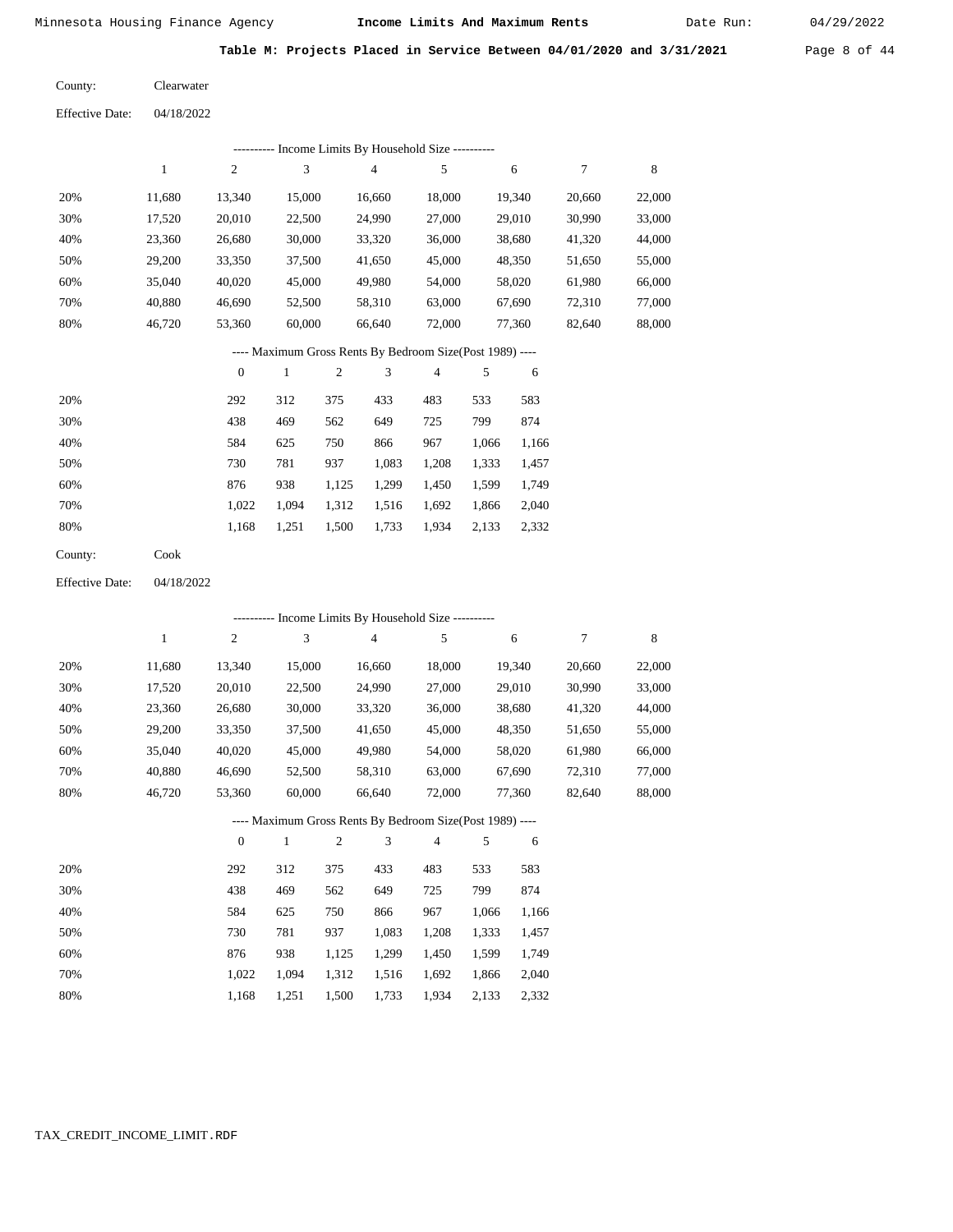Date Run:

**Table M: Projects Placed in Service Between 04/01/2020 and 3/31/2021** Page 9 of 44

Cottonwood County:

04/18/2022 Effective Date:

|     | Income Limits By Household Size ---------- |        |        |        |        |        |        |        |  |  |  |
|-----|--------------------------------------------|--------|--------|--------|--------|--------|--------|--------|--|--|--|
|     |                                            | 2      | 3      | 4      | 5      | 6      |        | 8      |  |  |  |
| 20% | 11.680                                     | 13.340 | 15,000 | 16.660 | 18,000 | 19.340 | 20,660 | 22,000 |  |  |  |
| 30% | 17,520                                     | 20,010 | 22,500 | 24,990 | 27,000 | 29,010 | 30,990 | 33,000 |  |  |  |
| 40% | 23,360                                     | 26,680 | 30,000 | 33,320 | 36,000 | 38,680 | 41,320 | 44,000 |  |  |  |
| 50% | 29,200                                     | 33,350 | 37,500 | 41,650 | 45,000 | 48,350 | 51,650 | 55,000 |  |  |  |
| 60% | 35,040                                     | 40,020 | 45,000 | 49,980 | 54,000 | 58,020 | 61,980 | 66,000 |  |  |  |
| 70% | 40.880                                     | 46.690 | 52,500 | 58,310 | 63,000 | 67,690 | 72,310 | 77,000 |  |  |  |
| 80% | 46.720                                     | 53,360 | 60,000 | 66,640 | 72,000 | 77.360 | 82,640 | 88,000 |  |  |  |

### ---- Maximum Gross Rents By Bedroom Size(Post 1989) ----

|     | $\mathbf{0}$ |       | $\overline{2}$ | 3     | 4     | 5     | 6     |
|-----|--------------|-------|----------------|-------|-------|-------|-------|
| 20% | 292          | 312   | 375            | 433   | 483   | 533   | 583   |
| 30% | 438          | 469   | 562            | 649   | 725   | 799   | 874   |
| 40% | 584          | 625   | 750            | 866   | 967   | 1,066 | 1,166 |
| 50% | 730          | 781   | 937            | 1,083 | 1,208 | 1,333 | 1,457 |
| 60% | 876          | 938   | 1,125          | 1,299 | 1,450 | 1,599 | 1,749 |
| 70% | 1.022        | 1,094 | 1,312          | 1,516 | 1,692 | 1,866 | 2,040 |
| 80% | 1,168        | 1,251 | 1,500          | 1,733 | 1,934 | 2,133 | 2,332 |
|     |              |       |                |       |       |       |       |

| County: | Crow Wing |
|---------|-----------|
|---------|-----------|

04/18/2022 Effective Date:

|     |        |                |              |                |                | --------- Income Limits By Household Size ----------     |       |        |        |        |
|-----|--------|----------------|--------------|----------------|----------------|----------------------------------------------------------|-------|--------|--------|--------|
|     | 1      | 2              | 3            |                | $\overline{4}$ | 5                                                        |       | 6      | 7      | 8      |
| 20% | 11,680 | 13,340         | 15,000       |                | 16,660         | 18,000                                                   |       | 19,340 | 20,660 | 22,000 |
| 30% | 17,520 | 20,010         | 22,500       |                | 24,990         | 27,000                                                   |       | 29,010 | 30,990 | 33,000 |
| 40% | 23,360 | 26,680         | 30,000       |                | 33,320         | 36,000                                                   |       | 38,680 | 41,320 | 44,000 |
| 50% | 29,200 | 33,350         | 37,500       |                | 41,650         | 45,000                                                   |       | 48,350 | 51,650 | 55,000 |
| 60% | 35,040 | 40,020         | 45,000       |                | 49,980         | 54,000                                                   |       | 58,020 | 61,980 | 66,000 |
| 70% | 40,880 | 46,690         | 52,500       |                | 58,310         | 63,000                                                   |       | 67,690 | 72,310 | 77,000 |
| 80% | 46,720 | 53,360         | 60,000       |                | 66,640         | 72,000                                                   |       | 77,360 | 82,640 | 88,000 |
|     |        |                |              |                |                | ---- Maximum Gross Rents By Bedroom Size(Post 1989) ---- |       |        |        |        |
|     |        | $\overline{0}$ | $\mathbf{1}$ | $\overline{2}$ | 3              | 4                                                        | 5     | 6      |        |        |
| 20% |        | 292            | 312          | 375            | 433            | 483                                                      | 533   | 583    |        |        |
| 30% |        | 438            | 469          | 562            | 649            | 725                                                      | 799   | 874    |        |        |
| 40% |        | 584            | 625          | 750            | 866            | 967                                                      | 1,066 | 1,166  |        |        |
| 50% |        | 730            | 781          | 937            | 1,083          | 1,208                                                    | 1,333 | 1,457  |        |        |
| 60% |        | 876            | 938          | 1,125          | 1,299          | 1,450                                                    | 1,599 | 1,749  |        |        |
| 70% |        | 1,022          | 1,094        | 1,312          | 1,516          | 1,692                                                    | 1,866 | 2,040  |        |        |

 1,312 1,516 1,500

1,733

 1,692 1,934

 1,866 2,133

 2,040 2,332

 1,022 1,168

 1,094 1,251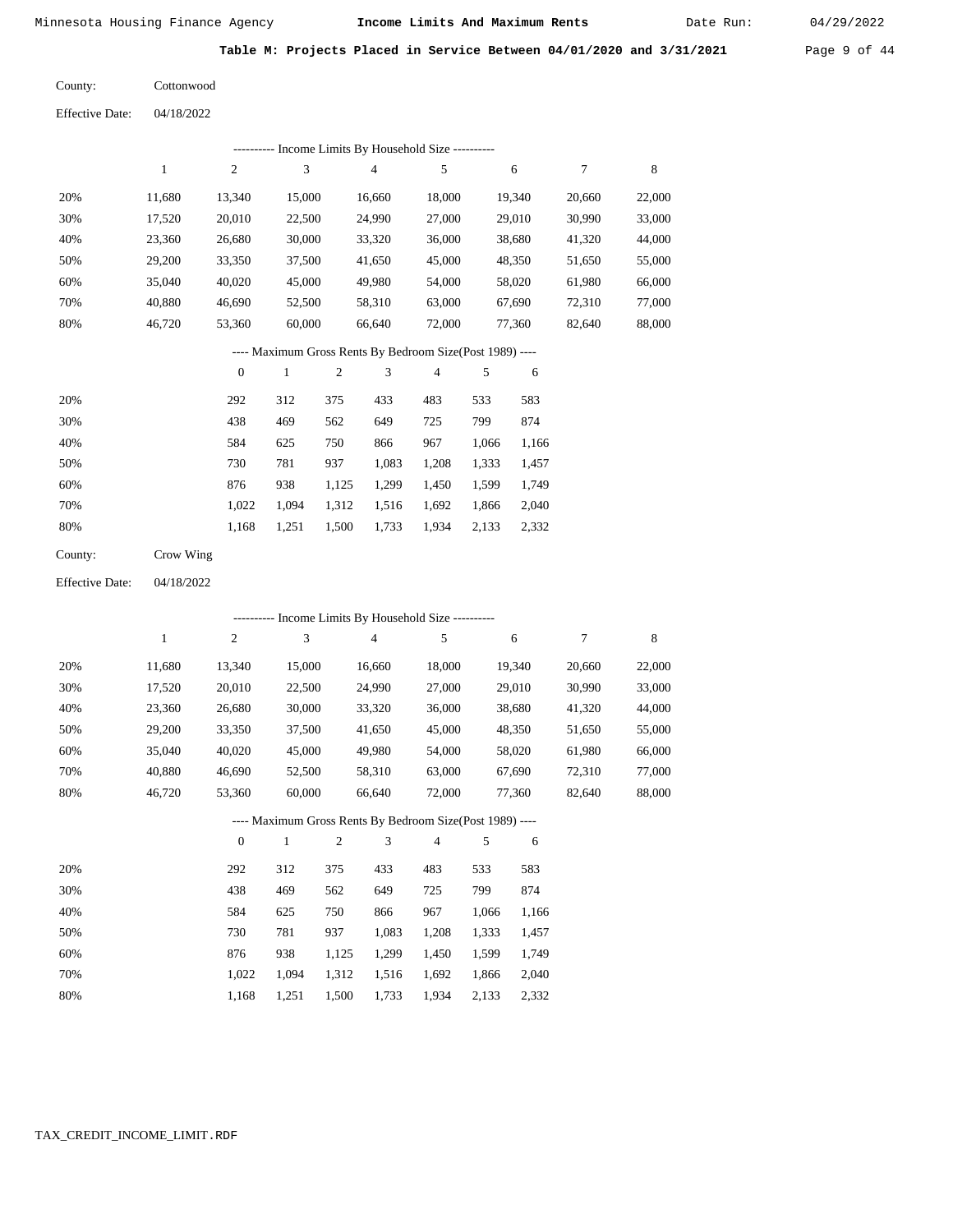Date Run:

**Table M: Projects Placed in Service Between 04/01/2020 and 3/31/2021** Page 10 of 44

| County: | Dakota |
|---------|--------|
|---------|--------|

Effective Date: 04/18/2022

|     | Income Limits By Household Size ---------- |        |        |        |         |         |         |         |  |  |  |
|-----|--------------------------------------------|--------|--------|--------|---------|---------|---------|---------|--|--|--|
|     |                                            | 2      | 3      | 4      | 5       | 6       | 7       | 8       |  |  |  |
| 20% | 16.440                                     | 18.780 | 21,120 | 23,460 | 25.340  | 27.220  | 29,100  | 30,980  |  |  |  |
| 30% | 24.660                                     | 28,170 | 31,680 | 35,190 | 38,010  | 40,830  | 43,650  | 46,470  |  |  |  |
| 40% | 32,880                                     | 37,560 | 42,240 | 46,920 | 50,680  | 54,440  | 58,200  | 61,960  |  |  |  |
| 50% | 41.100                                     | 46,950 | 52,800 | 58,650 | 63,350  | 68,050  | 72,750  | 77,450  |  |  |  |
| 60% | 49,320                                     | 56,340 | 63,360 | 70,380 | 76,020  | 81,660  | 87,300  | 92,940  |  |  |  |
| 70% | 57,540                                     | 65,730 | 73,920 | 82,110 | 88,690  | 95,270  | 101,850 | 108,430 |  |  |  |
| 80% | 65,760                                     | 75,120 | 84,480 | 93,840 | 101,360 | 108,880 | 116,400 | 123,920 |  |  |  |
|     |                                            |        |        |        |         |         |         |         |  |  |  |

---- Maximum Gross Rents By Bedroom Size(Post 1989) ----

|     | $\mathbf{0}$ |       | 2     | 3     | 4     | 5     | 6     |
|-----|--------------|-------|-------|-------|-------|-------|-------|
| 20% | 411          | 440   | 528   | 610   | 680   | 751   | 821   |
| 30% | 616          | 660   | 792   | 915   | 1,020 | 1,126 | 1,231 |
| 40% | 822          | 880   | 1.056 | 1,220 | 1,361 | 1,502 | 1,642 |
| 50% | 1,027        | 1,100 | 1,320 | 1,525 | 1,701 | 1,877 | 2,052 |
| 60% | 1,233        | 1,320 | 1,584 | 1,830 | 2,041 | 2,253 | 2,463 |
| 70% | 1.438        | 1.540 | 1,848 | 2,135 | 2,381 | 2,628 | 2,873 |
| 80% | 1,644        | 1,761 | 2,112 | 2,440 | 2,722 | 3,004 | 3,284 |
|     |              |       |       |       |       |       |       |

04/18/2022 Effective Date:

|     |        |                | --------- Income Limits By Household Size ----------     |                |                |        |       |         |         |         |
|-----|--------|----------------|----------------------------------------------------------|----------------|----------------|--------|-------|---------|---------|---------|
|     | 1      | $\overline{c}$ | 3                                                        |                | $\overline{4}$ | 5      |       | 6       | 7       | 8       |
| 20% | 15,620 | 17,840         | 20,080                                                   |                | 22,300         | 24,100 |       | 25,880  | 27,660  | 29,440  |
| 30% | 23,430 | 26,760         | 30,120                                                   |                | 33,450         | 36,150 |       | 38,820  | 41,490  | 44,160  |
| 40% | 31,240 | 35,680         | 40,160                                                   |                | 44,600         | 48,200 |       | 51,760  | 55,320  | 58,880  |
| 50% | 39,050 | 44,600         | 50,200                                                   |                | 55,750         | 60,250 |       | 64,700  | 69,150  | 73,600  |
| 60% | 46,860 | 53,520         | 60,240                                                   |                | 66,900         | 72,300 |       | 77,640  | 82,980  | 88,320  |
| 70% | 54,670 | 62,440         | 70,280                                                   |                | 78,050         | 84,350 |       | 90,580  | 96,810  | 103,040 |
| 80% | 62,480 | 71,360         | 80,320                                                   |                | 89,200         | 96,400 |       | 103,520 | 110,640 | 117,760 |
|     |        |                | ---- Maximum Gross Rents By Bedroom Size(Post 1989) ---- |                |                |        |       |         |         |         |
|     |        | $\mathbf{0}$   | 1                                                        | $\overline{2}$ | 3              | 4      | 5     | 6       |         |         |
| 20% |        | 390            | 418                                                      | 502            | 580            | 647    | 713   | 780     |         |         |
| 30% |        | 585            | 627                                                      | 753            | 870            | 970    | 1,070 | 1,170   |         |         |
| 40% |        | 781            | 836                                                      | 1,004          | 1,160          | 1,294  | 1,427 | 1,561   |         |         |
| 50% |        | 976            | 1,045                                                    | 1,255          | 1,450          | 1,617  | 1,784 | 1,951   |         |         |

|  |  | 1,366 1,463 1,757 2,030 2,264 2,498 2,731 |  |
|--|--|-------------------------------------------|--|
|  |  | 1,562 1,673 2,008 2,320 2,588 2,855 3,122 |  |

1,506

1,740

1,941

2,141

2,341

1,254

1,171

 60% 70% 80%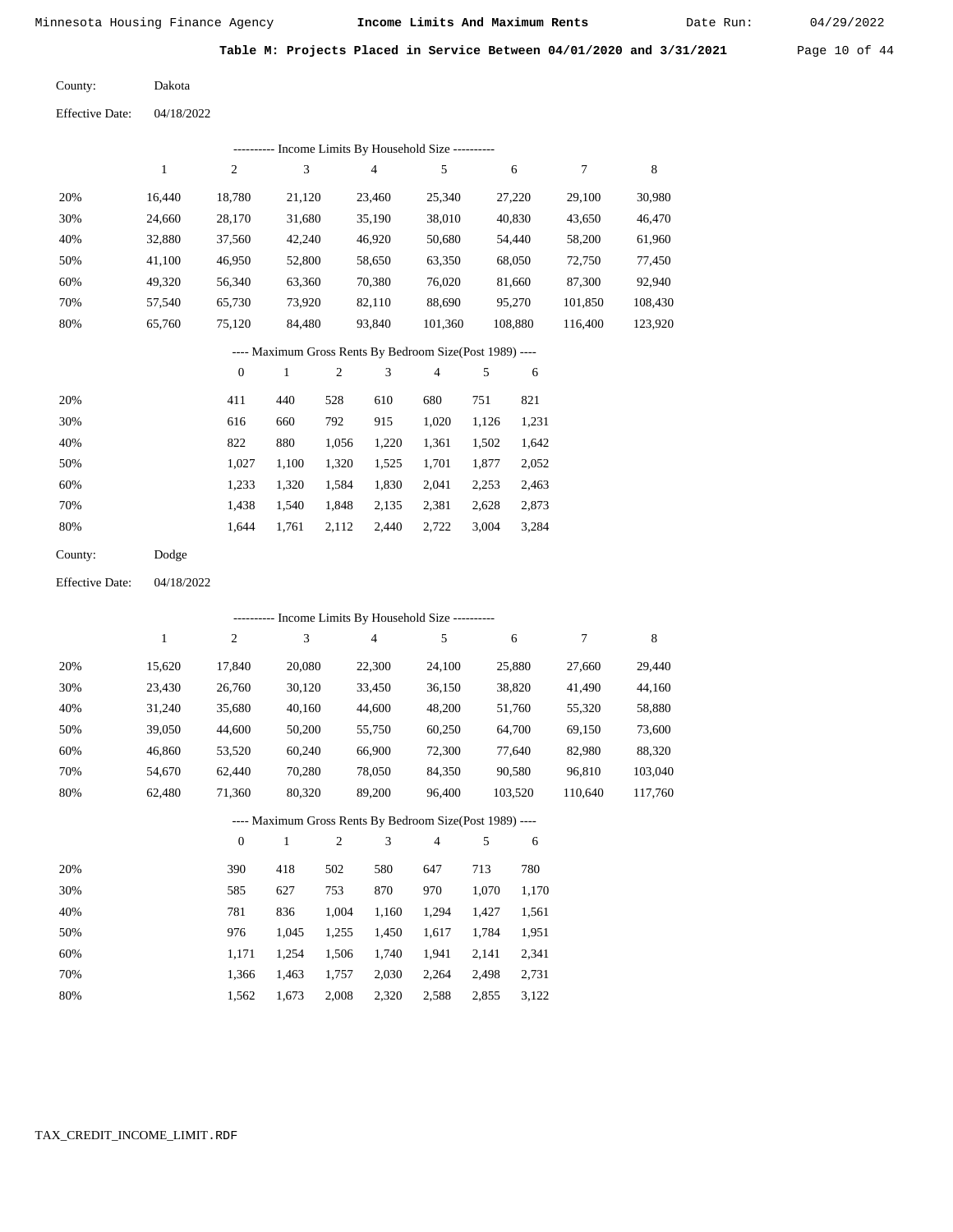Date Run:

**Table M: Projects Placed in Service Between 04/01/2020 and 3/31/2021** Page 11 of 44

Effective Date: 04/18/2022 Douglas County:

|                        |              |                  |                  |            | --------- Income Limits By Household Size ----------     |                |            |        |                  |             |
|------------------------|--------------|------------------|------------------|------------|----------------------------------------------------------|----------------|------------|--------|------------------|-------------|
|                        | $\,1$        | $\mathfrak{2}$   | $\mathfrak 3$    |            | $\overline{4}$                                           | 5              |            | 6      | $\boldsymbol{7}$ | $\,$ 8 $\,$ |
| 20%                    | 12,420       | 14,200           | 15,980           |            | 17,740                                                   | 19,160         |            | 20,580 | 22,000           | 23,420      |
| 30%                    | 18,630       | 21,300           | 23,970           |            | 26,610                                                   | 28,740         |            | 30,870 | 33,000           | 35,130      |
| 40%                    | 24,840       | 28,400           | 31,960           |            | 35,480                                                   | 38,320         | 41,160     |        | 44,000           | 46,840      |
| 50%                    | 31,050       | 35,500           | 39,950           |            | 44,350                                                   | 47,900         |            | 51,450 | 55,000           | 58,550      |
| 60%                    | 37,260       | 42,600           | 47,940           |            | 53,220                                                   | 57,480         |            | 61,740 | 66,000           | 70,260      |
| 70%                    | 43,470       | 49,700           | 55,930           |            | 62,090                                                   | 67,060         |            | 72,030 | 77,000           | 81,970      |
| 80%                    | 49,680       | 56,800           | 70,960<br>63,920 |            | 76,640                                                   |                | 82,320     | 88,000 | 93,680           |             |
|                        |              |                  |                  |            | ---- Maximum Gross Rents By Bedroom Size(Post 1989) ---- |                |            |        |                  |             |
|                        |              | $\boldsymbol{0}$ | $\mathbf{1}$     | $\sqrt{2}$ | 3                                                        | $\overline{4}$ | 5          | 6      |                  |             |
| 20%                    |              | 310              | 332              | 399        | 461                                                      | 514            | 567        | 620    |                  |             |
| 30%                    |              | 465              | 499              | 599        | 691                                                      | 771            | 851        | 931    |                  |             |
| 40%                    |              | 621              | 665              | 799        | 922                                                      | 1,029          | 1,135      | 1,241  |                  |             |
| 50%                    |              | 776              | 831              | 998        | 1,153                                                    | 1,286          | 1,419      | 1,552  |                  |             |
| 60%                    |              | 931              | 998              | 1,198      | 1,383                                                    | 1,543          | 1,703      | 1,862  |                  |             |
| 70%                    |              | 1,086            | 1,164            | 1,398      | 1,614                                                    | 1,800          | 1,987      | 2,173  |                  |             |
| 80%                    |              | 1,242            | 1,331            | 1,598      | 1,845                                                    | 2,058          | 2,271      | 2,483  |                  |             |
| County:                | Faribault    |                  |                  |            |                                                          |                |            |        |                  |             |
| <b>Effective Date:</b> | 04/18/2022   |                  |                  |            |                                                          |                |            |        |                  |             |
|                        |              |                  |                  |            | ---------- Income Limits By Household Size ----------    |                |            |        |                  |             |
|                        | $\mathbf{1}$ | $\mathfrak{2}$   | $\mathfrak 3$    |            | $\overline{4}$                                           | 5              |            | 6      | 7                | $\,$ 8 $\,$ |
| 20%                    | 11,680       | 13,340           | 15,000           |            | 16,660                                                   | 18,000         |            | 19,340 | 20,660           | 22,000      |
| 30%                    | 17,520       | 20,010           | 22,500           |            | 24,990                                                   | 27,000         |            | 29,010 | 30,990           | 33,000      |
| 40%                    | 23,360       | 26,680           | 30,000           |            | 33,320                                                   | 36,000         |            | 38,680 | 41,320           | 44,000      |
| 50%                    | 29,200       | 33,350           | 37,500           |            | 41,650                                                   | 45,000         |            | 48,350 | 51,650           | 55,000      |
| 60%                    | 35,040       | 40,020           | 45,000           |            | 49,980                                                   | 54,000         |            | 58,020 | 61,980           | 66,000      |
| 70%                    | 40,880       | 46,690           | 52,500           |            | 58,310                                                   | 63,000         |            | 67,690 | 72,310           | 77,000      |
| 80%                    | 46,720       | 53,360           | 60,000           |            | 66,640                                                   | 72,000         |            | 77,360 | 82,640           | 88,000      |
|                        |              |                  |                  |            | ---- Maximum Gross Rents By Bedroom Size(Post 1989) ---- |                |            |        |                  |             |
|                        |              | $\boldsymbol{0}$ | $\mathbf{1}$     | $\sqrt{2}$ | 3                                                        | 4              | $\sqrt{5}$ | 6      |                  |             |
| 20%                    |              | 292              | 312              | 375        | 433                                                      | 483            | 533        | 583    |                  |             |
| 30%                    |              | 438              | 469              | 562        | 649                                                      | 725            | 799        | 874    |                  |             |
| 40%                    |              | 584              | 625              | 750        | 866                                                      | 967            | 1,066      | 1,166  |                  |             |
| 50%                    |              | 730              | 781              | 937        | 1,083                                                    | 1,208          | 1,333      | 1,457  |                  |             |
| 60%                    |              | 876              | 938              | 1,125      | 1,299                                                    | 1,450          | 1,599      | 1,749  |                  |             |
| 70%                    |              | 1,022            | 1,094            | 1,312      | 1,516                                                    | 1,692          | 1,866      | 2,040  |                  |             |
| 80%                    |              | 1,168            | 1,251            | 1,500      | 1,733                                                    | 1,934          | 2,133      | 2,332  |                  |             |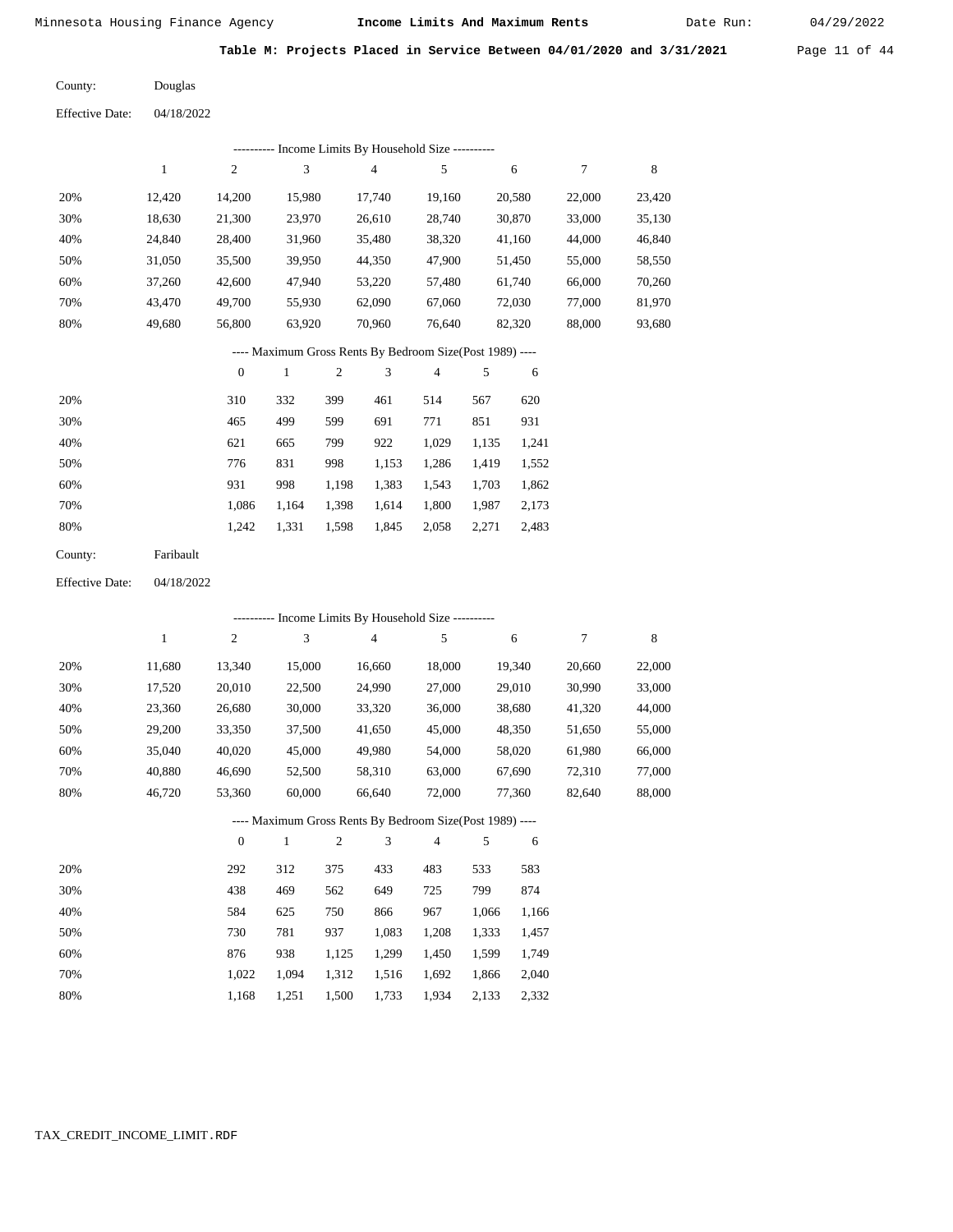Date Run:

**Table M: Projects Placed in Service Between 04/01/2020 and 3/31/2021** Page 12 of 44

Fillmore County:

04/18/2022 Effective Date:

|     | ---------- Income Limits By Household Size ---------- |        |        |        |        |        |        |        |  |  |  |  |  |
|-----|-------------------------------------------------------|--------|--------|--------|--------|--------|--------|--------|--|--|--|--|--|
|     |                                                       | 2      | 3      | 4      | 5      | 6      |        | 8      |  |  |  |  |  |
| 20% | 12.160                                                | 13.900 | 15.640 | 17.360 | 18.760 | 20.140 | 21.540 | 22,920 |  |  |  |  |  |
| 30% | 18.240                                                | 20,850 | 23,460 | 26,040 | 28,140 | 30,210 | 32,310 | 34,380 |  |  |  |  |  |
| 40% | 24,320                                                | 27,800 | 31,280 | 34,720 | 37,520 | 40,280 | 43,080 | 45,840 |  |  |  |  |  |
| 50% | 30,400                                                | 34,750 | 39,100 | 43,400 | 46,900 | 50,350 | 53,850 | 57,300 |  |  |  |  |  |
| 60% | 36.480                                                | 41,700 | 46,920 | 52,080 | 56,280 | 60,420 | 64,620 | 68,760 |  |  |  |  |  |
| 70% | 42.560                                                | 48,650 | 54.740 | 60,760 | 65,660 | 70.490 | 75,390 | 80,220 |  |  |  |  |  |
| 80% | 48,640                                                | 55,600 | 62,560 | 69,440 | 75,040 | 80,560 | 86,160 | 91,680 |  |  |  |  |  |
|     |                                                       |        |        |        |        |        |        |        |  |  |  |  |  |

### ---- Maximum Gross Rents By Bedroom Size(Post 1989) ----

|     | $\mathbf{0}$ |       | 2     | 3     | 4     | 5     | 6     |
|-----|--------------|-------|-------|-------|-------|-------|-------|
| 20% | 304          | 325   | 391   | 451   | 503   | 555   | 607   |
| 30% | 456          | 488   | 586   | 677   | 755   | 833   | 911   |
| 40% | 608          | 651   | 782   | 903   | 1,007 | 1,111 | 1,215 |
| 50% | 760          | 814   | 977   | 1,128 | 1,258 | 1,389 | 1,519 |
| 60% | 912          | 977   | 1,173 | 1,354 | 1,510 | 1,667 | 1,822 |
| 70% | 1.064        | 1.140 | 1,368 | 1,580 | 1,762 | 1,945 | 2,126 |
| 80% | 1,216        | 1,303 | 1,564 | 1,806 | 2,014 | 2,223 | 2,430 |
|     |              |       |       |       |       |       |       |

| County: | Freeborn |
|---------|----------|
|---------|----------|

04/18/2022 Effective Date:

|     |        |                  |              |                |        | ---------- Income Limits By Household Size ----------    |       |        |        |             |
|-----|--------|------------------|--------------|----------------|--------|----------------------------------------------------------|-------|--------|--------|-------------|
|     | 1      | $\boldsymbol{2}$ | 3            |                | 4      | 5                                                        |       | 6      | $\tau$ | $\,$ 8 $\,$ |
| 20% | 11,680 | 13,340           | 15,000       |                | 16,660 | 18,000                                                   |       | 19,340 | 20,660 | 22,000      |
| 30% | 17,520 | 20,010           | 22,500       |                | 24,990 | 27,000                                                   |       | 29,010 | 30,990 | 33,000      |
| 40% | 23,360 | 26,680           | 30,000       |                | 33,320 | 36,000                                                   |       | 38,680 | 41,320 | 44,000      |
| 50% | 29,200 | 33,350           | 37,500       |                | 41,650 | 45,000                                                   |       | 48,350 | 51,650 | 55,000      |
| 60% | 35,040 | 40,020           | 45,000       |                | 49,980 | 54,000                                                   |       | 58,020 | 61,980 | 66,000      |
| 70% | 40,880 | 46,690           | 52,500       |                | 58,310 | 63,000                                                   |       | 67,690 | 72,310 | 77,000      |
| 80% | 46,720 | 53,360           | 60,000       |                | 66,640 | 72,000                                                   |       | 77,360 | 82,640 | 88,000      |
|     |        |                  |              |                |        | ---- Maximum Gross Rents By Bedroom Size(Post 1989) ---- |       |        |        |             |
|     |        | $\theta$         | $\mathbf{1}$ | $\overline{2}$ | 3      | 4                                                        | 5     | 6      |        |             |
| 20% |        | 292              | 312          | 375            | 433    | 483                                                      | 533   | 583    |        |             |
| 30% |        | 438              | 469          | 562            | 649    | 725                                                      | 799   | 874    |        |             |
| 40% |        | 584              | 625          | 750            | 866    | 967                                                      | 1,066 | 1,166  |        |             |
| 50% |        | 730              | 781          | 937            | 1,083  | 1,208                                                    | 1,333 | 1,457  |        |             |
| 60% |        | 876              | 938          | 1,125          | 1,299  | 1,450                                                    | 1,599 | 1,749  |        |             |
| 70% |        | 1,022            | 1,094        | 1,312          | 1,516  | 1,692                                                    | 1,866 | 2,040  |        |             |

1,168 1,251 1,500 1,733 1,934 2,133 2,332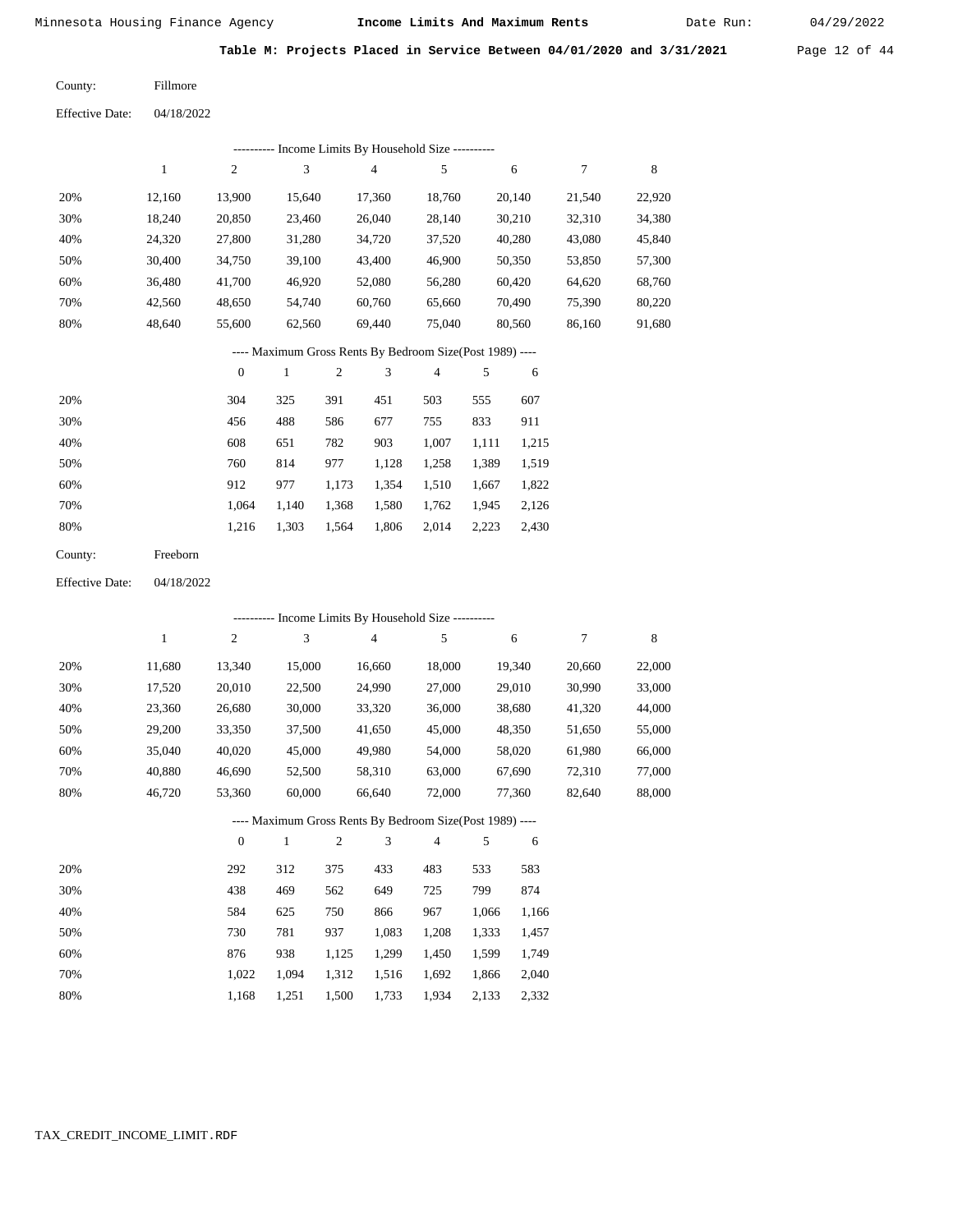Date Run:

**Table M: Projects Placed in Service Between 04/01/2020 and 3/31/2021** Page 13 of 44

04/18/2022 Goodhue County: Effective Date:

|     |        |                  |              |                |        | ---------- Income Limits By Household Size ----------    |       |        |        |         |
|-----|--------|------------------|--------------|----------------|--------|----------------------------------------------------------|-------|--------|--------|---------|
|     | 1      | 2                | 3            |                | 4      | 5                                                        |       | 6      | 7      | 8       |
| 20% | 13,560 | 15,500           | 17,440       |                | 19,360 | 20,920                                                   |       | 22,460 | 24,020 | 25,560  |
| 30% | 20,340 | 23,250           | 26,160       |                | 29,040 | 31,380                                                   |       | 33,690 | 36,030 | 38,340  |
| 40% | 27,120 | 31,000           | 34,880       |                | 38,720 | 41,840                                                   |       | 44,920 | 48,040 | 51,120  |
| 50% | 33,900 | 38,750           | 43,600       |                | 48,400 | 52,300                                                   |       | 56,150 | 60,050 | 63,900  |
| 60% | 40,680 | 46,500           | 52,320       |                | 58,080 | 62,760                                                   |       | 67,380 | 72,060 | 76,680  |
| 70% | 47,460 | 54,250           | 61,040       |                | 67,760 | 73,220                                                   |       | 78,610 | 84,070 | 89,460  |
| 80% | 54,240 | 62,000           | 69,760       |                | 77,440 | 83,680                                                   |       | 89,840 | 96,080 | 102,240 |
|     |        |                  |              |                |        | ---- Maximum Gross Rents By Bedroom Size(Post 1989) ---- |       |        |        |         |
|     |        | $\boldsymbol{0}$ | $\mathbf{1}$ | $\overline{2}$ | 3      | 4                                                        | 5     | 6      |        |         |
| 20% |        | 339              | 363          | 436            | 503    | 561                                                      | 619   | 677    |        |         |
| 30% |        | 508              | 544          | 654            | 755    | 842                                                      | 929   | 1,016  |        |         |
| 40% |        | 678              | 726          | 872            | 1,007  | 1,123                                                    | 1,239 | 1,355  |        |         |
| 50% |        | 847              | 908          | 1,090          | 1,258  | 1,403                                                    | 1,549 | 1,694  |        |         |
| 60% |        | 1,017            | 1,089        | 1,308          | 1,510  | 1,684                                                    | 1,859 | 2,032  |        |         |

| County: | Grant |
|---------|-------|

 70% 80%

 70% 80%

04/18/2022 Effective Date:

 1,186 1,356

 1,271 1,453  1,526 1,744  1,762 2,014

 1,965 2,246

 2,169 2,479  2,371 2,710

 1,022 1,168

 1,094 1,251

|     | ---------- Income Limits By Household Size ---------- |                |        |                |                |                                                          |       |        |        |        |  |  |  |
|-----|-------------------------------------------------------|----------------|--------|----------------|----------------|----------------------------------------------------------|-------|--------|--------|--------|--|--|--|
|     | 1                                                     | $\overline{c}$ | 3      |                | $\overline{4}$ | 5                                                        |       | 6      | $\tau$ | 8      |  |  |  |
| 20% | 11,680                                                | 13,340         | 15,000 |                | 16,660         | 18,000                                                   |       | 19,340 | 20,660 | 22,000 |  |  |  |
| 30% | 17,520                                                | 20,010         | 22,500 |                | 24,990         | 27,000                                                   |       | 29,010 | 30,990 | 33,000 |  |  |  |
| 40% | 23,360                                                | 26,680         | 30,000 |                | 33,320         | 36,000                                                   |       | 38,680 | 41,320 | 44,000 |  |  |  |
| 50% | 29,200                                                | 33,350         | 37,500 |                | 41,650         | 45,000                                                   |       | 48,350 | 51,650 | 55,000 |  |  |  |
| 60% | 35,040                                                | 40,020         | 45,000 |                | 49,980         | 54,000                                                   |       | 58,020 | 61,980 | 66,000 |  |  |  |
| 70% | 40,880                                                | 46,690         | 52,500 |                | 58,310         | 63,000                                                   |       | 67,690 | 72,310 | 77,000 |  |  |  |
| 80% | 46,720                                                | 53,360         | 60,000 |                | 66,640         | 72,000                                                   |       | 77,360 | 82,640 | 88,000 |  |  |  |
|     |                                                       |                |        |                |                | ---- Maximum Gross Rents By Bedroom Size(Post 1989) ---- |       |        |        |        |  |  |  |
|     |                                                       | $\overline{0}$ | 1      | $\mathfrak{2}$ | 3              | 4                                                        | 5     | 6      |        |        |  |  |  |
| 20% |                                                       | 292            | 312    | 375            | 433            | 483                                                      | 533   | 583    |        |        |  |  |  |
| 30% |                                                       | 438            | 469    | 562            | 649            | 725                                                      | 799   | 874    |        |        |  |  |  |
| 40% |                                                       | 584            | 625    | 750            | 866            | 967                                                      | 1,066 | 1,166  |        |        |  |  |  |
| 50% |                                                       | 730            | 781    | 937            | 1,083          | 1,208                                                    | 1,333 | 1,457  |        |        |  |  |  |
| 60% |                                                       | 876            | 938    | 1,125          | 1,299          | 1,450                                                    | 1,599 | 1,749  |        |        |  |  |  |

 1,312 1,516 1,500

1,733

 1,692 1,934

 1,866 2,133  2,040 2,332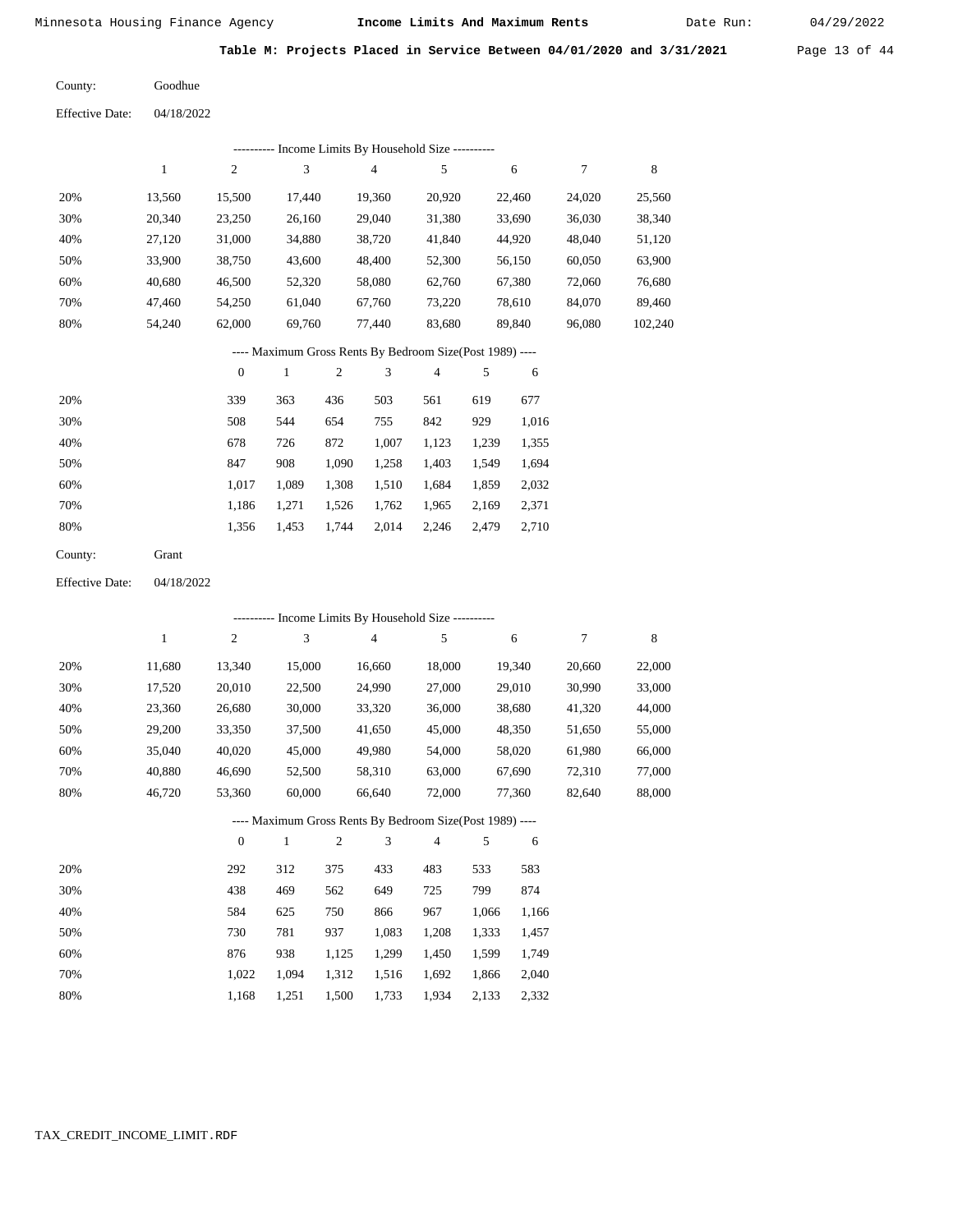Date Run:

**Table M: Projects Placed in Service Between 04/01/2020 and 3/31/2021** Page 14 of 44

Hennepin County:

04/18/2022 Effective Date:

| ---------- Income Limits By Household Size ---------- |        |        |        |        |         |         |         |         |  |  |  |  |
|-------------------------------------------------------|--------|--------|--------|--------|---------|---------|---------|---------|--|--|--|--|
|                                                       |        | 2      | 3      | 4      | 5       | 6       |         | 8       |  |  |  |  |
| 20%                                                   | 16.440 | 18,780 | 21,120 | 23,460 | 25,340  | 27,220  | 29,100  | 30,980  |  |  |  |  |
| 30%                                                   | 24,660 | 28,170 | 31,680 | 35,190 | 38,010  | 40,830  | 43,650  | 46,470  |  |  |  |  |
| 40%                                                   | 32,880 | 37,560 | 42,240 | 46,920 | 50,680  | 54,440  | 58,200  | 61,960  |  |  |  |  |
| 50%                                                   | 41.100 | 46,950 | 52,800 | 58,650 | 63,350  | 68,050  | 72,750  | 77,450  |  |  |  |  |
| 60%                                                   | 49.320 | 56,340 | 63,360 | 70,380 | 76,020  | 81,660  | 87,300  | 92,940  |  |  |  |  |
| 70%                                                   | 57.540 | 65,730 | 73.920 | 82,110 | 88.690  | 95,270  | 101,850 | 108,430 |  |  |  |  |
| 80%                                                   | 65,760 | 75,120 | 84,480 | 93,840 | 101.360 | 108,880 | 116.400 | 123,920 |  |  |  |  |

### ---- Maximum Gross Rents By Bedroom Size(Post 1989) ----

|     | $\mathbf{0}$ |       | $\overline{c}$ | 3     | 4     | 5     | 6     |
|-----|--------------|-------|----------------|-------|-------|-------|-------|
| 20% | 411          | 440   | 528            | 610   | 680   | 751   | 821   |
| 30% | 616          | 660   | 792            | 915   | 1,020 | 1,126 | 1,231 |
| 40% | 822          | 880   | 1,056          | 1,220 | 1,361 | 1,502 | 1,642 |
| 50% | 1.027        | 1,100 | 1,320          | 1,525 | 1,701 | 1,877 | 2,052 |
| 60% | 1,233        | 1,320 | 1,584          | 1,830 | 2,041 | 2,253 | 2,463 |
| 70% | 1,438        | 1,540 | 1,848          | 2,135 | 2,381 | 2,628 | 2,873 |
| 80% | 1,644        | 1,761 | 2,112          | 2,440 | 2,722 | 3,004 | 3,284 |
|     |              |       |                |       |       |       |       |

| Houston |
|---------|
|         |

04/18/2022 Effective Date:

|     |        |                |        |                |                | ---------- Income Limits By Household Size ----------    |       |        |        |        |
|-----|--------|----------------|--------|----------------|----------------|----------------------------------------------------------|-------|--------|--------|--------|
|     | 1      | $\overline{c}$ | 3      |                | $\overline{4}$ | 5                                                        |       | 6      | 7      | 8      |
| 20% | 12,620 | 14,420         | 16,220 |                | 18,020         | 19,480                                                   |       | 20,920 | 22,360 | 23,800 |
| 30% | 18,930 | 21,630         | 24,330 |                | 27,030         | 29,220                                                   |       | 31,380 | 33,540 | 35,700 |
| 40% | 25,240 | 28,840         | 32,440 |                | 36,040         | 38,960                                                   |       | 41,840 | 44,720 | 47,600 |
| 50% | 31,550 | 36,050         | 40,550 |                | 45,050         | 48,700                                                   |       | 52,300 | 55,900 | 59,500 |
| 60% | 37,860 | 43,260         | 48,660 |                | 54,060         | 58,440                                                   |       | 62,760 | 67,080 | 71,400 |
| 70% | 44,170 | 50,470         | 56,770 |                | 63,070         | 68,180                                                   |       | 73,220 | 78,260 | 83,300 |
| 80% | 50,480 | 57,680         | 64,880 |                | 72,080         | 77,920                                                   |       | 83,680 | 89,440 | 95,200 |
|     |        |                |        |                |                | ---- Maximum Gross Rents By Bedroom Size(Post 1989) ---- |       |        |        |        |
|     |        | $\theta$       | 1      | $\overline{c}$ | 3              | $\overline{4}$                                           | 5     | 6      |        |        |
| 20% |        | 315            | 338    | 405            | 468            | 523                                                      | 577   | 630    |        |        |
| 30% |        | 473            | 507    | 608            | 703            | 784                                                      | 865   | 946    |        |        |
| 40% |        | 631            | 676    | 811            | 937            | 1,046                                                    | 1,154 | 1,261  |        |        |
| 50% |        | 788            | 845    | 1,013          | 1,171          | 1,307                                                    | 1,442 | 1,576  |        |        |
| 60% |        | 946            | 1,014  | 1,216          | 1,406          | 1,569                                                    | 1,731 | 1,892  |        |        |
| 70% |        | 1,104          | 1,183  | 1,419          | 1,640          | 1,830                                                    | 2,019 | 2,207  |        |        |

1,262

1,352

1,622

1,875

2,092

2,308

2,522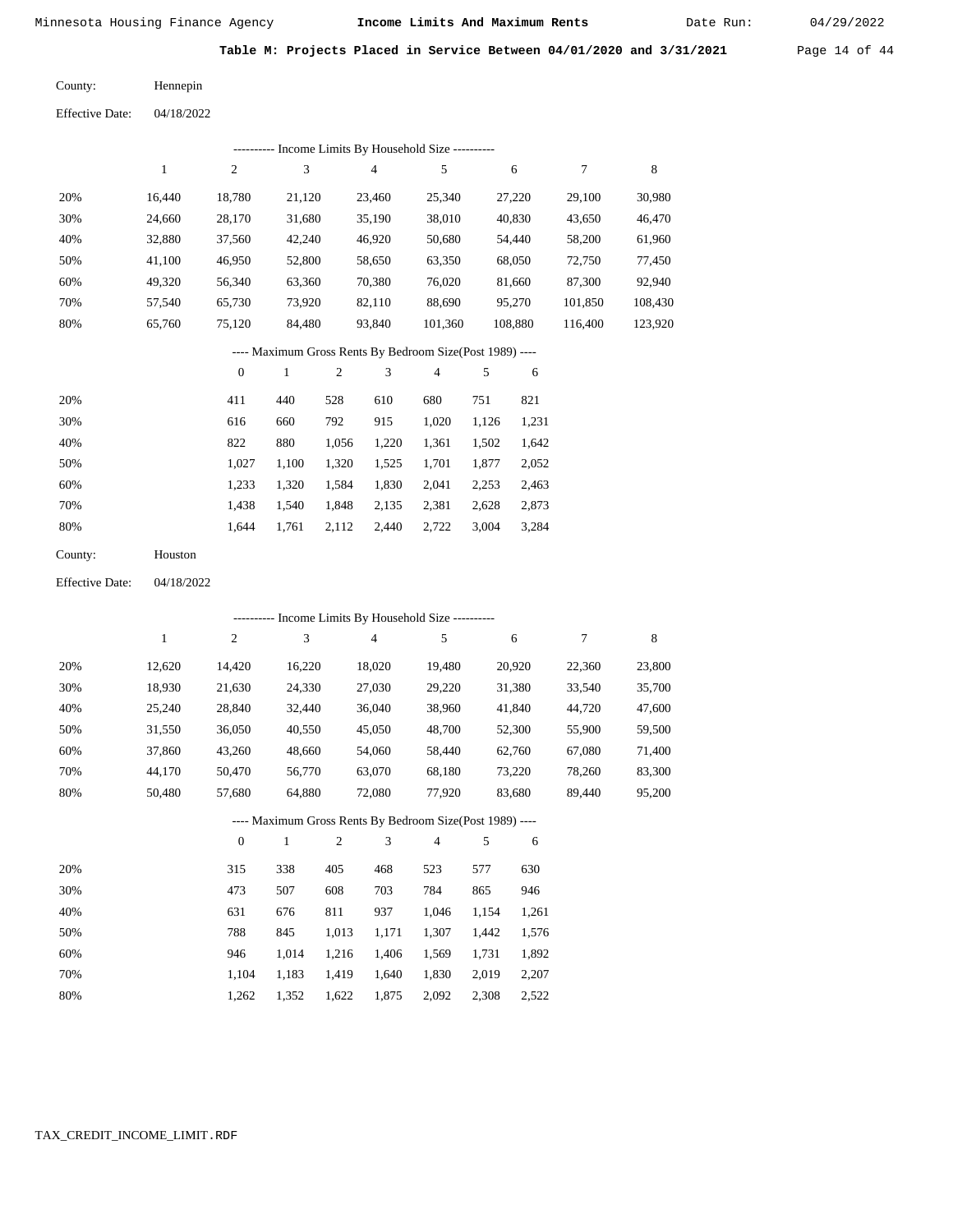Date Run:

**Table M: Projects Placed in Service Between 04/01/2020 and 3/31/2021** Page 15 of 44

 $04/18/2022$ Hubbard County:  $Eff$ ective Da

| Effective Date: | 04/18/2022 |  |
|-----------------|------------|--|
|                 |            |  |
|                 |            |  |

| Income Limits By Household Size ---------- |        |        |        |        |        |        |        |        |  |  |  |  |
|--------------------------------------------|--------|--------|--------|--------|--------|--------|--------|--------|--|--|--|--|
|                                            |        | 2      | 3      | 4      | 5      | 6      |        | 8      |  |  |  |  |
| 20%                                        | 11.680 | 13.340 | 15,000 | 16.660 | 18,000 | 19.340 | 20,660 | 22,000 |  |  |  |  |
| 30%                                        | 17,520 | 20,010 | 22,500 | 24,990 | 27,000 | 29,010 | 30,990 | 33,000 |  |  |  |  |
| 40%                                        | 23,360 | 26,680 | 30,000 | 33,320 | 36,000 | 38,680 | 41,320 | 44,000 |  |  |  |  |
| 50%                                        | 29,200 | 33,350 | 37,500 | 41,650 | 45,000 | 48,350 | 51,650 | 55,000 |  |  |  |  |
| 60%                                        | 35,040 | 40,020 | 45,000 | 49,980 | 54,000 | 58,020 | 61,980 | 66,000 |  |  |  |  |
| 70%                                        | 40.880 | 46.690 | 52,500 | 58,310 | 63,000 | 67.690 | 72,310 | 77,000 |  |  |  |  |
| 80%                                        | 46.720 | 53,360 | 60,000 | 66,640 | 72,000 | 77,360 | 82,640 | 88,000 |  |  |  |  |

### ---- Maximum Gross Rents By Bedroom Size(Post 1989) ----

|     | $\mathbf{0}$ |       | 2     | 3     | 4     | 5     | 6     |
|-----|--------------|-------|-------|-------|-------|-------|-------|
| 20% | 292          | 312   | 375   | 433   | 483   | 533   | 583   |
| 30% | 438          | 469   | 562   | 649   | 725   | 799   | 874   |
| 40% | 584          | 625   | 750   | 866   | 967   | 1,066 | 1,166 |
| 50% | 730          | 781   | 937   | 1,083 | 1,208 | 1,333 | 1,457 |
| 60% | 876          | 938   | 1,125 | 1.299 | 1,450 | 1,599 | 1,749 |
| 70% | 1.022        | 1.094 | 1,312 | 1,516 | 1,692 | 1,866 | 2,040 |
| 80% | 1,168        | 1,251 | 1,500 | 1,733 | 1,934 | 2,133 | 2,332 |
|     |              |       |       |       |       |       |       |

| County: | Isanti |
|---------|--------|
|---------|--------|

Effective Date: 04/18/2022

|       |        |               |        |                |                 | ---------- Income Limits By Household Size ----------    |                   |         |         |         |
|-------|--------|---------------|--------|----------------|-----------------|----------------------------------------------------------|-------------------|---------|---------|---------|
|       | 1      | 2             | 3      |                | $\overline{4}$  | 5                                                        |                   | 6       | 7       | 8       |
| 20%   | 16,440 | 18,780        | 21,120 |                | 23,460          | 25,340                                                   |                   | 27,220  | 29,100  | 30,980  |
| 30%   | 24,660 | 28,170        | 31,680 |                | 35,190          | 38,010                                                   |                   | 40,830  | 43,650  | 46,470  |
| 40%   | 32,880 | 37,560        | 42,240 |                | 46,920          | 50,680                                                   |                   | 54,440  | 58,200  | 61,960  |
| 50%   | 41,100 | 46,950        | 52,800 |                | 58,650          | 63,350                                                   |                   | 68,050  | 72,750  | 77,450  |
| 60%   | 49,320 | 56,340        | 63,360 |                | 70,380          | 76,020                                                   |                   | 81,660  | 87,300  | 92,940  |
| 70%   | 57,540 | 65,730        | 73,920 |                | 82,110          | 88,690                                                   |                   | 95,270  | 101,850 | 108,430 |
| 80%   | 65,760 | 75,120        | 84,480 |                | 93.840          | 101,360                                                  |                   | 108,880 | 116,400 | 123,920 |
|       |        |               |        |                |                 | ---- Maximum Gross Rents By Bedroom Size(Post 1989) ---- |                   |         |         |         |
|       |        | $\theta$      | 1      | $\overline{c}$ | 3               | $\overline{4}$                                           | 5                 | 6       |         |         |
| 20%   |        | 411           | 440    | 528            | 610             | 680                                                      | 751               | 821     |         |         |
| 0.001 |        | $\sim$ $\sim$ | $\sim$ | $\sim$         | 01 <sup>2</sup> | 1.020                                                    | 1.10 <sub>2</sub> | 1.221   |         |         |

| 30% | 616   | 660   | 792   | 915   | 1.020 | 1.126 | 1,231 |
|-----|-------|-------|-------|-------|-------|-------|-------|
| 40% | 822   | 880   | 1.056 | 1.220 | 1.361 | 1.502 | 1,642 |
| 50% | 1.027 | 1.100 | 1.320 | 1.525 | 1.701 | 1.877 | 2,052 |
| 60% | 1.233 | 1.320 | 1.584 | 1.830 | 2.041 | 2.253 | 2.463 |
| 70% | 1.438 | 1.540 | 1.848 | 2.135 | 2,381 | 2.628 | 2,873 |
| 80% | 1.644 | 1.761 | 2,112 | 2,440 | 2.722 | 3,004 | 3,284 |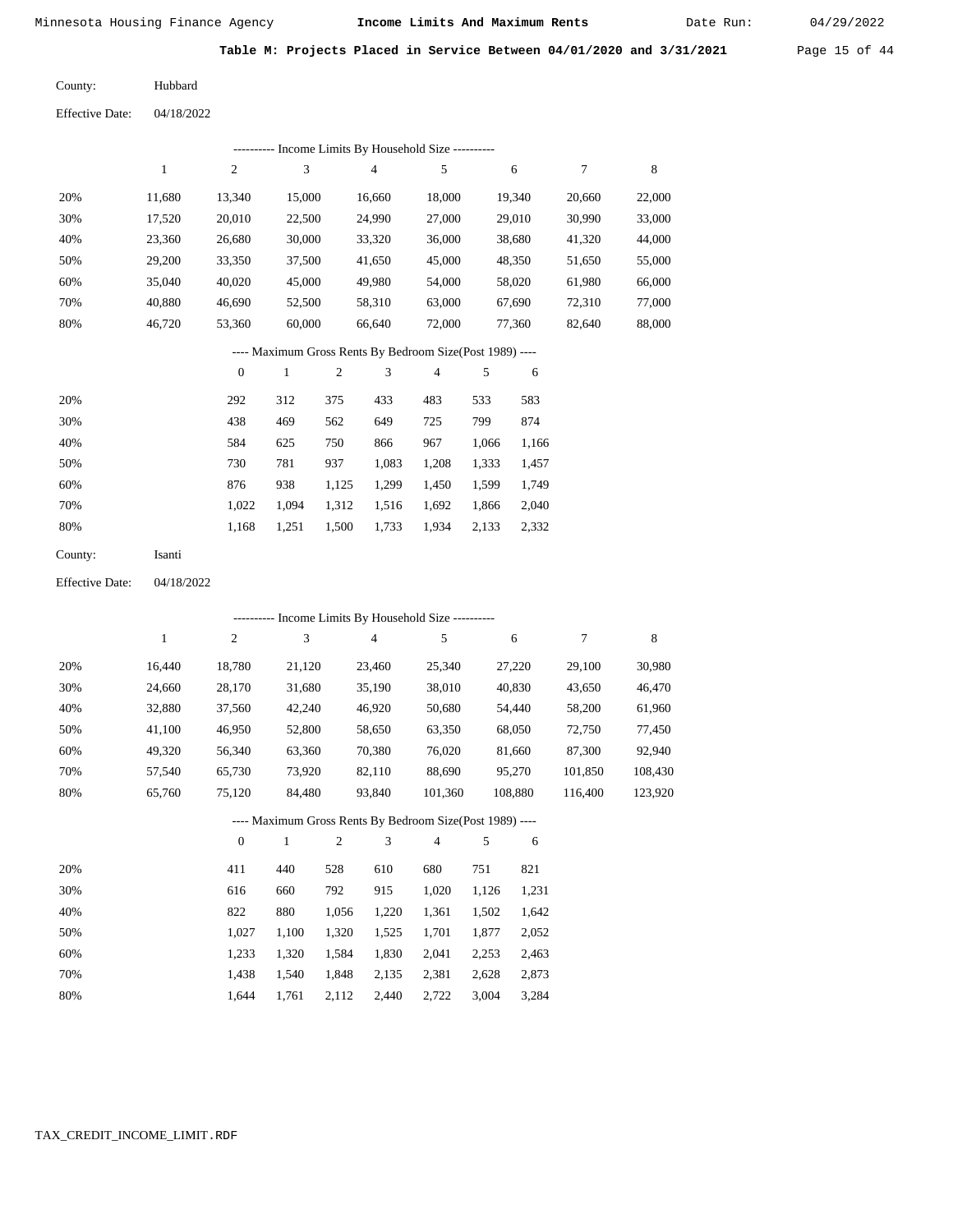Itasca

Minnesota Housing Finance Agency **Income Limits And Maximum Rents** 04/29/2022

Date Run:

**Table M: Projects Placed in Service Between 04/01/2020 and 3/31/2021** Page 16 of 44

County:

04/18/2022 Effective Date:

|     |              |                | ---------- Income Limits By Household Size ----------    |     |        |                |       |        |        |        |
|-----|--------------|----------------|----------------------------------------------------------|-----|--------|----------------|-------|--------|--------|--------|
|     | $\mathbf{1}$ | $\overline{c}$ | 3                                                        |     | 4      | 5              |       | 6      | $\tau$ | 8      |
| 20% | 11,680       | 13,340         | 15,000                                                   |     | 16,660 | 18,000         |       | 19,340 | 20,660 | 22,000 |
| 30% | 17,520       | 20,010         | 22,500                                                   |     | 24,990 | 27,000         |       | 29,010 | 30,990 | 33,000 |
| 40% | 23,360       | 26,680         | 30,000                                                   |     | 33,320 | 36,000         |       | 38,680 | 41,320 | 44,000 |
| 50% | 29,200       | 33,350         | 37,500                                                   |     | 41,650 | 45,000         |       | 48,350 | 51,650 | 55,000 |
| 60% | 35,040       | 40,020         | 45,000                                                   |     | 49,980 | 54,000         |       | 58,020 | 61,980 | 66,000 |
| 70% | 40,880       | 46,690         | 52,500                                                   |     | 58,310 | 63,000         |       | 67,690 | 72,310 | 77,000 |
| 80% | 46,720       | 53,360         | 60,000                                                   |     | 66,640 | 72,000         |       | 77,360 | 82,640 | 88,000 |
|     |              |                | ---- Maximum Gross Rents By Bedroom Size(Post 1989) ---- |     |        |                |       |        |        |        |
|     |              | $\mathbf{0}$   | 1                                                        | 2   | 3      | $\overline{4}$ | 5     | 6      |        |        |
| 20% |              | 292            | 312                                                      | 375 | 433    | 483            | 533   | 583    |        |        |
| 30% |              | 438            | 469                                                      | 562 | 649    | 725            | 799   | 874    |        |        |
| 40% |              | 584            | 625                                                      | 750 | 866    | 967            | 1,066 | 1,166  |        |        |
| 50% |              | 730            | 781                                                      | 937 | 1,083  | 1,208          | 1,333 | 1,457  |        |        |

| 60% | 876 | 938 1.125 1.299 1.450 1.599 1.749         |  |  |  |
|-----|-----|-------------------------------------------|--|--|--|
| 70% |     | 1,022 1,094 1,312 1,516 1,692 1,866 2,040 |  |  |  |
| 80% |     | 1,168 1,251 1,500 1,733 1,934 2,133 2,332 |  |  |  |

| County: | Jackson |
|---------|---------|
|---------|---------|

04/18/2022 Effective Date:

|     |              |                |        |                | ---------- Income Limits By Household Size ----------    |                |       |        |        |        |
|-----|--------------|----------------|--------|----------------|----------------------------------------------------------|----------------|-------|--------|--------|--------|
|     | $\mathbf{1}$ | $\overline{c}$ | 3      |                | $\overline{4}$                                           | 5              |       | 6      | 7      | 8      |
| 20% | 11,720       | 13,380         | 15,060 |                | 16,720                                                   | 18,060         |       | 19,400 | 20,740 | 22,080 |
| 30% | 17,580       | 20,070         | 22,590 |                | 25,080                                                   | 27,090         |       | 29,100 | 31,110 | 33,120 |
| 40% | 23,440       | 26,760         | 30,120 |                | 33,440                                                   | 36,120         |       | 38,800 | 41,480 | 44,160 |
| 50% | 29,300       | 33,450         | 37,650 |                | 41,800                                                   | 45,150         |       | 48,500 | 51,850 | 55,200 |
| 60% | 35,160       | 40,140         | 45,180 |                | 50,160                                                   | 54,180         |       | 58,200 | 62,220 | 66,240 |
| 70% | 41,020       | 46,830         | 52,710 |                | 58,520                                                   | 63,210         |       | 67,900 | 72,590 | 77,280 |
| 80% | 46,880       | 53,520         | 60,240 |                | 66,880                                                   | 72,240         |       | 77,600 | 82,960 | 88,320 |
|     |              |                |        |                | ---- Maximum Gross Rents By Bedroom Size(Post 1989) ---- |                |       |        |        |        |
|     |              | $\mathbf{0}$   | 1      | $\overline{2}$ | 3                                                        | $\overline{4}$ | 5     | 6      |        |        |
| 20% |              | 293            | 313    | 376            | 434                                                      | 485            | 535   | 585    |        |        |
| 30% |              | 439            | 470    | 564            | 652                                                      | 727            | 802   | 877    |        |        |
| 40% |              | 586            | 627    | 753            | 869                                                      | 970            | 1,070 | 1,170  |        |        |
| 50% |              | 732            | 784    | 941            | 1,086                                                    | 1,212          | 1,338 | 1,463  |        |        |
| 60% |              | 879            | 941    | 1,129          | 1,304                                                    | 1,455          | 1,605 | 1,755  |        |        |

1,317 1,521 1,697 1,873

1,940 2,141

 2,048 2,340

1,739

### TAX\_CREDIT\_INCOME\_LIMIT.RDF

 1,025 1,172

 1,098 1,255

1,506

 70% 80%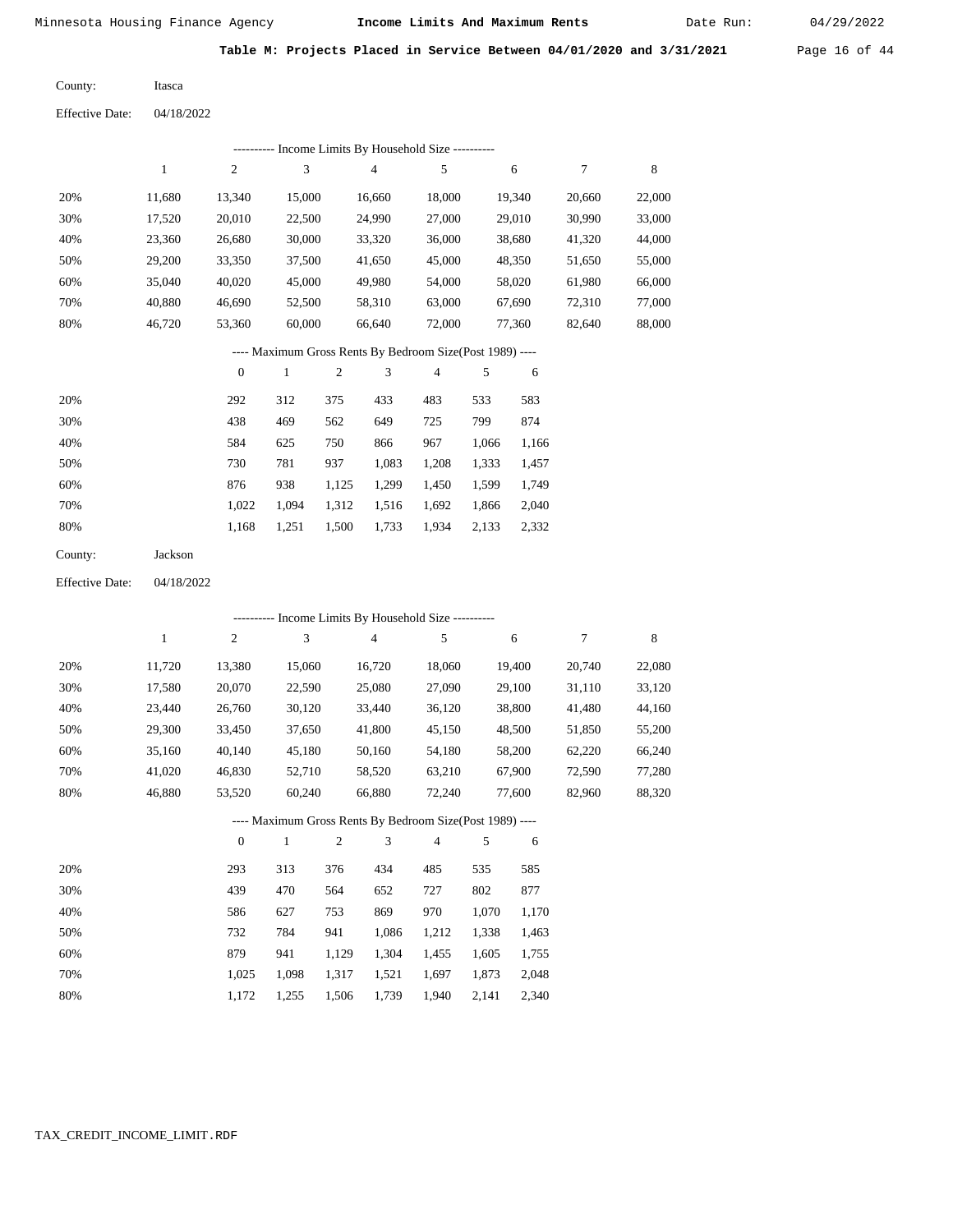Date Run:

**Table M: Projects Placed in Service Between 04/01/2020 and 3/31/2021** Page 17 of 44

| County: | Kanabec |
|---------|---------|
|         |         |

| 04/18/2022<br><b>Effective Date:</b> |
|--------------------------------------|
|--------------------------------------|

|     |        |        |        | - Income Limits By Household Size ---------- |        |        |        |        |
|-----|--------|--------|--------|----------------------------------------------|--------|--------|--------|--------|
|     |        | 2      | 3      | 4                                            | 5      | 6      | 7      | 8      |
| 20% | 11.680 | 13.340 | 15,000 | 16,660                                       | 18,000 | 19.340 | 20,660 | 22,000 |
| 30% | 17,520 | 20,010 | 22,500 | 24,990                                       | 27,000 | 29,010 | 30,990 | 33,000 |
| 40% | 23,360 | 26,680 | 30,000 | 33,320                                       | 36,000 | 38.680 | 41,320 | 44,000 |
| 50% | 29,200 | 33,350 | 37,500 | 41,650                                       | 45,000 | 48,350 | 51,650 | 55,000 |
| 60% | 35,040 | 40,020 | 45,000 | 49,980                                       | 54,000 | 58,020 | 61,980 | 66,000 |
| 70% | 40.880 | 46.690 | 52,500 | 58,310                                       | 63,000 | 67.690 | 72,310 | 77,000 |
| 80% | 46,720 | 53,360 | 60,000 | 66,640                                       | 72,000 | 77,360 | 82,640 | 88,000 |
|     |        |        |        |                                              |        |        |        |        |

### ---- Maximum Gross Rents By Bedroom Size(Post 1989) ----

|     | $\mathbf{0}$ |       | $\overline{c}$ | 3     | 4     | 5     | 6     |
|-----|--------------|-------|----------------|-------|-------|-------|-------|
| 20% | 292          | 312   | 375            | 433   | 483   | 533   | 583   |
| 30% | 438          | 469   | 562            | 649   | 725   | 799   | 874   |
| 40% | 584          | 625   | 750            | 866   | 967   | 1,066 | 1,166 |
| 50% | 730          | 781   | 937            | 1,083 | 1,208 | 1,333 | 1,457 |
| 60% | 876          | 938   | 1,125          | 1,299 | 1,450 | 1,599 | 1,749 |
| 70% | 1.022        | 1.094 | 1,312          | 1,516 | 1,692 | 1,866 | 2,040 |
| 80% | 1,168        | 1,251 | 1,500          | 1,733 | 1,934 | 2,133 | 2,332 |
|     |              |       |                |       |       |       |       |

| County: | Kandiyohi |
|---------|-----------|
|         |           |

04/18/2022 Effective Date:

|     |        |                |              |              | ---------- Income Limits By Household Size ----------    |                |       |        |        |        |
|-----|--------|----------------|--------------|--------------|----------------------------------------------------------|----------------|-------|--------|--------|--------|
|     | 1      | $\overline{c}$ | 3            |              | $\overline{4}$                                           | 5              |       | 6      | 7      | 8      |
| 20% | 11,720 | 13,380         | 15,060       |              | 16,720                                                   | 18,060         |       | 19,400 | 20,740 | 22,080 |
| 30% | 17,580 | 20,070         | 22,590       |              | 25,080                                                   | 27,090         |       | 29,100 | 31,110 | 33,120 |
| 40% | 23,440 | 26,760         | 30,120       |              | 33,440                                                   | 36,120         |       | 38,800 | 41,480 | 44,160 |
| 50% | 29,300 | 33,450         | 37,650       |              | 41,800                                                   | 45,150         |       | 48,500 | 51,850 | 55,200 |
| 60% | 35,160 | 40,140         | 45,180       |              | 50,160                                                   | 54,180         |       | 58,200 | 62,220 | 66,240 |
| 70% | 41,020 | 46,830         | 52,710       |              | 58,520                                                   | 63,210         |       | 67,900 | 72,590 | 77,280 |
| 80% | 46,880 | 53,520         | 60,240       |              | 66,880                                                   | 72,240         |       | 77,600 | 82,960 | 88,320 |
|     |        |                |              |              | ---- Maximum Gross Rents By Bedroom Size(Post 1989) ---- |                |       |        |        |        |
|     |        | $\theta$       | $\mathbf{1}$ | $\mathbf{2}$ | 3                                                        | $\overline{4}$ | 5     | 6      |        |        |
| 20% |        | 293            | 313          | 376          | 434                                                      | 485            | 535   | 585    |        |        |
| 30% |        | 439            | 470          | 564          | 652                                                      | 727            | 802   | 877    |        |        |
| 40% |        | 586            | 627          | 753          | 869                                                      | 970            | 1,070 | 1,170  |        |        |
| 50% |        | 732            | 784          | 941          | 1,086                                                    | 1,212          | 1,338 | 1,463  |        |        |
| 60% |        | 879            | 941          | 1,129        | 1,304                                                    | 1,455          | 1,605 | 1,755  |        |        |

 1,025 1,172

 1,098 1,255  1,317 1,506  1,521 1,739

 1,697 1,940  1,873 2,141

 2,048 2,340

 70% 80%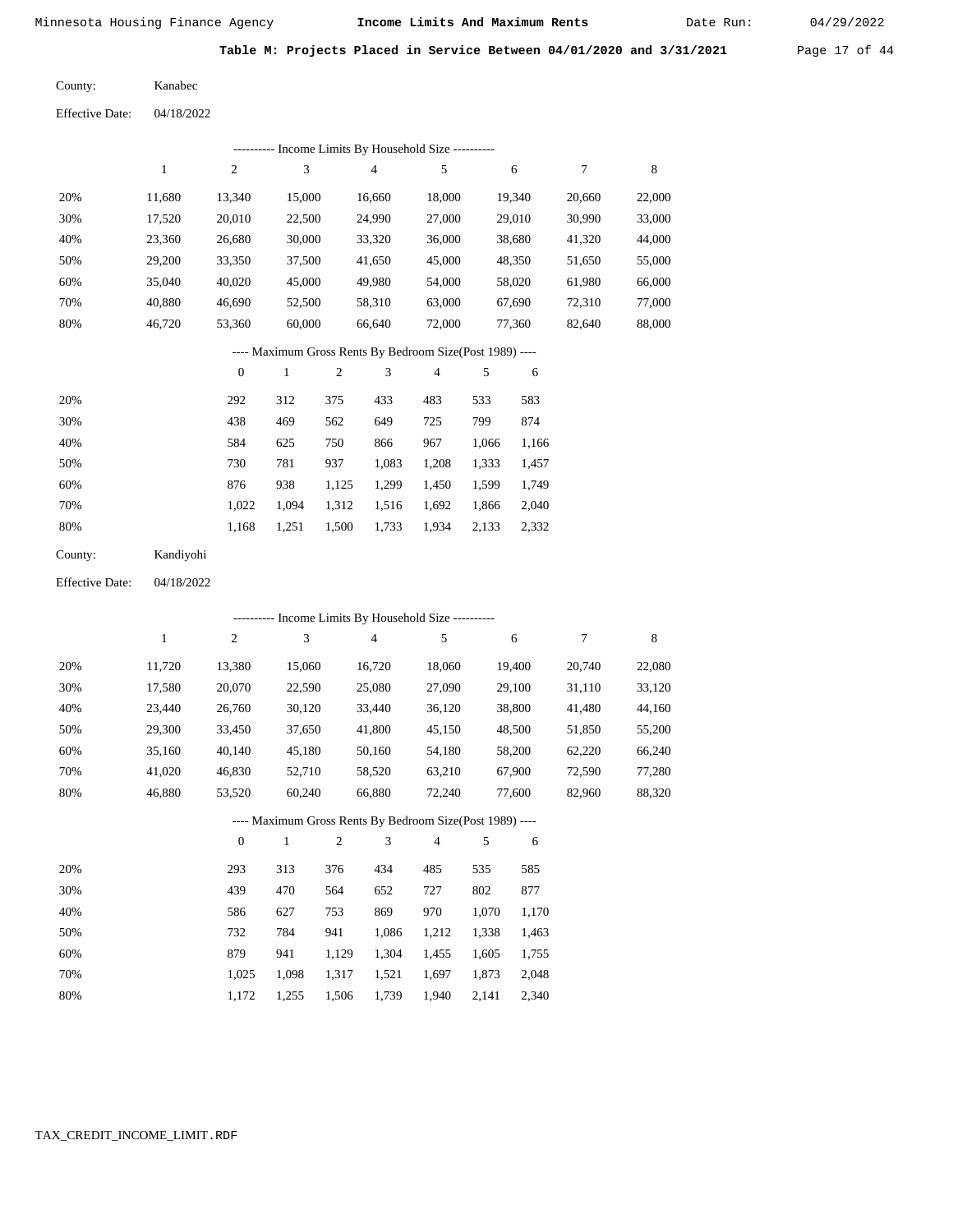Date Run:

**Table M: Projects Placed in Service Between 04/01/2020 and 3/31/2021** Page 18 of 44

Kittson County:

| Effective Date: | 04/18/2022 |
|-----------------|------------|
|                 |            |

| Income Limits By Household Size ---------- |        |        |        |        |        |        |        |        |
|--------------------------------------------|--------|--------|--------|--------|--------|--------|--------|--------|
|                                            |        | 2      | 3      | 4      | 5      | 6      | 7      | 8      |
| 20%                                        | 11.700 | 13,360 | 15,040 | 16,700 | 18,040 | 19,380 | 20,720 | 22,060 |
| 30%                                        | 17,550 | 20,040 | 22,560 | 25,050 | 27,060 | 29,070 | 31,080 | 33,090 |
| 40%                                        | 23,400 | 26,720 | 30,080 | 33,400 | 36,080 | 38,760 | 41,440 | 44,120 |
| 50%                                        | 29,250 | 33,400 | 37,600 | 41,750 | 45,100 | 48,450 | 51,800 | 55,150 |
| 60%                                        | 35,100 | 40,080 | 45,120 | 50,100 | 54,120 | 58,140 | 62,160 | 66,180 |
| 70%                                        | 40,950 | 46,760 | 52,640 | 58,450 | 63,140 | 67,830 | 72,520 | 77,210 |
| 80%                                        | 46,800 | 53,440 | 60,160 | 66,800 | 72,160 | 77,520 | 82,880 | 88,240 |

### ---- Maximum Gross Rents By Bedroom Size(Post 1989) ----

|     | $\mathbf{0}$ |       | $\overline{c}$ | 3     | 4     | 5     | 6     |
|-----|--------------|-------|----------------|-------|-------|-------|-------|
| 20% | 292          | 313   | 376            | 434   | 484   | 534   | 584   |
| 30% | 438          | 469   | 564            | 651   | 726   | 802   | 876   |
| 40% | 585          | 626   | 752            | 868   | 969   | 1,069 | 1,169 |
| 50% | 731          | 783   | 940            | 1,085 | 1,211 | 1,336 | 1,461 |
| 60% | 877          | 939   | 1,128          | 1,302 | 1,453 | 1,604 | 1,753 |
| 70% | 1,023        | 1,096 | 1,316          | 1,519 | 1,695 | 1,871 | 2,045 |
| 80% | 1,170        | 1,253 | 1,504          | 1,737 | 1,938 | 2,139 | 2,338 |

| County: | Koochiching |
|---------|-------------|
|---------|-------------|

04/18/2022 Effective Date:

|     |              |                  |        |                | ---------- Income Limits By Household Size ----------    |                |       |        |        |             |
|-----|--------------|------------------|--------|----------------|----------------------------------------------------------|----------------|-------|--------|--------|-------------|
|     | $\mathbf{1}$ | $\boldsymbol{2}$ | 3      |                | $\overline{4}$                                           | 5              |       | 6      | 7      | $\,$ 8 $\,$ |
| 20% | 11,680       | 13,340           | 15,000 |                | 16,660                                                   | 18,000         |       | 19,340 | 20,660 | 22,000      |
| 30% | 17,520       | 20,010           | 22,500 |                | 24,990                                                   | 27,000         |       | 29,010 | 30,990 | 33,000      |
| 40% | 23,360       | 26,680           | 30,000 |                | 33,320                                                   | 36,000         |       | 38,680 | 41,320 | 44,000      |
| 50% | 29,200       | 33,350           | 37,500 |                | 41,650                                                   | 45,000         |       | 48,350 | 51,650 | 55,000      |
| 60% | 35,040       | 40,020           | 45,000 |                | 49,980                                                   | 54,000         |       | 58,020 | 61,980 | 66,000      |
| 70% | 40,880       | 46,690           | 52,500 |                | 58,310                                                   | 63,000         |       | 67,690 | 72,310 | 77,000      |
| 80% | 46,720       | 53,360           | 60,000 |                | 66,640                                                   | 72,000         |       | 77,360 | 82,640 | 88,000      |
|     |              |                  |        |                | ---- Maximum Gross Rents By Bedroom Size(Post 1989) ---- |                |       |        |        |             |
|     |              | $\theta$         | 1      | $\overline{2}$ | 3                                                        | $\overline{4}$ | 5     | 6      |        |             |
| 20% |              | 292              | 312    | 375            | 433                                                      | 483            | 533   | 583    |        |             |
| 30% |              | 438              | 469    | 562            | 649                                                      | 725            | 799   | 874    |        |             |
| 40% |              | 584              | 625    | 750            | 866                                                      | 967            | 1,066 | 1,166  |        |             |
| 50% |              | 730              | 781    | 937            | 1,083                                                    | 1,208          | 1,333 | 1,457  |        |             |
| 60% |              | 876              | 938    | 1,125          | 1,299                                                    | 1,450          | 1,599 | 1,749  |        |             |
| 70% |              | 1,022            | 1,094  | 1,312          | 1,516                                                    | 1,692          | 1,866 | 2,040  |        |             |

1,168 1,251 1,500 1,733 1,934 2,133 2,332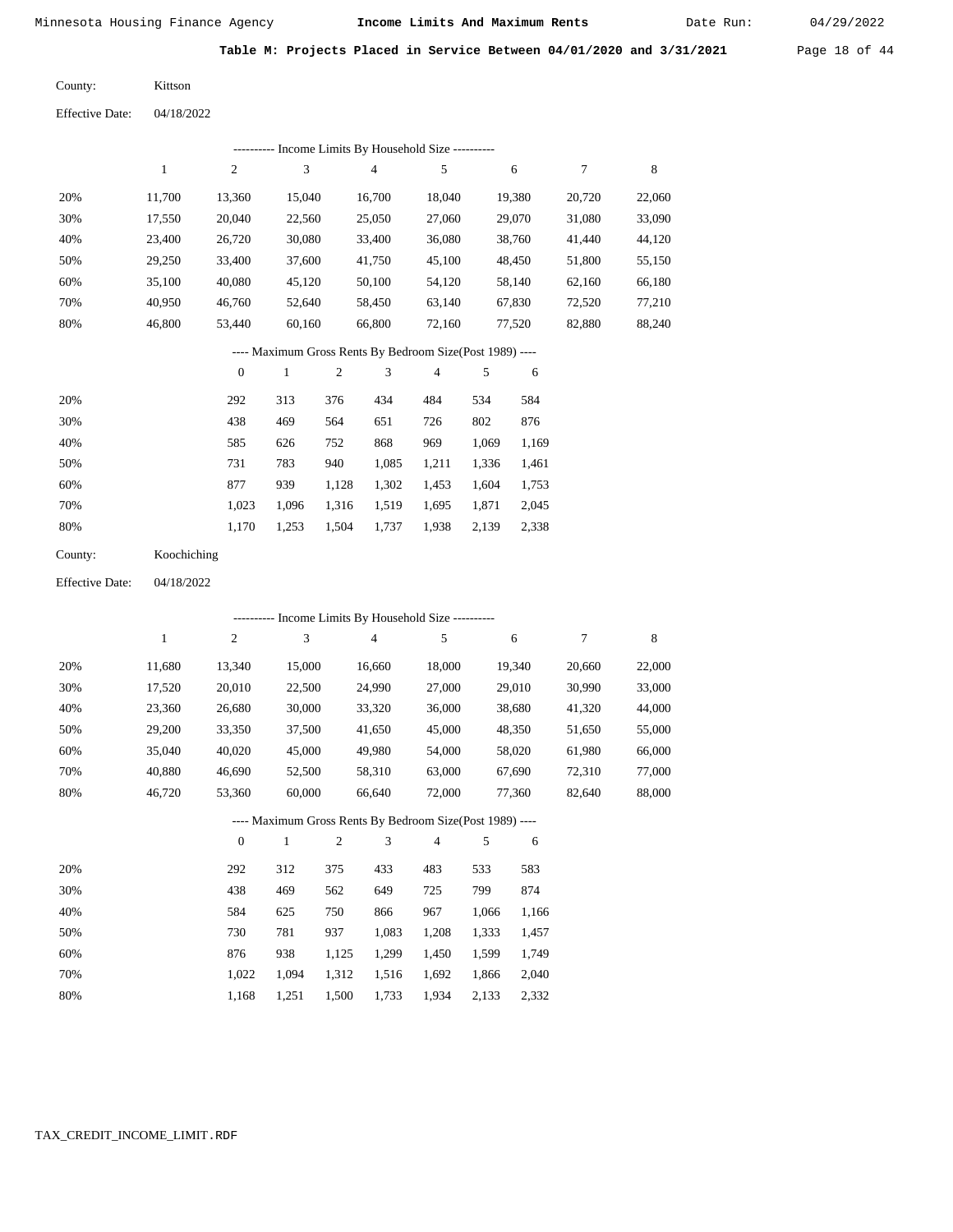Date Run:

**Table M: Projects Placed in Service Between 04/01/2020 and 3/31/2021** Page 19 of 44

Lac Qui Parle County:

04/18/2022 Effective Date:

|     |        |        |        | ---------- Income Limits By Household Size ---------- |        |        |        |        |
|-----|--------|--------|--------|-------------------------------------------------------|--------|--------|--------|--------|
|     | 1      | 2      | 3      | 4                                                     | 5      | 6      | 7      | 8      |
| 20% | 11,680 | 13,340 | 15,000 | 16,660                                                | 18,000 | 19,340 | 20,660 | 22,000 |
| 30% | 17,520 | 20,010 | 22,500 | 24,990                                                | 27,000 | 29,010 | 30,990 | 33,000 |
| 40% | 23,360 | 26,680 | 30,000 | 33,320                                                | 36,000 | 38,680 | 41,320 | 44,000 |
| 50% | 29,200 | 33,350 | 37,500 | 41,650                                                | 45,000 | 48,350 | 51,650 | 55,000 |
| 60% | 35,040 | 40,020 | 45,000 | 49,980                                                | 54,000 | 58,020 | 61,980 | 66,000 |
| 70% | 40,880 | 46,690 | 52,500 | 58,310                                                | 63,000 | 67,690 | 72,310 | 77,000 |
| 80% | 46,720 | 53,360 | 60,000 | 66.640                                                | 72,000 | 77,360 | 82,640 | 88,000 |
|     |        |        |        |                                                       |        |        |        |        |

---- Maximum Gross Rents By Bedroom Size(Post 1989) ----

|     | $\mathbf{0}$ |       |       | 3     | 4     |       | 6     |
|-----|--------------|-------|-------|-------|-------|-------|-------|
| 20% | 292          | 312   | 375   | 433   | 483   | 533   | 583   |
| 30% | 438          | 469   | 562   | 649   | 725   | 799   | 874   |
| 40% | 584          | 625   | 750   | 866   | 967   | 1,066 | 1,166 |
| 50% | 730          | 781   | 937   | 1,083 | 1,208 | 1,333 | 1,457 |
| 60% | 876          | 938   | 1,125 | 1,299 | 1,450 | 1,599 | 1,749 |
| 70% | 1.022        | 1.094 | 1,312 | 1,516 | 1,692 | 1,866 | 2,040 |
| 80% | 1,168        | 1,251 | 1,500 | 1,733 | 1,934 | 2,133 | 2,332 |
|     |              |       |       |       |       |       |       |

Lake County:

04/18/2022 Effective Date:

|     | ---------- Income Limits By Household Size ---------- |                |              |                |                                                          |                |       |        |        |        |  |
|-----|-------------------------------------------------------|----------------|--------------|----------------|----------------------------------------------------------|----------------|-------|--------|--------|--------|--|
|     | $\mathbf{1}$                                          | $\overline{c}$ | 3            |                | $\overline{4}$                                           | 5              |       | 6      | 7      | 8      |  |
| 20% | 11,680                                                | 13,340         | 15,000       |                | 16,660                                                   | 18,000         |       | 19,340 | 20,660 | 22,000 |  |
| 30% | 17,520                                                | 20,010         | 22,500       |                | 24,990                                                   | 27,000         |       | 29,010 | 30,990 | 33,000 |  |
| 40% | 23,360                                                | 26,680         | 30,000       |                | 33,320                                                   | 36,000         |       | 38,680 | 41,320 | 44,000 |  |
| 50% | 29,200                                                | 33,350         | 37,500       |                | 41,650                                                   | 45,000         |       | 48,350 | 51,650 | 55,000 |  |
| 60% | 35,040                                                | 40,020         | 45,000       |                | 49,980                                                   | 54,000         |       | 58,020 | 61,980 | 66,000 |  |
| 70% | 40,880                                                | 46,690         | 52,500       |                | 58,310                                                   | 63,000         |       | 67,690 | 72,310 | 77,000 |  |
| 80% | 46,720                                                | 53,360         | 60,000       |                | 66,640                                                   | 72,000         |       | 77,360 | 82,640 | 88,000 |  |
|     |                                                       |                |              |                | ---- Maximum Gross Rents By Bedroom Size(Post 1989) ---- |                |       |        |        |        |  |
|     |                                                       | $\theta$       | $\mathbf{1}$ | $\mathfrak{2}$ | 3                                                        | $\overline{4}$ | 5     | 6      |        |        |  |
| 20% |                                                       | 292            | 312          | 375            | 433                                                      | 483            | 533   | 583    |        |        |  |
| 30% |                                                       | 438            | 469          | 562            | 649                                                      | 725            | 799   | 874    |        |        |  |
| 40% |                                                       | 584            | 625          | 750            | 866                                                      | 967            | 1,066 | 1,166  |        |        |  |
| 50% |                                                       | 730            | 781          | 937            | 1,083                                                    | 1,208          | 1,333 | 1,457  |        |        |  |
| 60% |                                                       | 876            | 938          | 1,125          | 1,299                                                    | 1,450          | 1,599 | 1,749  |        |        |  |
| 70% |                                                       | 1,022          | 1,094        | 1,312          | 1,516                                                    | 1,692          | 1,866 | 2,040  |        |        |  |

1,168 1,251 1,500 1,733 1,934 2,133 2,332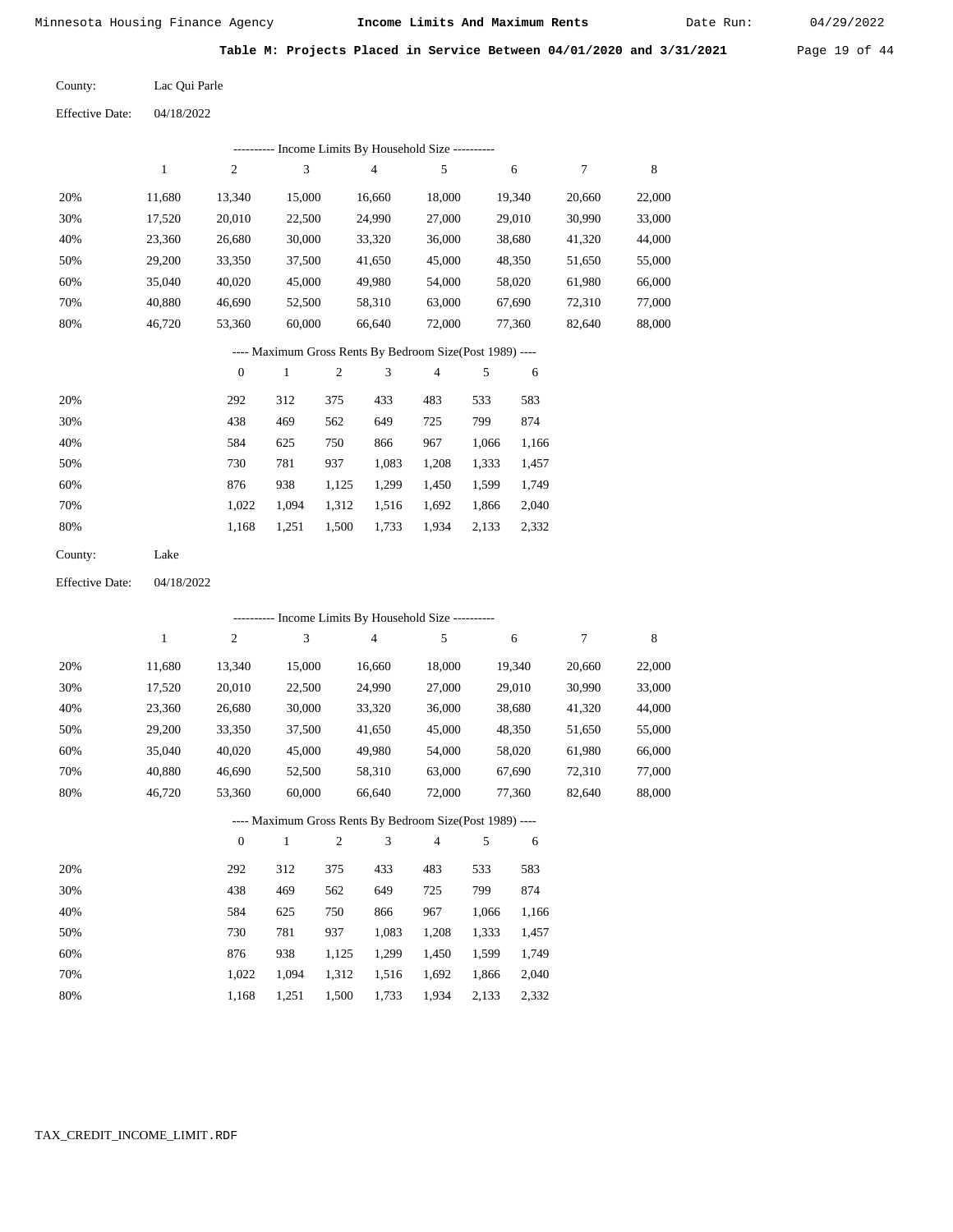Date Run:

**Table M: Projects Placed in Service Between 04/01/2020 and 3/31/2021** Page 20 of 44

| County: | Lake of the Woods |
|---------|-------------------|
|         |                   |

Effective Date: 04/18/2022

|         |              |                  |              |                | --------- Income Limits By Household Size ----------     |                |       |        |        |        |
|---------|--------------|------------------|--------------|----------------|----------------------------------------------------------|----------------|-------|--------|--------|--------|
|         | $\mathbf{1}$ | $\mathfrak{2}$   | 3            |                | 4                                                        | 5              |       | 6      | 7      | 8      |
| 20%     | 11,680       | 13,340           | 15,000       |                | 16,660                                                   | 18,000         |       | 19,340 | 20,660 | 22,000 |
| 30%     | 17,520       | 20,010           | 22,500       |                | 24,990                                                   | 27,000         |       | 29,010 | 30,990 | 33,000 |
| 40%     | 23,360       | 26,680           | 30,000       |                | 33,320                                                   | 36,000         |       | 38,680 | 41,320 | 44,000 |
| 50%     | 29,200       | 33,350           | 37,500       |                | 41,650                                                   | 45,000         |       | 48,350 | 51,650 | 55,000 |
| 60%     | 35,040       | 40,020           | 45,000       |                | 49,980                                                   | 54,000         |       | 58,020 | 61,980 | 66,000 |
| 70%     | 40,880       | 46,690           | 52,500       |                | 58,310                                                   | 63,000         |       | 67,690 | 72,310 | 77,000 |
| 80%     | 46,720       | 53,360           | 60,000       |                | 66,640                                                   | 72,000         |       | 77,360 | 82,640 | 88,000 |
|         |              |                  |              |                | ---- Maximum Gross Rents By Bedroom Size(Post 1989) ---- |                |       |        |        |        |
|         |              | $\boldsymbol{0}$ | $\mathbf{1}$ | $\mathfrak{2}$ | 3                                                        | $\overline{4}$ | 5     | 6      |        |        |
| 20%     |              | 292              | 312          | 375            | 433                                                      | 483            | 533   | 583    |        |        |
| 30%     |              | 438              | 469          | 562            | 649                                                      | 725            | 799   | 874    |        |        |
| 40%     |              | 584              | 625          | 750            | 866                                                      | 967            | 1,066 | 1,166  |        |        |
| 50%     |              | 730              | 781          | 937            | 1,083                                                    | 1,208          | 1,333 | 1,457  |        |        |
| 60%     |              | 876              | 938          | 1,125          | 1,299                                                    | 1,450          | 1,599 | 1,749  |        |        |
| 70%     |              | 1,022            | 1,094        | 1,312          | 1,516                                                    | 1,692          | 1,866 | 2,040  |        |        |
| 80%     |              | 1,168            | 1,251        | 1,500          | 1,733                                                    | 1,934          | 2,133 | 2,332  |        |        |
| County: | Le Sueur     |                  |              |                |                                                          |                |       |        |        |        |

Effective Date: 04/18/2022

|     |        |                |              |                |                | ---------- Income Limits By Household Size ----------    |     |        |        |         |
|-----|--------|----------------|--------------|----------------|----------------|----------------------------------------------------------|-----|--------|--------|---------|
|     | 1      | $\overline{c}$ | 3            |                | $\overline{4}$ | 5                                                        |     | 6      | 7      | 8       |
| 20% | 13,580 | 15,520         | 17,460       |                | 19,400         | 20,960                                                   |     | 22,520 | 24,060 | 25,620  |
| 30% | 20,370 | 23,280         | 26,190       |                | 29,100         | 31,440                                                   |     | 33,780 | 36,090 | 38,430  |
| 40% | 27,160 | 31,040         | 34,920       |                | 38,800         | 41,920                                                   |     | 45,040 | 48,120 | 51,240  |
| 50% | 33,950 | 38,800         | 43,650       |                | 48,500         | 52,400                                                   |     | 56,300 | 60,150 | 64,050  |
| 60% | 40,740 | 46,560         | 52,380       |                | 58,200         | 62,880                                                   |     | 67,560 | 72,180 | 76,860  |
| 70% | 47,530 | 54,320         | 61,110       |                | 67,900         | 73,360                                                   |     | 78,820 | 84,210 | 89,670  |
| 80% | 54,320 | 62,080         | 69,840       |                | 77,600         | 83,840                                                   |     | 90,080 | 96,240 | 102,480 |
|     |        |                |              |                |                | ---- Maximum Gross Rents By Bedroom Size(Post 1989) ---- |     |        |        |         |
|     |        | $\theta$       | $\mathbf{1}$ | $\overline{c}$ | 3              | $\overline{4}$                                           | 5   | 6      |        |         |
| 20% |        | 339            | 363          | 436            | 504            | 563                                                      | 621 | 679    |        |         |

| 2070 | JJ 7  | JUJ.  | 7JU.  | しいせ   | JUJ.  | $U \sim 1$ | 012   |
|------|-------|-------|-------|-------|-------|------------|-------|
| 30%  | 509   | 545   | 654   | 756   | 844   | 931        | 1.018 |
| 40%  | 679   | 727   | 873   | 1.009 | 1.126 | 1.242      | 1,358 |
| 50%  | 848   | 909   | 1.091 | 1.261 | 1.407 | 1.552      | 1,697 |
| 60%  | 1.018 | 1.091 | 1.309 | 1.513 | 1.689 | 1.863      | 2,037 |
| 70%  | 1.188 | 1.273 | 1.527 | 1.765 | 1.970 | 2.173      | 2,376 |
| 80%  | 1.358 | 1,455 | 1,746 | 2,018 | 2,252 | 2,484      | 2,716 |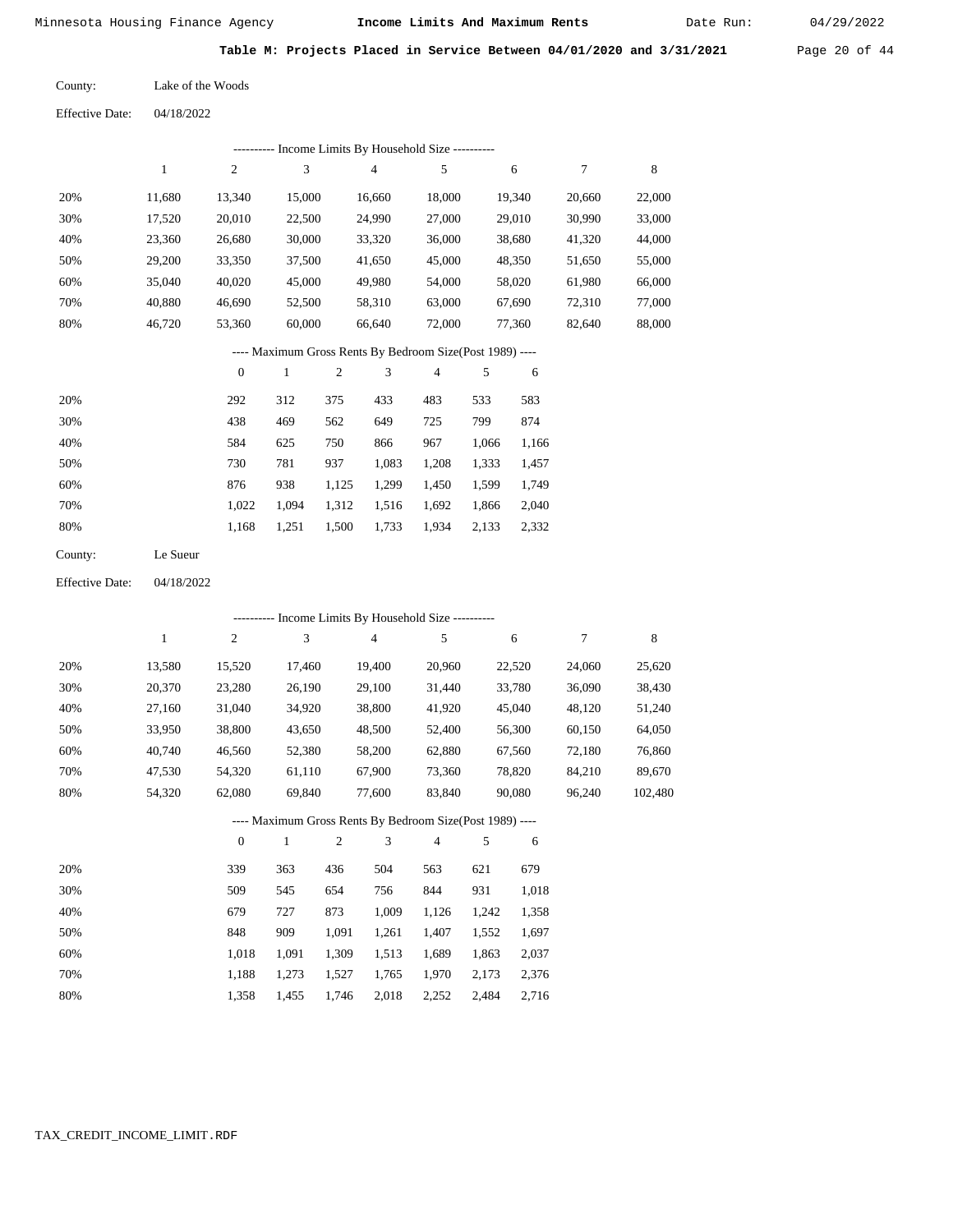Date Run:

**Table M: Projects Placed in Service Between 04/01/2020 and 3/31/2021** Page 21 of 44

Lincoln County:

04/18/2022 Effective Date:

|     |        |        | ---------- Income Limits By Household Size ----------    |                |        |        |        |        |
|-----|--------|--------|----------------------------------------------------------|----------------|--------|--------|--------|--------|
|     | 1      | 2      | 3                                                        | $\overline{4}$ | 5      | 6      | 7      | 8      |
| 20% | 11.680 | 13.340 | 15,000                                                   | 16.660         | 18,000 | 19.340 | 20,660 | 22,000 |
| 30% | 17,520 | 20,010 | 22,500                                                   | 24,990         | 27,000 | 29,010 | 30,990 | 33,000 |
| 40% | 23,360 | 26,680 | 30,000                                                   | 33,320         | 36,000 | 38,680 | 41,320 | 44,000 |
| 50% | 29,200 | 33,350 | 37,500                                                   | 41,650         | 45,000 | 48,350 | 51,650 | 55,000 |
| 60% | 35,040 | 40,020 | 45,000                                                   | 49,980         | 54,000 | 58,020 | 61,980 | 66,000 |
| 70% | 40,880 | 46,690 | 52,500                                                   | 58,310         | 63,000 | 67,690 | 72,310 | 77,000 |
| 80% | 46,720 | 53,360 | 60,000                                                   | 66.640         | 72,000 | 77.360 | 82,640 | 88,000 |
|     |        |        | ---- Maximum Gross Rents By Bedroom Size(Post 1989) ---- |                |        |        |        |        |

|     | $\overline{0}$ |       | $\overline{c}$ | 3     | 4     |       | 6     |
|-----|----------------|-------|----------------|-------|-------|-------|-------|
| 20% | 292            | 312   | 375            | 433   | 483   | 533   | 583   |
| 30% | 438            | 469   | 562            | 649   | 725   | 799   | 874   |
| 40% | 584            | 625   | 750            | 866   | 967   | 1,066 | 1,166 |
| 50% | 730            | 781   | 937            | 1,083 | 1,208 | 1,333 | 1,457 |
| 60% | 876            | 938   | 1,125          | 1,299 | 1,450 | 1,599 | 1,749 |
| 70% | 1.022          | 1.094 | 1,312          | 1,516 | 1,692 | 1,866 | 2,040 |
| 80% | 1,168          | 1,251 | 1,500          | 1,733 | 1,934 | 2,133 | 2,332 |
|     |                |       |                |       |       |       |       |

| County: | Lyon |
|---------|------|
|---------|------|

04/18/2022 Effective Date:

|     |        |                  |              |                |                | ---------- Income Limits By Household Size ----------    |       |        |        |        |
|-----|--------|------------------|--------------|----------------|----------------|----------------------------------------------------------|-------|--------|--------|--------|
|     | 1      | $\overline{c}$   | 3            |                | $\overline{4}$ | 5                                                        |       | 6      | 7      | 8      |
| 20% | 11,720 | 13,380           | 15,060       |                | 16,720         | 18,060                                                   |       | 19,400 | 20,740 | 22,080 |
| 30% | 17,580 | 20,070           | 22,590       |                | 25,080         | 27,090                                                   |       | 29,100 | 31,110 | 33,120 |
| 40% | 23,440 | 26,760           | 30,120       |                | 33,440         | 36,120                                                   |       | 38,800 | 41,480 | 44,160 |
| 50% | 29,300 | 33,450           | 37,650       |                | 41,800         | 45,150                                                   |       | 48,500 | 51,850 | 55,200 |
| 60% | 35,160 | 40,140           | 45,180       |                | 50,160         | 54,180                                                   |       | 58,200 | 62,220 | 66,240 |
| 70% | 41,020 | 46,830           | 52,710       |                | 58,520         | 63,210                                                   |       | 67,900 | 72,590 | 77,280 |
| 80% | 46,880 | 53,520           | 60,240       |                | 66,880         | 72,240                                                   |       | 77,600 | 82,960 | 88,320 |
|     |        |                  |              |                |                | ---- Maximum Gross Rents By Bedroom Size(Post 1989) ---- |       |        |        |        |
|     |        | $\boldsymbol{0}$ | $\mathbf{1}$ | $\mathfrak{2}$ | 3              | $\overline{4}$                                           | 5     | 6      |        |        |
| 20% |        | 293              | 313          | 376            | 434            | 485                                                      | 535   | 585    |        |        |
| 30% |        | 439              | 470          | 564            | 652            | 727                                                      | 802   | 877    |        |        |
| 40% |        | 586              | 627          | 753            | 869            | 970                                                      | 1,070 | 1,170  |        |        |
| 50% |        | 732              | 784          | 941            | 1,086          | 1,212                                                    | 1,338 | 1,463  |        |        |
| 60% |        | 879              | 941          | 1,129          | 1,304          | 1,455                                                    | 1,605 | 1,755  |        |        |

 1,025 1,172  1,098 1,255  1,317 1,506

 1,521 1,739

 1,697 1,940

 1,873 2,141  2,048 2,340

 70% 80%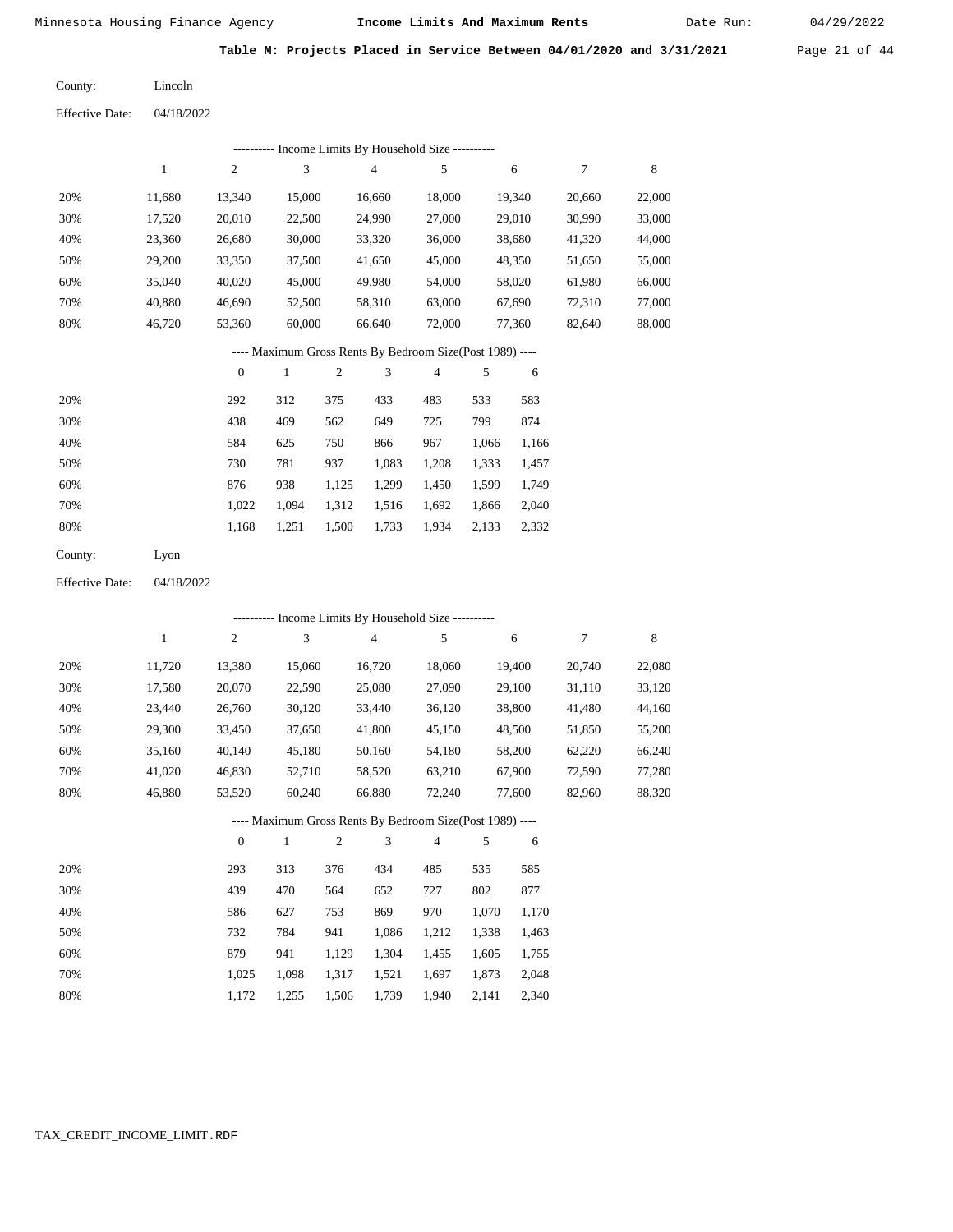Date Run:

**Table M: Projects Placed in Service Between 04/01/2020 and 3/31/2021** Page 22 of 44

| County: | Mahnomen |
|---------|----------|
|         |          |

Effective Date: 04/18/2022

|                        |              |                  |                |            | --------- Income Limits By Household Size ----------     |                |       |        |                  |             |
|------------------------|--------------|------------------|----------------|------------|----------------------------------------------------------|----------------|-------|--------|------------------|-------------|
|                        | $\mathbf{1}$ | 2                | $\mathfrak{Z}$ |            | $\overline{\mathbf{4}}$                                  | 5              |       | 6      | $\boldsymbol{7}$ | $\,$ 8 $\,$ |
| 20%                    | 11,680       | 13,340           | 15,000         |            | 16,660                                                   | 18,000         |       | 19,340 | 20,660           | 22,000      |
| 30%                    | 17,520       | 20,010           | 22,500         |            | 24,990                                                   | 27,000         |       | 29,010 | 30,990           | 33,000      |
| 40%                    | 23,360       | 26,680           | 30,000         |            | 33,320                                                   | 36,000         |       | 38,680 | 41,320           | 44,000      |
| 50%                    | 29,200       | 33,350           | 37,500         |            | 41,650                                                   | 45,000         |       | 48,350 | 51,650           | 55,000      |
| 60%                    | 35,040       | 40,020           | 45,000         |            | 49,980                                                   | 54,000         |       | 58,020 | 61,980           | 66,000      |
| 70%                    | 40,880       | 46,690           | 52,500         |            | 58,310                                                   | 63,000         |       | 67,690 | 72,310           | 77,000      |
| 80%                    | 46,720       | 53,360           | 60,000         |            | 66,640                                                   | 72,000         |       | 77,360 | 82,640           | 88,000      |
|                        |              |                  |                |            | ---- Maximum Gross Rents By Bedroom Size(Post 1989) ---- |                |       |        |                  |             |
|                        |              | $\boldsymbol{0}$ | $\mathbf{1}$   | $\sqrt{2}$ | 3                                                        | $\overline{4}$ | 5     | 6      |                  |             |
| 20%                    |              | 292              | 312            | 375        | 433                                                      | 483            | 533   | 583    |                  |             |
| 30%                    |              | 438              | 469            | 562        | 649                                                      | 725            | 799   | 874    |                  |             |
| 40%                    |              | 584              | 625            | 750        | 866                                                      | 967            | 1,066 | 1,166  |                  |             |
| 50%                    |              | 730              | 781            | 937        | 1,083                                                    | 1,208          | 1,333 | 1,457  |                  |             |
| 60%                    |              | 876              | 938            | 1,125      | 1,299                                                    | 1,450          | 1,599 | 1,749  |                  |             |
| 70%                    |              | 1,022            | 1,094          | 1,312      | 1,516                                                    | 1,692          | 1,866 | 2,040  |                  |             |
| 80%                    |              | 1,168            | 1,251          | 1,500      | 1,733                                                    | 1,934          | 2,133 | 2,332  |                  |             |
| County:                | Marshall     |                  |                |            |                                                          |                |       |        |                  |             |
| <b>Effective Date:</b> | 04/18/2022   |                  |                |            |                                                          |                |       |        |                  |             |
|                        |              |                  |                |            | ---------- Income Limits By Household Size ----------    |                |       |        |                  |             |
|                        | $\,1$        | $\overline{c}$   | 3              |            | 4                                                        | 5              |       | 6      | $\boldsymbol{7}$ | 8           |
| 20%                    | 11,860       | 13,560           | 15,260         |            | 16,940                                                   | 18,300         |       | 19,660 | 21,020           | 22,380      |
| 30%                    | 17,790       | 20,340           | 22,890         |            | 25,410                                                   | 27,450         |       | 29,490 | 31,530           | 33,570      |
| 40%                    | 23,720       | 27,120           | 30,520         |            | 33,880                                                   | 36,600         |       | 39,320 | 42,040           | 44,760      |
| 50%                    | 29,650       | 33,900           | 38,150         |            | 42,350                                                   | 45,750         |       | 49,150 | 52,550           | 55,950      |
| 60%                    | 35,580       | 40,680           | 45,780         |            | 50,820                                                   | 54,900         |       | 58,980 | 63,060           | 67,140      |
| 70%                    | 41,510       | 47,460           | 53,410         |            | 59,290                                                   | 64,050         |       | 68,810 | 73,570           | 78,330      |
| 80%                    | 47,440       | 54,240           | 61,040         |            | 67,760                                                   | 73,200         |       | 78,640 | 84,080           | 89,520      |
|                        |              |                  |                |            | ---- Maximum Gross Rents By Bedroom Size(Post 1989) ---- |                |       |        |                  |             |
|                        |              | $\boldsymbol{0}$ | $\,1\,$        | $\sqrt{2}$ | 3                                                        | 4              | 5     | 6      |                  |             |
| 20%                    |              | 296              | 317            | 381        | 440                                                      | 491            | 542   | 592    |                  |             |
| 30%                    |              | 444              | 476            | 572        | 660                                                      | 737            | 813   | 889    |                  |             |
| 40%                    |              | 593              | 635            | 763        | 881                                                      | 983            | 1,085 | 1,185  |                  |             |
| 50%                    |              | 741              | 794            | 953        | 1,101                                                    | 1,228          | 1,356 | 1,482  |                  |             |
| 60%                    |              | 889              | 953            | 1,144      | 1,321                                                    | 1,474          | 1,627 | 1,778  |                  |             |
| 70%                    |              | 1,037            | 1,112          | 1,335      | 1,541                                                    | 1,720          | 1,898 | 2,075  |                  |             |

1,186 1,271 1,526 1,762 1,966 2,170 2,371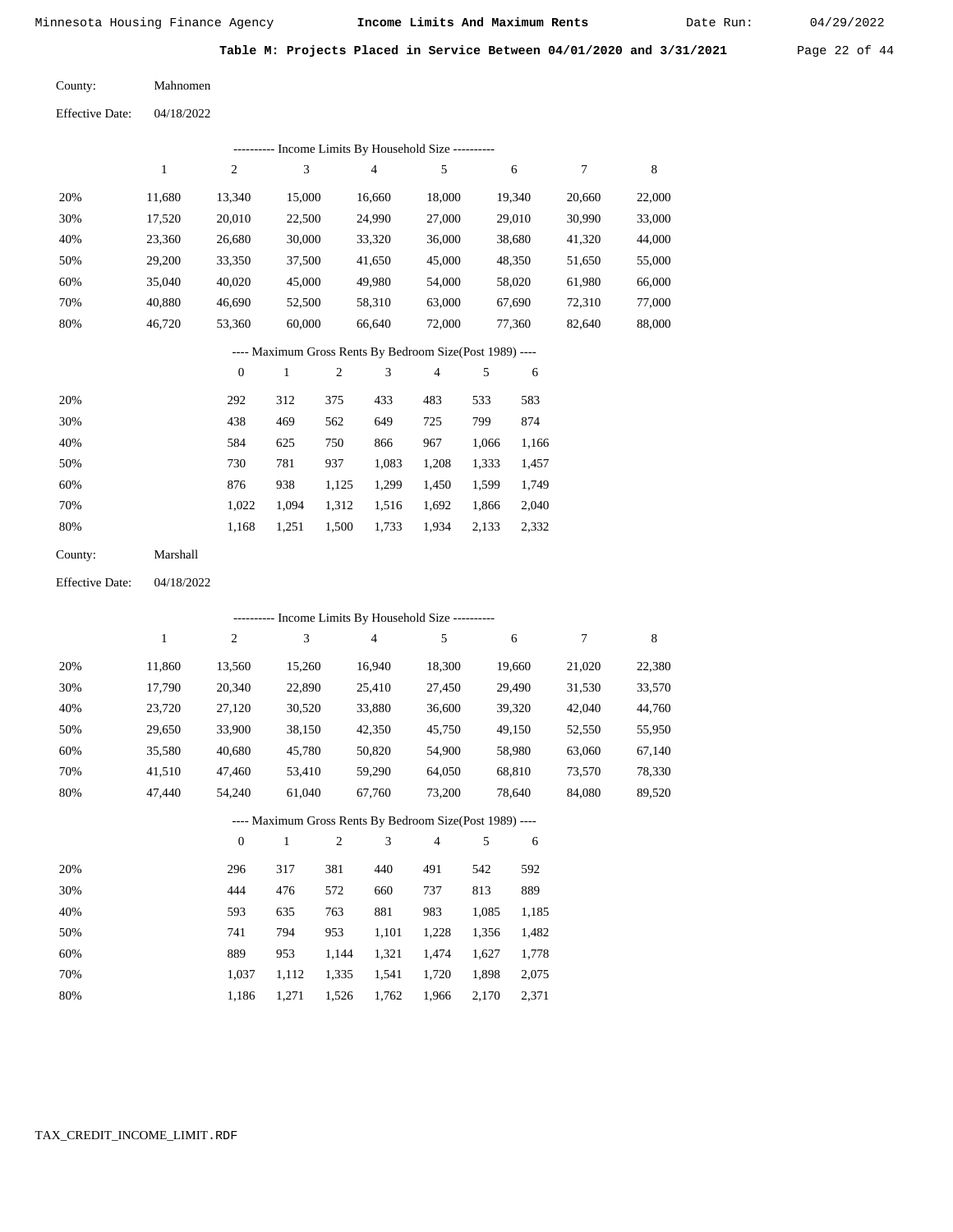Date Run:

**Table M: Projects Placed in Service Between 04/01/2020 and 3/31/2021** Page 23 of 44

| County: | Martin |
|---------|--------|
|         |        |

Effective Date: 04/18/2022

|     |        |                  |        |     |                | --------- Income Limits By Household Size ----------     |     |        |        |        |
|-----|--------|------------------|--------|-----|----------------|----------------------------------------------------------|-----|--------|--------|--------|
|     | 1      | 2                | 3      |     | $\overline{4}$ | 5                                                        |     | 6      | 7      | 8      |
| 20% | 11,680 | 13,340           | 15,000 |     | 16,660         | 18,000                                                   |     | 19,340 | 20,660 | 22,000 |
| 30% | 17,520 | 20,010           | 22,500 |     | 24,990         | 27,000                                                   |     | 29,010 | 30,990 | 33,000 |
| 40% | 23,360 | 26,680           | 30,000 |     | 33,320         | 36,000                                                   |     | 38,680 | 41,320 | 44,000 |
| 50% | 29,200 | 33,350           | 37,500 |     | 41,650         | 45,000                                                   |     | 48,350 | 51,650 | 55,000 |
| 60% | 35,040 | 40,020           | 45,000 |     | 49,980         | 54,000                                                   |     | 58,020 | 61,980 | 66,000 |
| 70% | 40,880 | 46,690           | 52,500 |     | 58,310         | 63,000                                                   |     | 67,690 | 72,310 | 77,000 |
| 80% | 46,720 | 53,360           | 60,000 |     | 66,640         | 72,000                                                   |     | 77,360 | 82,640 | 88,000 |
|     |        |                  |        |     |                | ---- Maximum Gross Rents By Bedroom Size(Post 1989) ---- |     |        |        |        |
|     |        | $\boldsymbol{0}$ | 1      | 2   | 3              | $\overline{4}$                                           | 5   | 6      |        |        |
| 20% |        | 292              | 312    | 375 | 433            | 483                                                      | 533 | 583    |        |        |
| 30% |        | 438              | 469    | 562 | 649            | 725                                                      | 799 | 874    |        |        |

| $\cup$ $\cup$ | $\mathbf{r}$ . | $\tau \rightarrow$ | <u>JUZ</u>  | $\cdots$    | رے ر | $\overline{1}$                      |  |
|---------------|----------------|--------------------|-------------|-------------|------|-------------------------------------|--|
| 40%           | 584            | 625                | 750         | 866         | 967  | 1,066 1,166                         |  |
| 50%           | 730            | 781                | 937         | 1.083 1.208 |      | 1,333 1,457                         |  |
| 60%           | 876            | 938                | 1.125       |             |      | 1,299 1,450 1,599 1,749             |  |
| 70%           | 1.022          |                    |             |             |      | 1,094 1,312 1,516 1,692 1,866 2,040 |  |
| 80%           | 1.168          | 1.251              | 1,500 1,733 |             |      | 1,934 2,133 2,332                   |  |

| County: | McLeod |
|---------|--------|
|---------|--------|

Effective Date: 04/18/2022

|     |              |                  |              |                |                | --------- Income Limits By Household Size ----------     |       |        |        |        |
|-----|--------------|------------------|--------------|----------------|----------------|----------------------------------------------------------|-------|--------|--------|--------|
|     | $\mathbf{1}$ | $\boldsymbol{2}$ | 3            |                | $\overline{4}$ | 5                                                        |       | 6      | 7      | 8      |
| 20% | 12,440       | 14,220           | 16,000       |                | 17,760         | 19,200                                                   |       | 20,620 | 22,040 | 23,460 |
| 30% | 18,660       | 21,330           | 24,000       |                | 26,640         | 28,800                                                   |       | 30,930 | 33,060 | 35,190 |
| 40% | 24,880       | 28,440           | 32,000       |                | 35,520         | 38,400                                                   |       | 41,240 | 44,080 | 46,920 |
| 50% | 31,100       | 35,550           | 40,000       |                | 44,400         | 48,000                                                   |       | 51,550 | 55,100 | 58,650 |
| 60% | 37,320       | 42,660           | 48,000       |                | 53,280         | 57,600                                                   |       | 61,860 | 66,120 | 70,380 |
| 70% | 43,540       | 49,770           | 56,000       |                | 62,160         | 67,200                                                   |       | 72,170 | 77,140 | 82,110 |
| 80% | 49,760       | 56,880           | 64,000       |                | 71,040         | 76,800                                                   |       | 82,480 | 88,160 | 93,840 |
|     |              |                  |              |                |                | ---- Maximum Gross Rents By Bedroom Size(Post 1989) ---- |       |        |        |        |
|     |              | $\mathbf{0}$     | $\mathbf{1}$ | $\mathfrak{2}$ | 3              | $\overline{4}$                                           | 5     | 6      |        |        |
| 20% |              | 311              | 333          | 400            | 462            | 515                                                      | 568   | 621    |        |        |
| 30% |              | 466              | 499          | 600            | 693            | 773                                                      | 853   | 932    |        |        |
| 40% |              | 622              | 666          | 800            | 924            | 1,031                                                    | 1,137 | 1,243  |        |        |
| 50% |              | 777              | 833          | 1,000          | 1,155          | 1,288                                                    | 1,421 | 1,554  |        |        |
| 60% |              | 933              | 999          | 1,200          | 1,386          | 1,546                                                    | 1,706 | 1,864  |        |        |

 1,088 1,244

 1,166 1,333

 1,400 1,600 1,617

1,848 2,062 2,275 2,486

1,804 1,990

2,175

 70% 80%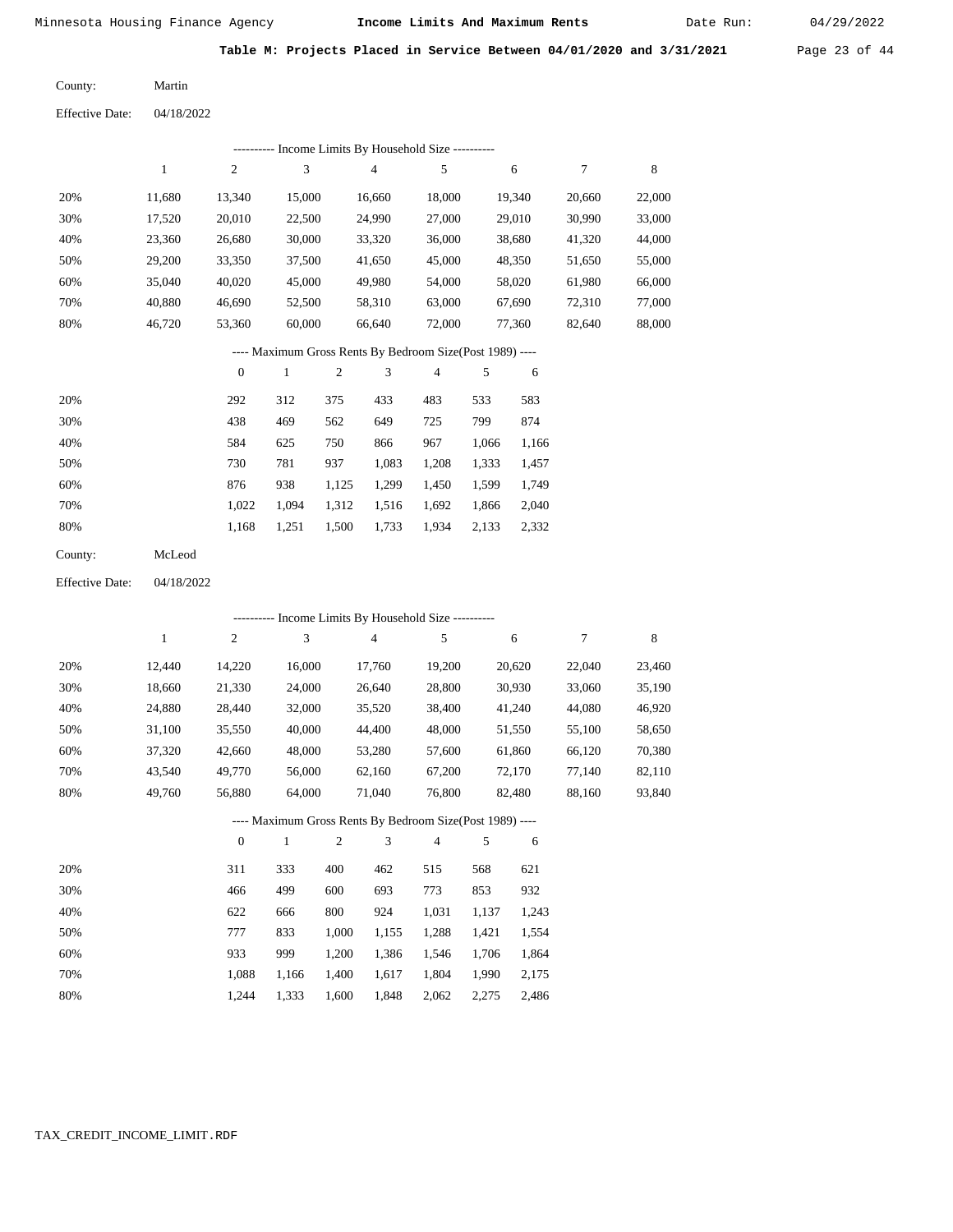Date Run:

**Table M: Projects Placed in Service Between 04/01/2020 and 3/31/2021** Page 24 of 44

04/18/2022 Meeker County: Effective Date:

|     |        |        |        | Income Limits By Household Size ---------- |        |        |        |        |
|-----|--------|--------|--------|--------------------------------------------|--------|--------|--------|--------|
|     |        | 2      | 3      | $\overline{4}$                             | 5      | 6      |        | 8      |
| 20% | 12.200 | 13.940 | 15,680 | 17.420                                     | 18,820 | 20,220 | 21.620 | 23,000 |
| 30% | 18,300 | 20,910 | 23,520 | 26,130                                     | 28,230 | 30,330 | 32,430 | 34,500 |
| 40% | 24.400 | 27,880 | 31,360 | 34,840                                     | 37,640 | 40,440 | 43,240 | 46,000 |
| 50% | 30,500 | 34,850 | 39,200 | 43,550                                     | 47,050 | 50,550 | 54,050 | 57,500 |
| 60% | 36.600 | 41,820 | 47,040 | 52,260                                     | 56,460 | 60,660 | 64,860 | 69,000 |
| 70% | 42,700 | 48.790 | 54.880 | 60,970                                     | 65,870 | 70,770 | 75.670 | 80,500 |
| 80% | 48,800 | 55,760 | 62,720 | 69,680                                     | 75,280 | 80,880 | 86,480 | 92,000 |

#### ---- Maximum Gross Rents By Bedroom Size(Post 1989) ----

|     | $\mathbf{0}$ |       | 2     | 3     | 4     | 5     | 6     |
|-----|--------------|-------|-------|-------|-------|-------|-------|
| 20% | 305          | 326   | 392   | 453   | 505   | 557   | 609   |
| 30% | 457          | 490   | 588   | 679   | 758   | 836   | 914   |
| 40% | 610          | 653   | 784   | 906   | 1,011 | 1,115 | 1,219 |
| 50% | 762          | 816   | 980   | 1,132 | 1,263 | 1,394 | 1,524 |
| 60% | 915          | 980   | 1,176 | 1,359 | 1,516 | 1,673 | 1,829 |
| 70% | 1,067        | 1,143 | 1,372 | 1,585 | 1,769 | 1,952 | 2,133 |
| 80% | 1,220        | 1,307 | 1,568 | 1,812 | 2,022 | 2,231 | 2,438 |
|     |              |       |       |       |       |       |       |

04/18/2022 Effective Date:

|     |        |          |              |                | - Income Limits By Household Size ----------             |                |       |        |        |        |
|-----|--------|----------|--------------|----------------|----------------------------------------------------------|----------------|-------|--------|--------|--------|
|     | 1      | 2        | 3            |                | 4                                                        | 5              |       | 6      | 7      | 8      |
| 20% | 11,680 | 13,340   | 15,000       |                | 16,660                                                   | 18,000         |       | 19,340 | 20,660 | 22,000 |
| 30% | 17,520 | 20,010   | 22,500       |                | 24,990                                                   | 27,000         |       | 29,010 | 30,990 | 33,000 |
| 40% | 23,360 | 26,680   | 30,000       |                | 33,320                                                   | 36,000         |       | 38,680 | 41,320 | 44,000 |
| 50% | 29,200 | 33,350   | 37,500       |                | 41,650                                                   | 45,000         |       | 48,350 | 51,650 | 55,000 |
| 60% | 35,040 | 40,020   | 45,000       |                | 49,980                                                   | 54,000         |       | 58,020 | 61,980 | 66,000 |
| 70% | 40,880 | 46,690   | 52,500       |                | 58,310                                                   | 63,000         |       | 67,690 | 72,310 | 77,000 |
| 80% | 46,720 | 53,360   | 60,000       |                | 66,640                                                   | 72,000         |       | 77,360 | 82,640 | 88,000 |
|     |        |          |              |                | ---- Maximum Gross Rents By Bedroom Size(Post 1989) ---- |                |       |        |        |        |
|     |        | $\theta$ | $\mathbf{1}$ | $\mathfrak{2}$ | 3                                                        | $\overline{4}$ | 5     | 6      |        |        |
| 20% |        | 292      | 312          | 375            | 433                                                      | 483            | 533   | 583    |        |        |
| 30% |        | 438      | 469          | 562            | 649                                                      | 725            | 799   | 874    |        |        |
| 40% |        | 584      | 625          | 750            | 866                                                      | 967            | 1,066 | 1,166  |        |        |
| 50% |        | 730      | 781          | 937            | 1,083                                                    | 1,208          | 1,333 | 1,457  |        |        |
| 60% |        | 876      | 938          | 1,125          | 1,299                                                    | 1,450          | 1,599 | 1,749  |        |        |
| 70% |        | 1,022    | 1,094        | 1,312          | 1,516                                                    | 1,692          | 1,866 | 2,040  |        |        |

1,168

1,251

1,500

1,733

1,934

2,133

2,332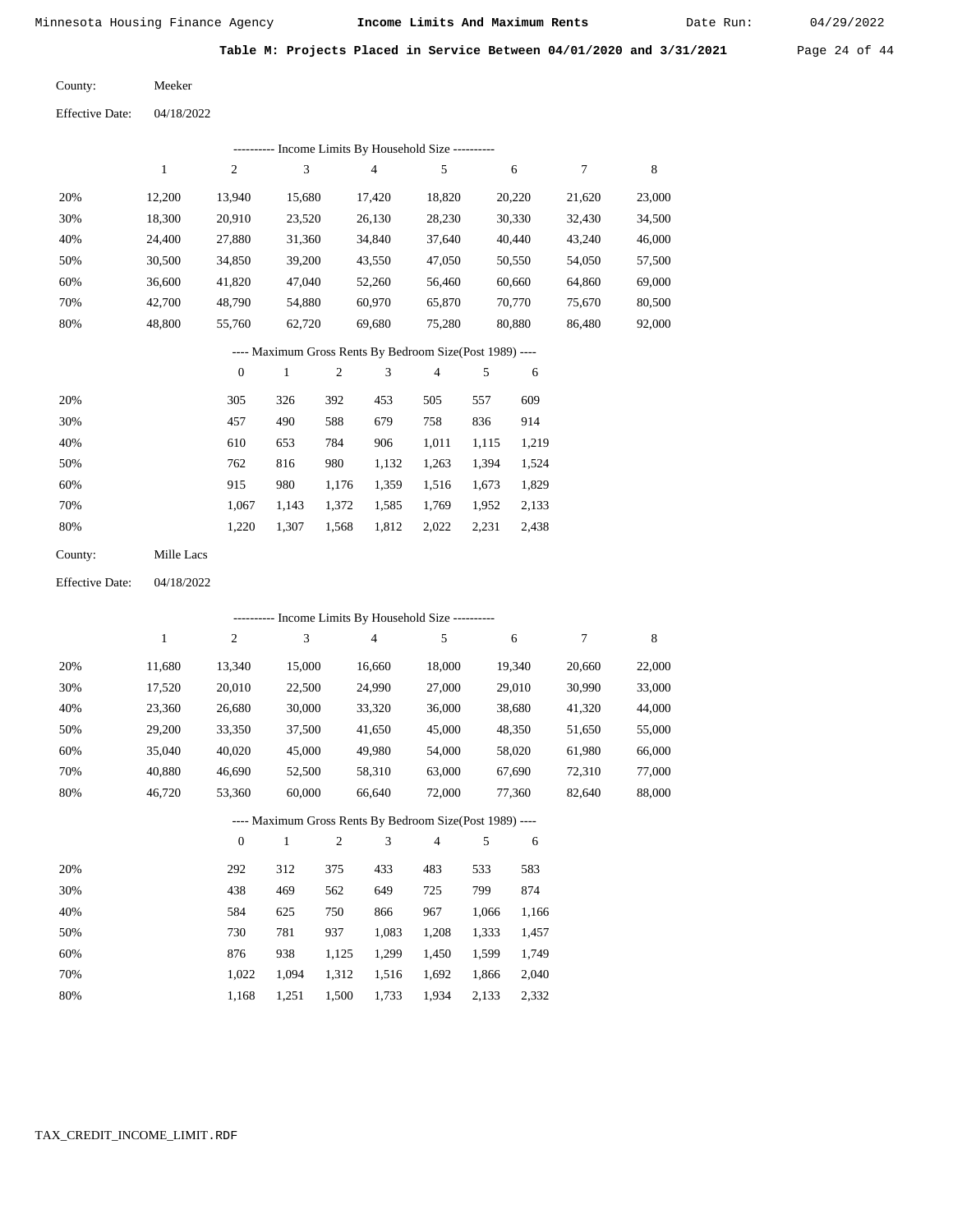Date Run:

**Table M: Projects Placed in Service Between 04/01/2020 and 3/31/2021** Page 25 of 44

| County:                | Morrison   |
|------------------------|------------|
| <b>Effective Date:</b> | 04/18/2022 |

|                        |              |                  |               |                |        | --------- Income Limits By Household Size ----------     |            |        |                  |        |
|------------------------|--------------|------------------|---------------|----------------|--------|----------------------------------------------------------|------------|--------|------------------|--------|
|                        | $\,1$        | $\mathfrak{2}$   | 3             |                | 4      | 5                                                        |            | 6      | $\boldsymbol{7}$ | 8      |
| 20%                    | 11,680       | 13,340           | 15,000        |                | 16,660 | 18,000                                                   |            | 19,340 | 20,660           | 22,000 |
| 30%                    | 17,520       | 20,010           | 22,500        |                | 24,990 | 27,000                                                   |            | 29,010 | 30,990           | 33,000 |
| 40%                    | 23,360       | 26,680           | 30,000        |                | 33,320 | 36,000                                                   |            | 38,680 | 41,320           | 44,000 |
| 50%                    | 29,200       | 33,350           | 37,500        |                | 41,650 | 45,000                                                   |            | 48,350 | 51,650           | 55,000 |
| 60%                    | 35,040       | 40,020           | 45,000        |                | 49,980 | 54,000                                                   |            | 58,020 | 61,980           | 66,000 |
| 70%                    | 40,880       | 46,690           | 52,500        |                | 58,310 | 63,000                                                   |            | 67,690 | 72,310           | 77,000 |
| 80%                    | 46,720       | 53,360           | 60,000        |                | 66,640 | 72,000                                                   |            | 77,360 | 82,640           | 88,000 |
|                        |              |                  |               |                |        | ---- Maximum Gross Rents By Bedroom Size(Post 1989) ---- |            |        |                  |        |
|                        |              | $\boldsymbol{0}$ | $\mathbf{1}$  | $\overline{2}$ | 3      | $\sqrt{4}$                                               | $\sqrt{5}$ | 6      |                  |        |
| 20%                    |              | 292              | 312           | 375            | 433    | 483                                                      | 533        | 583    |                  |        |
| 30%                    |              | 438              | 469           | 562            | 649    | 725                                                      | 799        | 874    |                  |        |
| 40%                    |              | 584              | 625           | 750            | 866    | 967                                                      | 1,066      | 1,166  |                  |        |
| 50%                    |              | 730              | 781           | 937            | 1,083  | 1,208                                                    | 1,333      | 1,457  |                  |        |
| 60%                    |              | 876              | 938           | 1,125          | 1,299  | 1,450                                                    | 1,599      | 1,749  |                  |        |
| 70%                    |              | 1,022            | 1,094         | 1,312          | 1,516  | 1,692                                                    | 1,866      | 2,040  |                  |        |
| 80%                    |              | 1,168            | 1,251         | 1,500          | 1,733  | 1,934                                                    | 2,133      | 2,332  |                  |        |
| County:                | Mower        |                  |               |                |        |                                                          |            |        |                  |        |
| <b>Effective Date:</b> | 04/18/2022   |                  |               |                |        |                                                          |            |        |                  |        |
|                        |              |                  |               |                |        | --------- Income Limits By Household Size ----------     |            |        |                  |        |
|                        | $\mathbf{1}$ | 2                | $\mathfrak 3$ |                | 4      | 5                                                        |            | 6      | $\boldsymbol{7}$ | 8      |
| 20%                    | 11,680       | 13,340           | 15,000        |                | 16,660 | 18,000                                                   |            | 19,340 | 20,660           | 22,000 |
| 30%                    | 17,520       | 20,010           | 22,500        |                | 24,990 | 27,000                                                   |            | 29,010 | 30,990           | 33,000 |
| 40%                    | 23,360       | 26,680           | 30,000        |                | 33,320 | 36,000                                                   |            | 38,680 | 41,320           | 44,000 |
| 50%                    | 29,200       | 33,350           | 37,500        |                | 41,650 | 45,000                                                   |            | 48,350 | 51,650           | 55,000 |
| 60%                    | 35,040       | 40,020           | 45,000        |                | 49,980 | 54,000                                                   |            | 58,020 | 61,980           | 66,000 |
| 70%                    | 40,880       | 46,690           | 52,500        |                | 58,310 | 63,000                                                   |            | 67,690 | 72,310           | 77,000 |
| 80%                    | 46,720       | 53,360           | 60,000        |                | 66,640 | 72,000                                                   |            | 77,360 | 82,640           | 88,000 |
|                        |              |                  |               |                |        | ---- Maximum Gross Rents By Bedroom Size(Post 1989) ---- |            |        |                  |        |
|                        |              | $\boldsymbol{0}$ | $\mathbf{1}$  | 2              | 3      | 4                                                        | 5          | 6      |                  |        |
| 20%                    |              | 292              | 312           | 375            | 433    | 483                                                      | 533        | 583    |                  |        |
| 30%                    |              | 438              | 469           | 562            | 649    | 725                                                      | 799        | 874    |                  |        |
| 40%                    |              | 584              | 625           | 750            | 866    | 967                                                      | 1,066      | 1,166  |                  |        |
| 50%                    |              | 730              | 781           | 937            | 1,083  | 1,208                                                    | 1,333      | 1,457  |                  |        |
| $60\%$                 |              | 876              | 938           | 1,125          | 1,299  | 1,450                                                    | 1,599      | 1,749  |                  |        |
| 70%                    |              | 1,022            | 1,094         | 1,312          | 1,516  | 1,692                                                    | 1,866      | 2,040  |                  |        |
| 80%                    |              | 1,168            | 1,251         | 1,500          | 1,733  | 1,934                                                    | 2,133      | 2,332  |                  |        |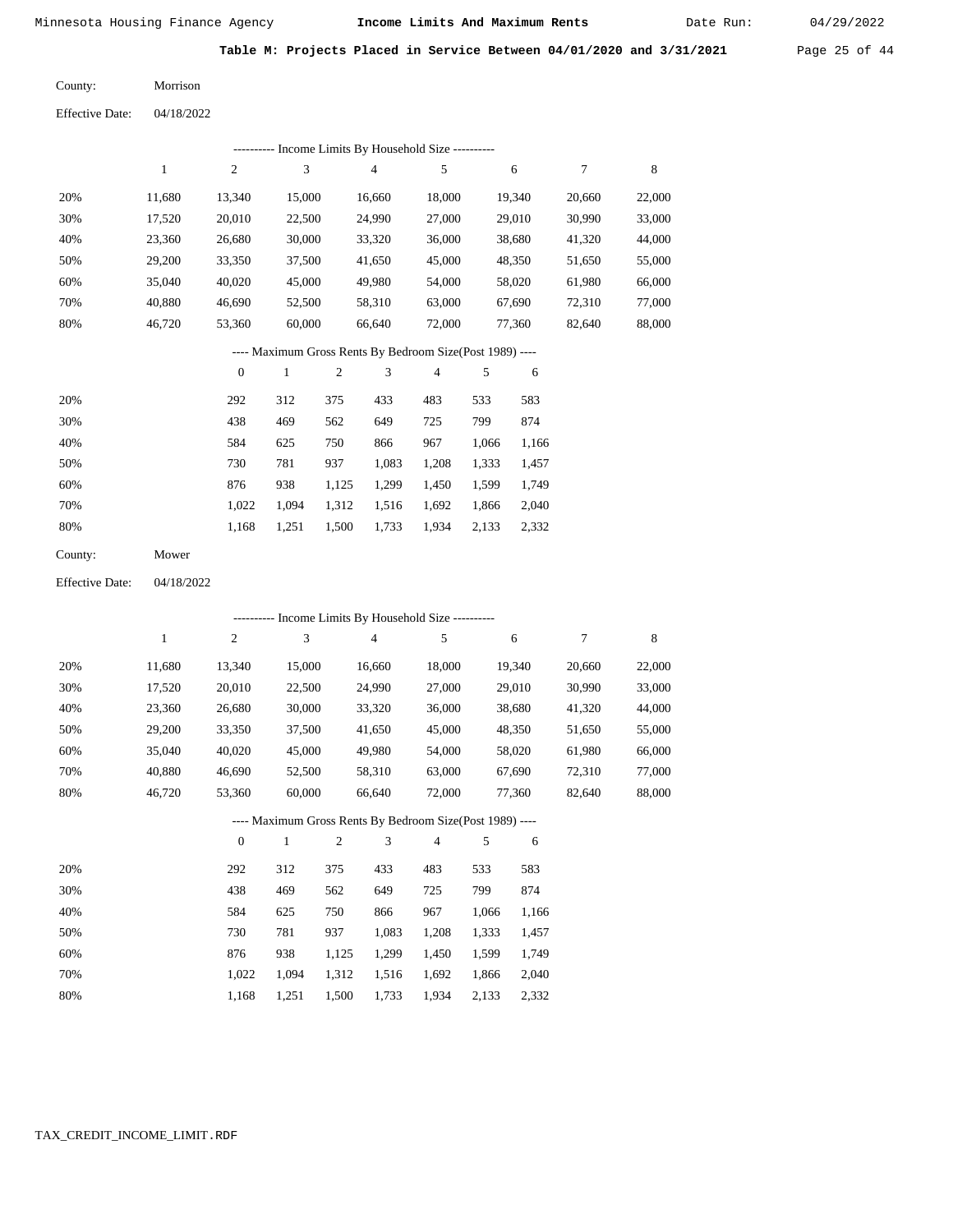Date Run: 04/29/2022

| Table M: Projects Placed in Service Between 04/01/2020 and 3/31/2021 | Page 26 of $44$ |
|----------------------------------------------------------------------|-----------------|
|                                                                      |                 |

| County:                | Murray     |
|------------------------|------------|
| <b>Effective Date:</b> | 04/18/2022 |

|                        |              |                  |                |            |                | --------- Income Limits By Household Size ----------     |       |        |                  |         |
|------------------------|--------------|------------------|----------------|------------|----------------|----------------------------------------------------------|-------|--------|------------------|---------|
|                        | $\mathbf{1}$ | $\sqrt{2}$       | $\mathfrak{Z}$ |            | $\sqrt{4}$     | 5                                                        |       | 6      | 7                | $\,8\,$ |
| 20%                    | 11,980       | 13,680           | 15,400         |            | 17,100         | 18,480                                                   |       | 19,840 | 21,220           | 22,580  |
| 30%                    | 17,970       | 20,520           | 23,100         |            | 25,650         | 27,720                                                   |       | 29,760 | 31,830           | 33,870  |
| 40%                    | 23,960       | 27,360           | 30,800         |            | 34,200         | 36,960                                                   |       | 39,680 | 42,440           | 45,160  |
| 50%                    | 29,950       | 34,200           | 38,500         |            | 42,750         | 46,200                                                   |       | 49,600 | 53,050           | 56,450  |
| 60%                    | 35,940       | 41,040           | 46,200         |            | 51,300         | 55,440                                                   |       | 59,520 | 63,660           | 67,740  |
| 70%                    | 41,930       | 47,880           | 53,900         |            | 59,850         | 64,680                                                   |       | 69,440 | 74,270           | 79,030  |
| 80%                    | 47,920       | 54,720           | 61,600         |            | 68,400         | 73,920                                                   |       | 79,360 | 84,880           | 90,320  |
|                        |              |                  |                |            |                | ---- Maximum Gross Rents By Bedroom Size(Post 1989) ---- |       |        |                  |         |
|                        |              | $\boldsymbol{0}$ | $\mathbf{1}$   | $\sqrt{2}$ | 3              | $\overline{4}$                                           | 5     | 6      |                  |         |
| 20%                    |              | 299              | 320            | 385        | 444            | 496                                                      | 547   | 598    |                  |         |
| 30%                    |              | 449              | 481            | 577        | 667            | 744                                                      | 821   | 897    |                  |         |
| 40%                    |              | 599              | 641            | 770        | 889            | 992                                                      | 1,095 | 1,197  |                  |         |
| 50%                    |              | 748              | 801            | 962        | 1,111          | 1,240                                                    | 1,368 | 1,496  |                  |         |
| 60%                    |              | 898              | 962            | 1,155      | 1,334          | 1,488                                                    | 1,642 | 1,795  |                  |         |
| 70%                    |              | 1,048            | 1,122          | 1,347      | 1,556          | 1,736                                                    | 1,916 | 2,094  |                  |         |
| 80%                    |              | 1,198            | 1,283          | 1,540      | 1,779          | 1,984                                                    | 2,190 | 2,394  |                  |         |
| County:                | Nicollet     |                  |                |            |                |                                                          |       |        |                  |         |
| <b>Effective Date:</b> | 04/18/2022   |                  |                |            |                |                                                          |       |        |                  |         |
|                        |              |                  |                |            |                | --------- Income Limits By Household Size ----------     |       |        |                  |         |
|                        | $\mathbf{1}$ | $\sqrt{2}$       | 3              |            | $\overline{4}$ | $\sqrt{5}$                                               |       | 6      | $\boldsymbol{7}$ | $\,8\,$ |
| 20%                    | 12,600       | 14,400           | 16,200         |            | 18,000         | 19,440                                                   |       | 20,880 | 22,320           | 23,760  |
| 30%                    | 18,900       | 21,600           | 24,300         |            | 27,000         | 29,160                                                   |       | 31,320 | 33,480           | 35,640  |
| 40%                    | 25,200       | 28,800           | 32,400         |            | 36,000         | 38,880                                                   |       | 41,760 | 44,640           | 47,520  |
| 50%                    | 31,500       | 36,000           | 40,500         |            | 45,000         | 48,600                                                   |       | 52,200 | 55,800           | 59,400  |
| 60%                    | 37,800       | 43,200           | 48,600         |            | 54,000         | 58,320                                                   |       | 62,640 | 66,960           | 71,280  |
| 70%                    | 44,100       | 50,400           | 56,700         |            | 63,000         | 68,040                                                   |       | 73,080 | 78,120           | 83,160  |
| 80%                    | 50,400       | 57,600           | 64,800         |            | 72,000         | 77,760                                                   |       | 83,520 | 89,280           | 95,040  |
|                        |              |                  |                |            |                | ---- Maximum Gross Rents By Bedroom Size(Post 1989) ---- |       |        |                  |         |
|                        |              | $\boldsymbol{0}$ | $\mathbf{1}$   | $\sqrt{2}$ | $\mathfrak{Z}$ | 4                                                        | 5     | 6      |                  |         |
| 20%                    |              | 315              | 337            | 405        | 468            | 522                                                      | 576   | 630    |                  |         |
| 30%                    |              | 472              | 506            | 607        | 702            | 783                                                      | 864   | 945    |                  |         |
| 40%                    |              | 630              | 675            | 810        | 936            | 1,044                                                    | 1,152 | 1,260  |                  |         |
| 50%                    |              | 787              | 843            | 1,012      | 1,170          | 1,305                                                    | 1,440 | 1,575  |                  |         |
| $60\%$                 |              | 945              | 1,012          | 1,215      | 1,404          | 1,566                                                    | 1,728 | 1,890  |                  |         |
| 70%                    |              | 1,102            | 1,181          | 1,417      | 1,638          | 1,827                                                    | 2,016 | 2,205  |                  |         |
| $80\%$                 |              | 1,260            | 1,350          | 1,620      | 1,872          | 2,088                                                    | 2,304 | 2,520  |                  |         |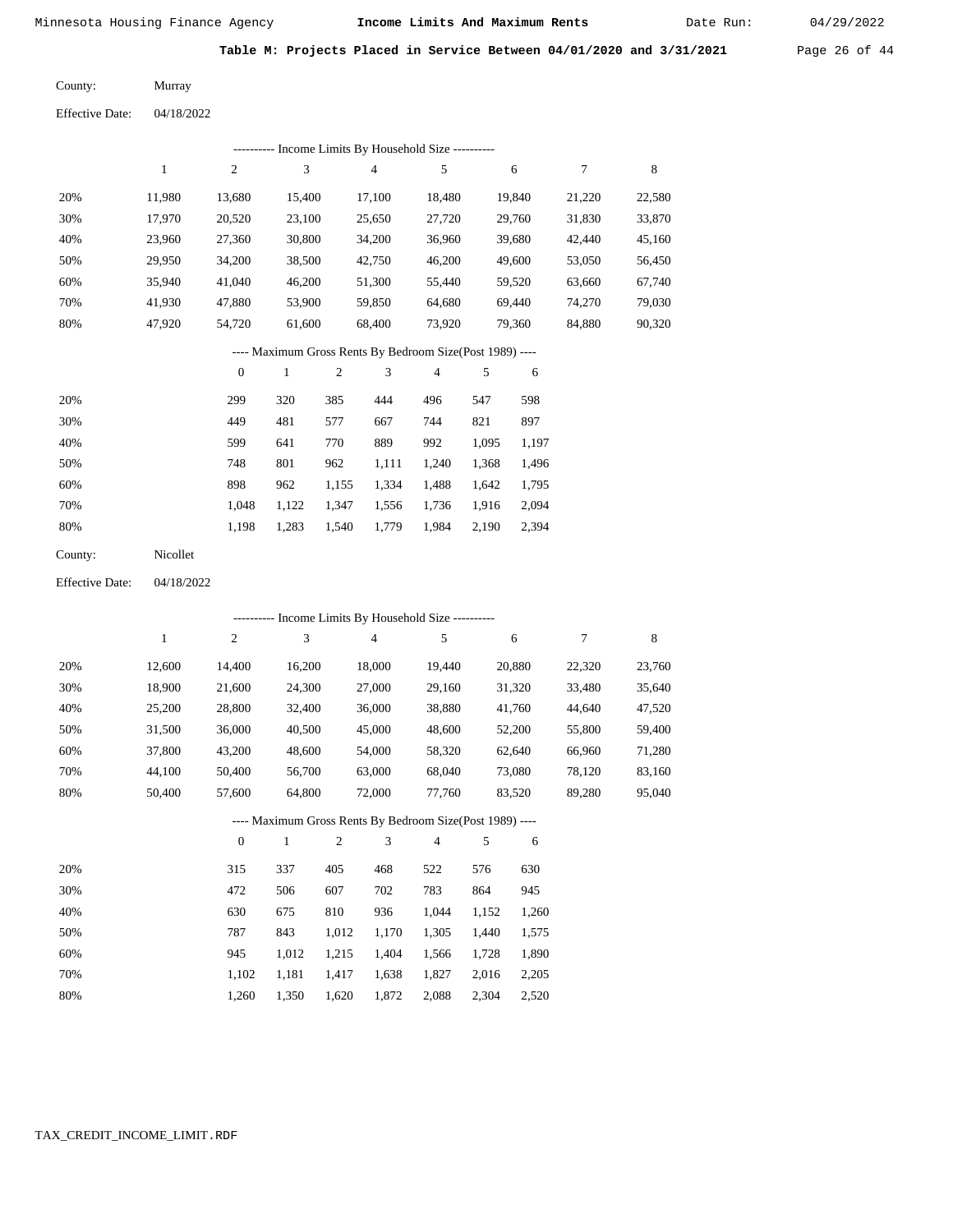Date Run:

**Table M: Projects Placed in Service Between 04/01/2020 and 3/31/2021** Page 27 of 44

| <b>Nobles</b> |
|---------------|
|               |

Effective Date: 04/18/2022

|     |        |          |        | ---------- Income Limits By Household Size ----------    |        |        |        |        |
|-----|--------|----------|--------|----------------------------------------------------------|--------|--------|--------|--------|
|     |        | 2        | 3      | $\overline{4}$                                           | 5      | 6      | 7      | 8      |
| 20% | 11.680 | 13,340   | 15,000 | 16.660                                                   | 18,000 | 19,340 | 20,660 | 22,000 |
| 30% | 17,520 | 20,010   | 22,500 | 24,990                                                   | 27,000 | 29,010 | 30,990 | 33,000 |
| 40% | 23,360 | 26,680   | 30,000 | 33,320                                                   | 36,000 | 38,680 | 41,320 | 44,000 |
| 50% | 29,200 | 33,350   | 37,500 | 41,650                                                   | 45,000 | 48,350 | 51,650 | 55,000 |
| 60% | 35,040 | 40,020   | 45,000 | 49,980                                                   | 54,000 | 58,020 | 61,980 | 66,000 |
| 70% | 40,880 | 46,690   | 52,500 | 58,310                                                   | 63,000 | 67,690 | 72,310 | 77,000 |
| 80% | 46,720 | 53,360   | 60,000 | 66,640                                                   | 72,000 | 77,360 | 82,640 | 88,000 |
|     |        |          |        | ---- Maximum Gross Rents By Bedroom Size(Post 1989) ---- |        |        |        |        |
|     |        | $\theta$ |        | 3<br>2                                                   | 4      | 5<br>6 |        |        |

| 20% | 292   | 312   | 375   | 433   | 483   | 533   | 583   |
|-----|-------|-------|-------|-------|-------|-------|-------|
| 30% | 438   | 469   | 562   | 649   | 725   | 799   | 874   |
| 40% | 584   | 625   | 750   | 866   | 967   | 1.066 | 1,166 |
| 50% | 730   | 781   | 937   | 1,083 | 1,208 | 1,333 | 1,457 |
| 60% | 876   | 938   | 1,125 | 1,299 | 1,450 | 1,599 | 1,749 |
| 70% | 1.022 | 1.094 | 1,312 | 1,516 | 1,692 | 1,866 | 2,040 |
| 80% | 1.168 | 1,251 | 1,500 | 1,733 | 1,934 | 2,133 | 2,332 |
|     |       |       |       |       |       |       |       |

| County: | Norman |
|---------|--------|
|---------|--------|

Effective Date: 04/18/2022

|     |        |                  |              |                |        | ---------- Income Limits By Household Size ----------    |       |        |        |             |
|-----|--------|------------------|--------------|----------------|--------|----------------------------------------------------------|-------|--------|--------|-------------|
|     | 1      | $\boldsymbol{2}$ | 3            |                | 4      | 5                                                        |       | 6      | 7      | $\,$ 8 $\,$ |
| 20% | 11,680 | 13,340           | 15,000       |                | 16,660 | 18,000                                                   |       | 19,340 | 20,660 | 22,000      |
| 30% | 17,520 | 20,010           | 22,500       |                | 24,990 | 27,000                                                   |       | 29,010 | 30,990 | 33,000      |
| 40% | 23,360 | 26,680           | 30,000       |                | 33,320 | 36,000                                                   |       | 38,680 | 41,320 | 44,000      |
| 50% | 29,200 | 33,350           | 37,500       |                | 41,650 | 45,000                                                   |       | 48,350 | 51,650 | 55,000      |
| 60% | 35,040 | 40,020           | 45,000       |                | 49,980 | 54,000                                                   |       | 58,020 | 61,980 | 66,000      |
| 70% | 40,880 | 46,690           | 52,500       |                | 58,310 | 63,000                                                   |       | 67,690 | 72,310 | 77,000      |
| 80% | 46,720 | 53,360           | 60,000       |                | 66,640 | 72,000                                                   |       | 77,360 | 82,640 | 88,000      |
|     |        |                  |              |                |        | ---- Maximum Gross Rents By Bedroom Size(Post 1989) ---- |       |        |        |             |
|     |        | $\theta$         | $\mathbf{1}$ | $\overline{2}$ | 3      | $\overline{4}$                                           | 5     | 6      |        |             |
| 20% |        | 292              | 312          | 375            | 433    | 483                                                      | 533   | 583    |        |             |
| 30% |        | 438              | 469          | 562            | 649    | 725                                                      | 799   | 874    |        |             |
| 40% |        | 584              | 625          | 750            | 866    | 967                                                      | 1,066 | 1,166  |        |             |
| 50% |        | 730              | 781          | 937            | 1,083  | 1,208                                                    | 1,333 | 1,457  |        |             |
| 60% |        | 876              | 938          | 1,125          | 1,299  | 1,450                                                    | 1,599 | 1,749  |        |             |
| 70% |        | 1,022            | 1,094        | 1,312          | 1,516  | 1,692                                                    | 1,866 | 2,040  |        |             |

 1,022 1,094 1,312 1,516 1,692 1,866 2,040 1,168 1,251 1,500 1,733 1,934 2,133 2,332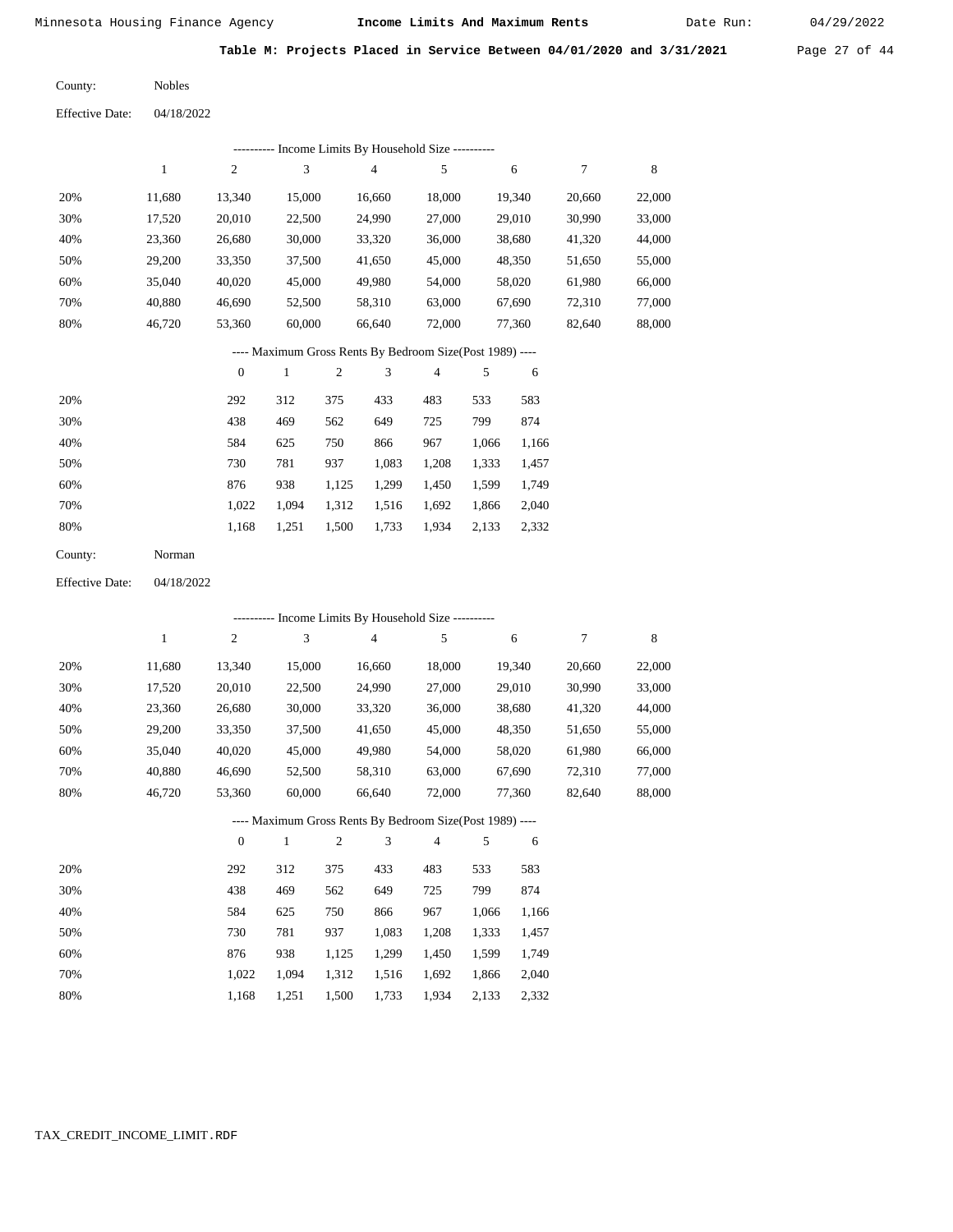Date Run:

**Table M: Projects Placed in Service Between 04/01/2020 and 3/31/2021** Page 28 of 44

Effective Date: 04/18/2022 Olmsted County:

|                        |              |                  |                             |                  | --------- Income Limits By Household Size ----------     |                |            |         |                  |             |
|------------------------|--------------|------------------|-----------------------------|------------------|----------------------------------------------------------|----------------|------------|---------|------------------|-------------|
|                        | $\mathbf{1}$ | $\sqrt{2}$       | $\ensuremath{\mathfrak{Z}}$ |                  | $\overline{4}$                                           | $\sqrt{5}$     |            | 6       | $\boldsymbol{7}$ | $\,$ 8 $\,$ |
| 20%                    | 15,620       | 17,840           | 20,080                      |                  | 22,300                                                   | 24,100         |            | 25,880  | 27,660           | 29,440      |
| 30%                    | 23,430       | 26,760           | 30,120                      |                  | 33,450                                                   | 36,150         |            | 38,820  | 41,490           | 44,160      |
| 40%                    | 31,240       | 35,680           | 40,160                      |                  | 44,600                                                   | 48,200         |            | 51,760  | 55,320           | 58,880      |
| 50%                    | 39,050       | 44,600           | 50,200                      |                  | 55,750                                                   | 60,250         |            | 64,700  | 69,150           | 73,600      |
| 60%                    | 46,860       | 53,520           | 60,240                      |                  | 66,900                                                   | 72,300         |            | 77,640  | 82,980           | 88,320      |
| 70%                    | 54,670       | 62,440           | 70,280                      |                  | 78,050                                                   | 84,350         |            | 90,580  | 96,810           | 103,040     |
| 80%                    | 62,480       | 71,360           | 80,320                      |                  | 89,200                                                   | 96,400         |            | 103,520 | 110,640          | 117,760     |
|                        |              |                  |                             |                  | ---- Maximum Gross Rents By Bedroom Size(Post 1989) ---- |                |            |         |                  |             |
|                        |              | $\boldsymbol{0}$ | $\mathbf{1}$                | $\sqrt{2}$       | 3                                                        | $\overline{4}$ | 5          | 6       |                  |             |
| 20%                    |              | 390              | 418                         | 502              | 580                                                      | 647            | 713        | 780     |                  |             |
| 30%                    |              | 585              | 627                         | 753              | 870                                                      | 970            | 1,070      | 1,170   |                  |             |
| 40%                    |              | 781              | 836                         | 1,004            | 1,160                                                    | 1,294          | 1,427      | 1,561   |                  |             |
| 50%                    |              | 976              | 1,045                       | 1,255            | 1,450                                                    | 1,617          | 1,784      | 1,951   |                  |             |
| 60%                    |              | 1,171            | 1,254                       | 1,506            | 1,740                                                    | 1,941          | 2,141      | 2,341   |                  |             |
| 70%                    |              | 1,366            | 1,463                       | 1,757            | 2,030                                                    | 2,264          | 2,498      | 2,731   |                  |             |
| 80%                    |              | 1,562            | 1,673                       | 2,008            | 2,320                                                    | 2,588          | 2,855      | 3,122   |                  |             |
| County:                | Otter Tail   |                  |                             |                  |                                                          |                |            |         |                  |             |
| <b>Effective Date:</b> | 04/18/2022   |                  |                             |                  |                                                          |                |            |         |                  |             |
|                        |              |                  |                             |                  | --------- Income Limits By Household Size ----------     |                |            |         |                  |             |
|                        | $\mathbf{1}$ | $\sqrt{2}$       | 3                           |                  | $\overline{4}$                                           | 5              |            | 6       | 7                | 8           |
| 20%                    | 11,680       | 13,340           | 15,000                      |                  | 16,660                                                   | 18,000         |            | 19,340  | 20,660           | 22,000      |
| 30%                    | 17,520       | 20,010           | 22,500                      |                  | 24,990                                                   | 27,000         |            | 29,010  | 30,990           | 33,000      |
| 40%                    | 23,360       | 26,680           | 30,000                      |                  | 33,320                                                   | 36,000         |            | 38,680  | 41,320           | 44,000      |
| 50%                    | 29,200       | 33,350           | 37,500                      |                  | 41,650                                                   | 45,000         |            | 48,350  | 51,650           | 55,000      |
| 60%                    | 35,040       | 40,020           | 45,000                      |                  | 49,980                                                   | 54,000         |            | 58,020  | 61,980           | 66,000      |
| 70%                    | 40,880       | 46,690           | 52,500                      |                  | 58,310                                                   | 63,000         |            | 67,690  | 72,310           | 77,000      |
| 80%                    | 46,720       | 53,360           | 60,000                      |                  | 66,640                                                   | 72,000         |            | 77,360  | 82,640           | 88,000      |
|                        |              |                  |                             |                  | ---- Maximum Gross Rents By Bedroom Size(Post 1989) ---- |                |            |         |                  |             |
|                        |              | $\boldsymbol{0}$ | $\mathbf{1}$                | $\boldsymbol{2}$ | 3                                                        | 4              | $\sqrt{5}$ | 6       |                  |             |
| 20%                    |              | 292              | 312                         | 375              | 433                                                      | 483            | 533        | 583     |                  |             |
| 30%                    |              | 438              | 469                         | 562              | 649                                                      | 725            | 799        | 874     |                  |             |
| 40%                    |              | 584              | 625                         | 750              | 866                                                      | 967            | 1,066      | 1,166   |                  |             |
| 50%                    |              | 730              | 781                         | 937              | 1,083                                                    | 1,208          | 1,333      | 1,457   |                  |             |
| 60%                    |              | 876              | 938                         | 1,125            | 1,299                                                    | 1,450          | 1,599      | 1,749   |                  |             |
| 70%                    |              | 1,022            | 1,094                       | 1,312            | 1,516                                                    | 1,692          | 1,866      | 2,040   |                  |             |
| 80%                    |              | 1,168            | 1,251                       | 1,500            | 1,733                                                    | 1,934          | 2,133      | 2,332   |                  |             |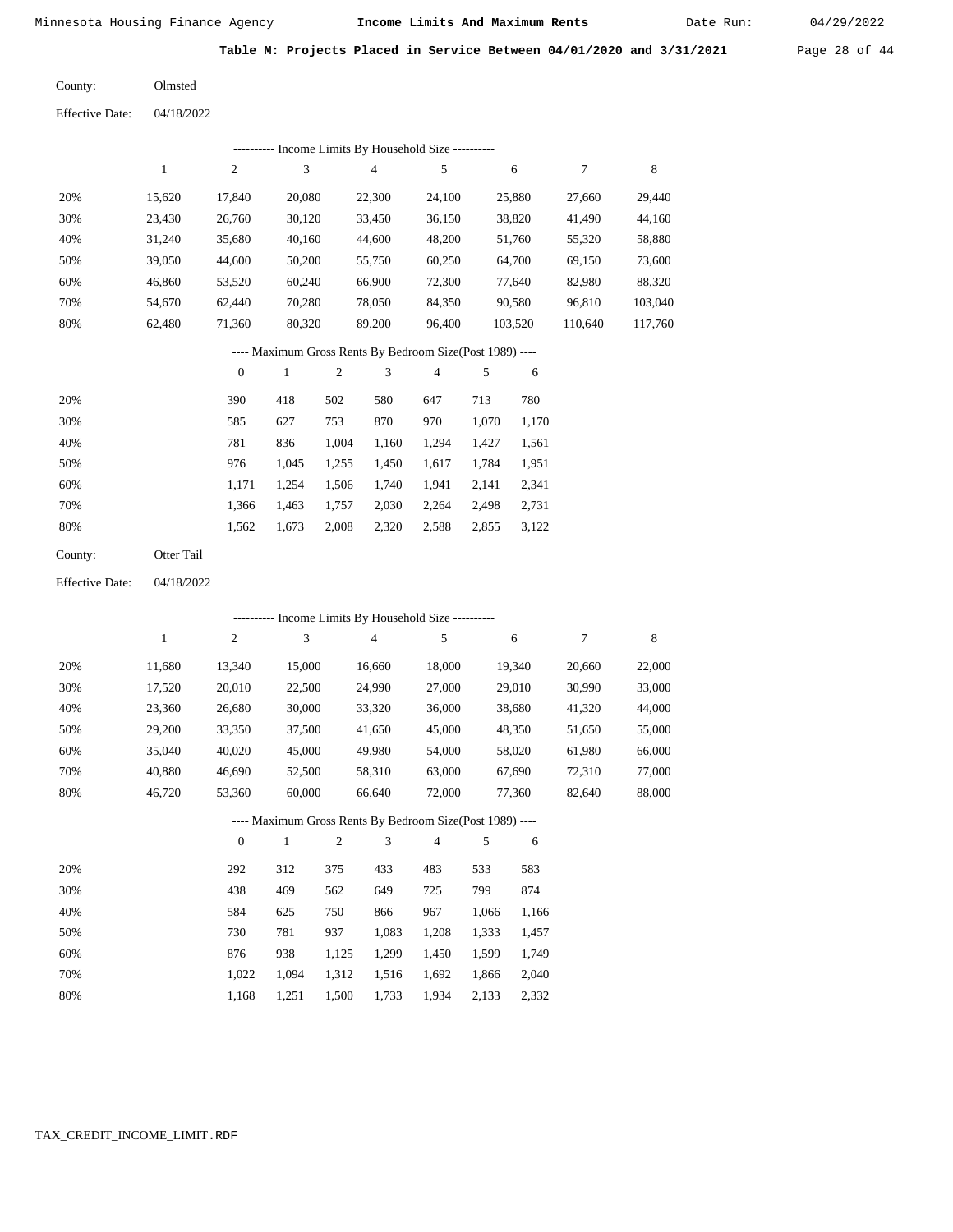Date Run:

| Table M: Projects Placed in Service Between 04/01/2020 and 3/31/2021 |  | Page 29 of 44 |  |  |  |  |  |  |  |
|----------------------------------------------------------------------|--|---------------|--|--|--|--|--|--|--|
|----------------------------------------------------------------------|--|---------------|--|--|--|--|--|--|--|

Pennington County:

| <b>Effective Date:</b> | 04/18/2022 |
|------------------------|------------|
|                        |            |

|     |        |        |        |        | Income Limits By Household Size ---------- |        |        |        |
|-----|--------|--------|--------|--------|--------------------------------------------|--------|--------|--------|
|     |        | 2      | 3      | 4      | 5                                          | 6      | 7      | 8      |
| 20% | 11.720 | 13,380 | 15,060 | 16,720 | 18,060                                     | 19,400 | 20,740 | 22,080 |
| 30% | 17,580 | 20,070 | 22,590 | 25,080 | 27,090                                     | 29,100 | 31,110 | 33,120 |
| 40% | 23,440 | 26,760 | 30,120 | 33,440 | 36,120                                     | 38,800 | 41,480 | 44,160 |
| 50% | 29,300 | 33,450 | 37,650 | 41,800 | 45,150                                     | 48,500 | 51,850 | 55,200 |
| 60% | 35,160 | 40,140 | 45,180 | 50,160 | 54,180                                     | 58,200 | 62,220 | 66,240 |
| 70% | 41,020 | 46,830 | 52,710 | 58,520 | 63,210                                     | 67,900 | 72,590 | 77,280 |
| 80% | 46,880 | 53,520 | 60,240 | 66,880 | 72,240                                     | 77,600 | 82,960 | 88,320 |

### ---- Maximum Gross Rents By Bedroom Size(Post 1989) ----

|     | $\mathbf{0}$ |       | $\overline{2}$ | 3     | $\overline{4}$ | 5     | 6     |
|-----|--------------|-------|----------------|-------|----------------|-------|-------|
| 20% | 293          | 313   | 376            | 434   | 485            | 535   | 585   |
| 30% | 439          | 470   | 564            | 652   | 727            | 802   | 877   |
| 40% | 586          | 627   | 753            | 869   | 970            | 1,070 | 1,170 |
| 50% | 732          | 784   | 941            | 1,086 | 1,212          | 1,338 | 1,463 |
| 60% | 879          | 941   | 1,129          | 1,304 | 1,455          | 1,605 | 1,755 |
| 70% | 1,025        | 1,098 | 1,317          | 1,521 | 1,697          | 1,873 | 2,048 |
| 80% | 1,172        | 1,255 | 1,506          | 1,739 | 1,940          | 2,141 | 2,340 |
|     |              |       |                |       |                |       |       |

04/18/2022 Effective Date:

|     |              |                  |              |                |                | --------- Income Limits By Household Size ----------     |       |        |        |        |
|-----|--------------|------------------|--------------|----------------|----------------|----------------------------------------------------------|-------|--------|--------|--------|
|     | $\mathbf{1}$ | $\boldsymbol{2}$ | 3            |                | $\overline{4}$ | 5                                                        |       | 6      | 7      | 8      |
| 20% | 11,680       | 13,340           | 15,000       |                | 16,660         | 18,000                                                   |       | 19,340 | 20,660 | 22,000 |
| 30% | 17,520       | 20,010           | 22,500       |                | 24,990         | 27,000                                                   |       | 29,010 | 30,990 | 33,000 |
| 40% | 23,360       | 26,680           | 30,000       |                | 33,320         | 36,000                                                   |       | 38,680 | 41,320 | 44,000 |
| 50% | 29,200       | 33,350           | 37,500       |                | 41,650         | 45,000                                                   |       | 48,350 | 51,650 | 55,000 |
| 60% | 35,040       | 40,020           | 45,000       |                | 49,980         | 54,000                                                   |       | 58,020 | 61,980 | 66,000 |
| 70% | 40,880       | 46,690           | 52,500       |                | 58,310         | 63,000                                                   |       | 67,690 | 72,310 | 77,000 |
| 80% | 46,720       | 53,360           | 60,000       |                | 66,640         | 72,000                                                   |       | 77,360 | 82,640 | 88,000 |
|     |              |                  |              |                |                | ---- Maximum Gross Rents By Bedroom Size(Post 1989) ---- |       |        |        |        |
|     |              | $\theta$         | $\mathbf{1}$ | $\overline{2}$ | 3              | $\overline{4}$                                           | 5     | 6      |        |        |
| 20% |              | 292              | 312          | 375            | 433            | 483                                                      | 533   | 583    |        |        |
| 30% |              | 438              | 469          | 562            | 649            | 725                                                      | 799   | 874    |        |        |
| 40% |              | 584              | 625          | 750            | 866            | 967                                                      | 1,066 | 1,166  |        |        |
| 50% |              | 730              | 781          | 937            | 1,083          | 1,208                                                    | 1,333 | 1,457  |        |        |
| 60% |              | 876              | 938          | 1,125          | 1,299          | 1,450                                                    | 1,599 | 1,749  |        |        |
| 70% |              | 1,022            | 1,094        | 1,312          | 1,516          | 1,692                                                    | 1,866 | 2,040  |        |        |

1,500 1,733

1,934 2,133 2,332

1,168

1,251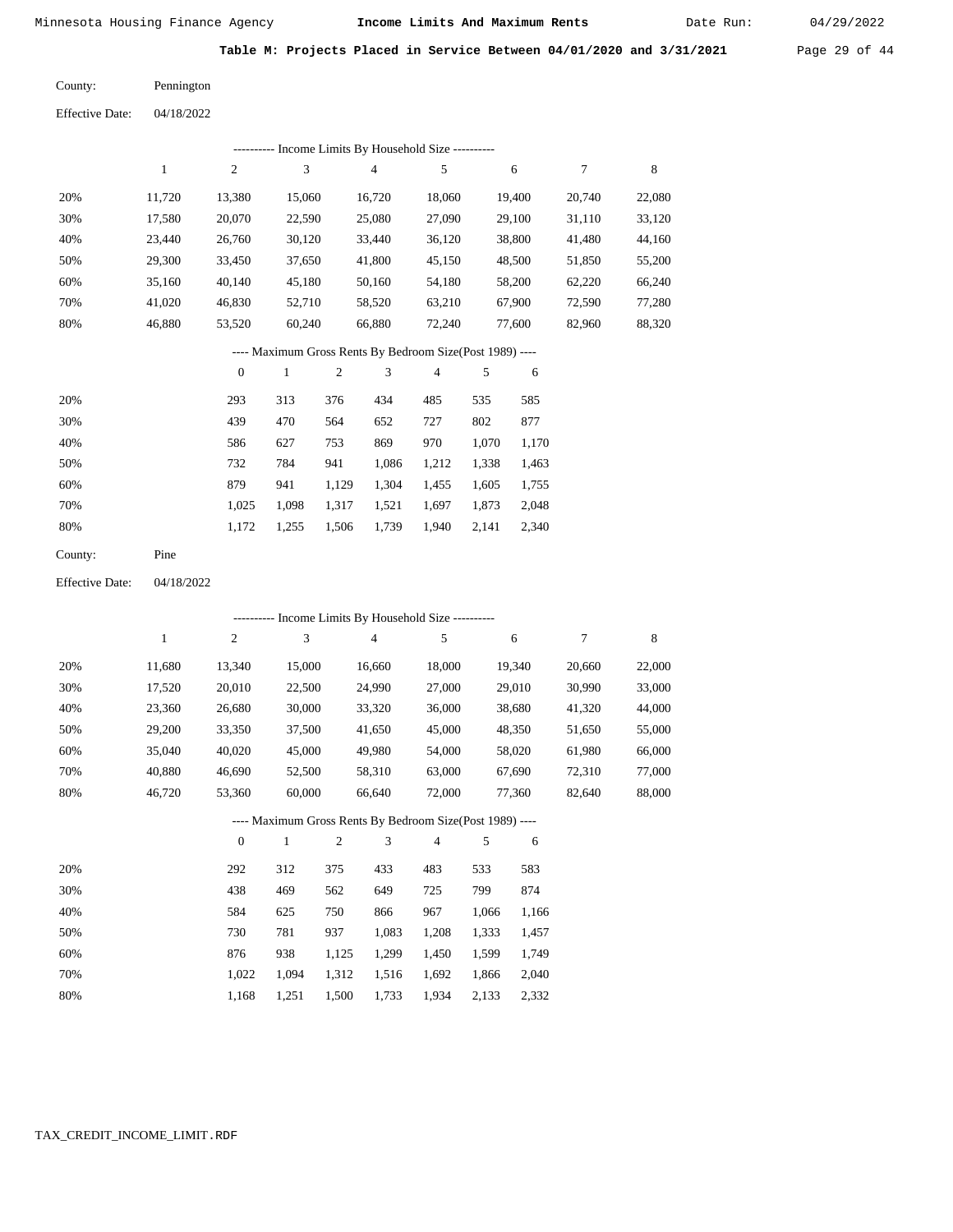|              |                                            |                                                                      |                                                                        |                                                                                                         |                                                           |                                                                                                                                                                         | Date Run:                                                                                                                                                                                                                                        | 04/29/2022                                                                                                    |
|--------------|--------------------------------------------|----------------------------------------------------------------------|------------------------------------------------------------------------|---------------------------------------------------------------------------------------------------------|-----------------------------------------------------------|-------------------------------------------------------------------------------------------------------------------------------------------------------------------------|--------------------------------------------------------------------------------------------------------------------------------------------------------------------------------------------------------------------------------------------------|---------------------------------------------------------------------------------------------------------------|
|              |                                            |                                                                      |                                                                        |                                                                                                         |                                                           |                                                                                                                                                                         |                                                                                                                                                                                                                                                  | Page 30 of 4                                                                                                  |
| Pipestone    |                                            |                                                                      |                                                                        |                                                                                                         |                                                           |                                                                                                                                                                         |                                                                                                                                                                                                                                                  |                                                                                                               |
|              |                                            |                                                                      |                                                                        |                                                                                                         |                                                           |                                                                                                                                                                         |                                                                                                                                                                                                                                                  |                                                                                                               |
|              |                                            |                                                                      |                                                                        |                                                                                                         |                                                           |                                                                                                                                                                         |                                                                                                                                                                                                                                                  |                                                                                                               |
| $\mathbf{1}$ | $\boldsymbol{2}$                           | $\mathfrak{Z}$                                                       | $\overline{\mathcal{A}}$                                               | 5                                                                                                       | $\sqrt{6}$                                                | $\tau$                                                                                                                                                                  | $\,8\,$                                                                                                                                                                                                                                          |                                                                                                               |
|              |                                            |                                                                      |                                                                        |                                                                                                         |                                                           |                                                                                                                                                                         |                                                                                                                                                                                                                                                  |                                                                                                               |
|              |                                            |                                                                      |                                                                        |                                                                                                         |                                                           | 30,990                                                                                                                                                                  | 33,000                                                                                                                                                                                                                                           |                                                                                                               |
| 23,360       | 26,680                                     | 30,000                                                               | 33,320                                                                 | 36,000                                                                                                  |                                                           | 41,320                                                                                                                                                                  | 44,000                                                                                                                                                                                                                                           |                                                                                                               |
| 29,200       | 33,350                                     | 37,500                                                               | 41,650                                                                 | 45,000                                                                                                  |                                                           | 51,650                                                                                                                                                                  | 55,000                                                                                                                                                                                                                                           |                                                                                                               |
| 35,040       | 40,020                                     | 45,000                                                               | 49,980                                                                 | 54,000                                                                                                  |                                                           | 61,980                                                                                                                                                                  | 66,000                                                                                                                                                                                                                                           |                                                                                                               |
| 40,880       | 46,690                                     | 52,500                                                               | 58,310                                                                 | 63,000                                                                                                  |                                                           | 72,310                                                                                                                                                                  | 77,000                                                                                                                                                                                                                                           |                                                                                                               |
| 46,720       | 53,360                                     | 60,000                                                               | 66,640                                                                 | 72,000                                                                                                  |                                                           | 82,640                                                                                                                                                                  | 88,000                                                                                                                                                                                                                                           |                                                                                                               |
|              |                                            |                                                                      |                                                                        |                                                                                                         |                                                           |                                                                                                                                                                         |                                                                                                                                                                                                                                                  |                                                                                                               |
|              | $\boldsymbol{0}$                           | $\mathbf{1}$                                                         | 3                                                                      | $\overline{\mathcal{A}}$                                                                                | 5                                                         | 6                                                                                                                                                                       |                                                                                                                                                                                                                                                  |                                                                                                               |
|              | 292                                        | 312                                                                  | 433                                                                    | 483                                                                                                     |                                                           |                                                                                                                                                                         |                                                                                                                                                                                                                                                  |                                                                                                               |
|              | 438                                        | 469                                                                  | 649                                                                    | 725                                                                                                     | 799                                                       |                                                                                                                                                                         |                                                                                                                                                                                                                                                  |                                                                                                               |
|              | 584                                        | 625                                                                  | 866                                                                    | 967                                                                                                     |                                                           |                                                                                                                                                                         |                                                                                                                                                                                                                                                  |                                                                                                               |
|              | 730                                        | 781                                                                  |                                                                        | 1,208                                                                                                   |                                                           |                                                                                                                                                                         |                                                                                                                                                                                                                                                  |                                                                                                               |
|              | 876                                        | 938                                                                  |                                                                        | 1,450                                                                                                   |                                                           |                                                                                                                                                                         |                                                                                                                                                                                                                                                  |                                                                                                               |
|              | 1,022                                      | 1,094                                                                |                                                                        | 1,692                                                                                                   |                                                           |                                                                                                                                                                         |                                                                                                                                                                                                                                                  |                                                                                                               |
|              | 1,168                                      | 1,251                                                                |                                                                        | 1,934                                                                                                   |                                                           |                                                                                                                                                                         |                                                                                                                                                                                                                                                  |                                                                                                               |
| Polk         |                                            |                                                                      |                                                                        |                                                                                                         |                                                           |                                                                                                                                                                         |                                                                                                                                                                                                                                                  |                                                                                                               |
|              |                                            |                                                                      |                                                                        |                                                                                                         |                                                           |                                                                                                                                                                         |                                                                                                                                                                                                                                                  |                                                                                                               |
|              |                                            |                                                                      |                                                                        |                                                                                                         |                                                           |                                                                                                                                                                         |                                                                                                                                                                                                                                                  |                                                                                                               |
|              |                                            |                                                                      |                                                                        |                                                                                                         |                                                           |                                                                                                                                                                         |                                                                                                                                                                                                                                                  |                                                                                                               |
|              |                                            |                                                                      |                                                                        |                                                                                                         |                                                           |                                                                                                                                                                         |                                                                                                                                                                                                                                                  |                                                                                                               |
| 19,560       |                                            |                                                                      |                                                                        |                                                                                                         |                                                           |                                                                                                                                                                         |                                                                                                                                                                                                                                                  |                                                                                                               |
|              |                                            |                                                                      |                                                                        | 20,120                                                                                                  | 21,600                                                    | 23,100                                                                                                                                                                  | 24,580                                                                                                                                                                                                                                           |                                                                                                               |
|              | 22,350                                     | 25,140                                                               | 27,930                                                                 | 30,180                                                                                                  | 32,400                                                    | 34,650                                                                                                                                                                  | 36,870                                                                                                                                                                                                                                           |                                                                                                               |
| 26,080       | 29,800                                     | 33,520                                                               | 37,240                                                                 | 40,240                                                                                                  | 43,200                                                    | 46,200                                                                                                                                                                  | 49,160                                                                                                                                                                                                                                           |                                                                                                               |
| 32,600       | 37,250                                     | 41,900                                                               | 46,550                                                                 | 50,300                                                                                                  | 54,000                                                    | 57,750                                                                                                                                                                  | 61,450                                                                                                                                                                                                                                           |                                                                                                               |
| 39,120       | 44,700                                     | 50,280                                                               | 55,860                                                                 | 60,360                                                                                                  | 64,800                                                    | 69,300                                                                                                                                                                  | 73,740                                                                                                                                                                                                                                           |                                                                                                               |
| 45,640       | 52,150                                     | 58,660                                                               | 65,170                                                                 | 70,420                                                                                                  | 75,600                                                    | 80,850<br>92,400                                                                                                                                                        | 86,030                                                                                                                                                                                                                                           |                                                                                                               |
| 52,160       | 59,600                                     | 67,040                                                               | 74,480                                                                 | 80,480                                                                                                  | 86,400                                                    |                                                                                                                                                                         | 98,320                                                                                                                                                                                                                                           |                                                                                                               |
|              |                                            | ---- Maximum Gross Rents By Bedroom Size(Post 1989) ----             |                                                                        |                                                                                                         |                                                           |                                                                                                                                                                         |                                                                                                                                                                                                                                                  |                                                                                                               |
|              | $\boldsymbol{0}$                           | $\sqrt{2}$<br>$\mathbf{1}$                                           | $\mathbf{3}$                                                           | $\overline{4}$                                                                                          | 5                                                         | 6                                                                                                                                                                       |                                                                                                                                                                                                                                                  |                                                                                                               |
|              | 326                                        | 349<br>419                                                           | 484                                                                    | 540                                                                                                     | 596                                                       | 651                                                                                                                                                                     |                                                                                                                                                                                                                                                  |                                                                                                               |
|              | 489                                        | 523<br>628                                                           | 726                                                                    | 810                                                                                                     | 894                                                       | 977                                                                                                                                                                     |                                                                                                                                                                                                                                                  |                                                                                                               |
|              | 652                                        | 698<br>838                                                           | 968                                                                    | 1,080                                                                                                   | 1,192                                                     | 1,303                                                                                                                                                                   |                                                                                                                                                                                                                                                  |                                                                                                               |
|              | 815                                        | 873<br>1,047                                                         | 1,210                                                                  | 1,350                                                                                                   | 1,490                                                     | 1,629                                                                                                                                                                   |                                                                                                                                                                                                                                                  |                                                                                                               |
|              | 978<br>1,141                               | 1,047<br>1,257<br>1,222<br>1,466                                     | 1,452<br>1,694                                                         | 1,620<br>1,890                                                                                          | 1,788<br>2,086                                            | 1,955<br>2,280                                                                                                                                                          |                                                                                                                                                                                                                                                  |                                                                                                               |
|              | 11,680<br>17,520<br>$\mathbf{1}$<br>13,040 | 04/18/2022<br>13,340<br>20,010<br>04/18/2022<br>$\sqrt{2}$<br>14,900 | Minnesota Housing Finance Agency<br>15,000<br>22,500<br>$\mathfrak{Z}$ | 16,660<br>24,990<br>$\sqrt{2}$<br>375<br>562<br>750<br>937<br>1,125<br>1,312<br>1,500<br>$\overline{4}$ | 18,000<br>27,000<br>1,083<br>1,299<br>1,516<br>1,733<br>5 | ---------- Income Limits By Household Size ----------<br>533<br>1,066<br>1,333<br>1,599<br>1,866<br>2,133<br>---------- Income Limits By Household Size ----------<br>6 | Income Limits And Maximum Rents<br>19,340<br>20,660<br>29,010<br>38,680<br>48,350<br>58,020<br>67,690<br>77,360<br>---- Maximum Gross Rents By Bedroom Size(Post 1989) ----<br>583<br>874<br>1,166<br>1,457<br>1,749<br>2,040<br>2,332<br>$\tau$ | Table M: Projects Placed in Service Between 04/01/2020 and 3/31/2021<br>22,000<br>$\,8\,$<br>16,760<br>18,620 |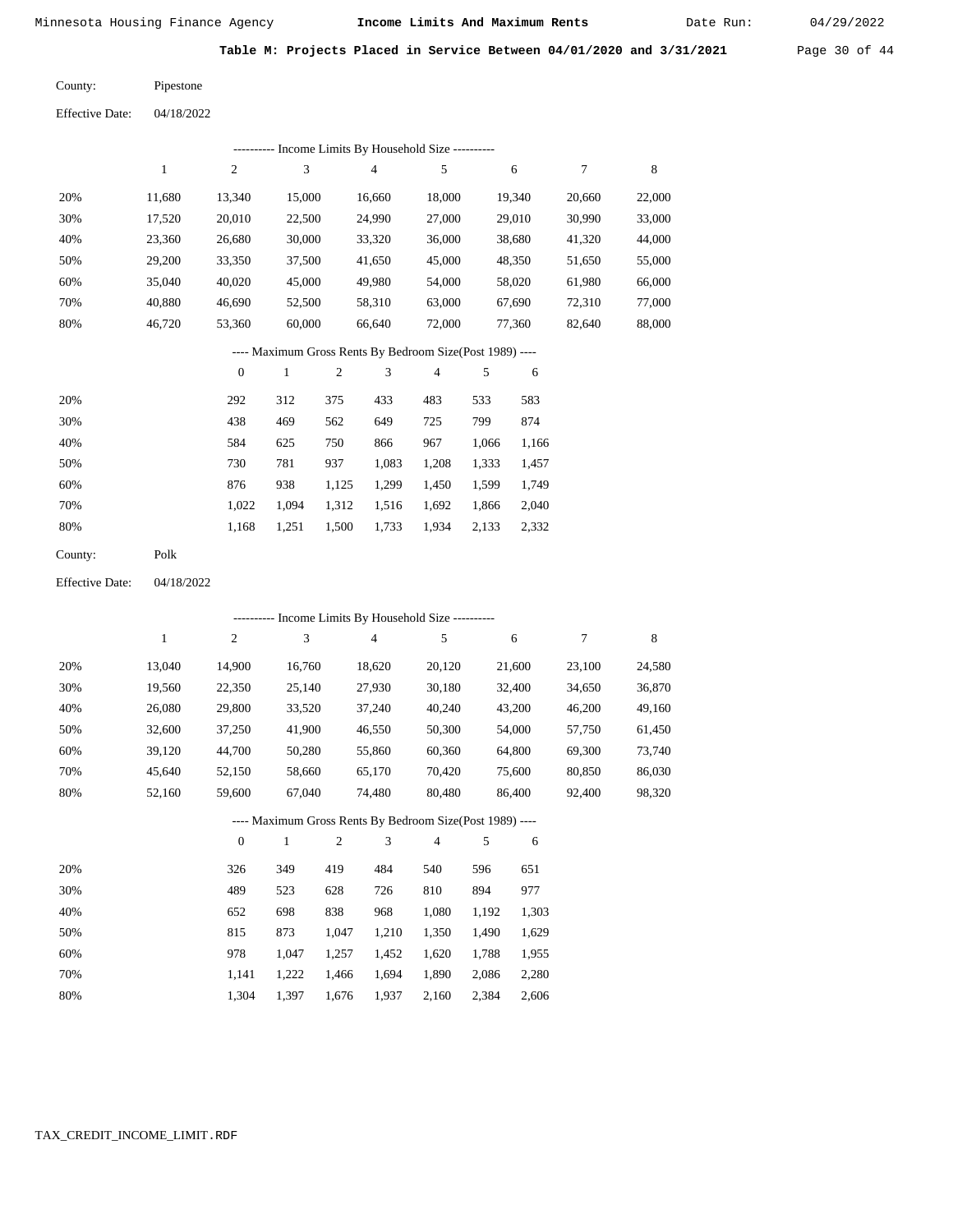Date Run:

**Table M: Projects Placed in Service Between 04/01/2020 and 3/31/2021** Page 31 of 44

Pope County:

Effective Date: 04/18/2022

|     |        |        |        |        | ---------- Income Limits By Household Size ----------    |        |        |        |
|-----|--------|--------|--------|--------|----------------------------------------------------------|--------|--------|--------|
|     | 1      | 2      | 3      | 4      | 5                                                        | 6      | 7      | 8      |
| 20% | 12.140 | 13.880 | 15.620 | 17.340 | 18.740                                                   | 20.120 | 21.520 | 22,900 |
| 30% | 18,210 | 20,820 | 23.430 | 26,010 | 28.110                                                   | 30,180 | 32,280 | 34,350 |
| 40% | 24,280 | 27,760 | 31,240 | 34,680 | 37,480                                                   | 40,240 | 43,040 | 45,800 |
| 50% | 30,350 | 34,700 | 39,050 | 43,350 | 46,850                                                   | 50,300 | 53,800 | 57,250 |
| 60% | 36,420 | 41,640 | 46,860 | 52,020 | 56,220                                                   | 60,360 | 64,560 | 68,700 |
| 70% | 42.490 | 48,580 | 54,670 | 60,690 | 65,590                                                   | 70,420 | 75,320 | 80,150 |
| 80% | 48,560 | 55,520 | 62.480 | 69,360 | 74,960                                                   | 80.480 | 86,080 | 91,600 |
|     |        |        |        |        | ---- Maximum Gross Rents By Bedroom Size(Post 1989) ---- |        |        |        |

|     | $\Omega$ |       | $\overline{c}$ | 3     | $\overline{4}$ |       | 6     |
|-----|----------|-------|----------------|-------|----------------|-------|-------|
| 20% | 303      | 325   | 390            | 451   | 503            | 555   | 606   |
| 30% | 455      | 487   | 585            | 676   | 754            | 832   | 910   |
| 40% | 607      | 650   | 781            | 902   | 1,006          | 1,110 | 1,213 |
| 50% | 758      | 813   | 976            | 1,127 | 1,257          | 1,388 | 1,517 |
| 60% | 910      | 975   | 1,171          | 1,353 | 1,509          | 1,665 | 1,820 |
| 70% | 1,062    | 1,138 | 1,366          | 1,578 | 1,760          | 1,943 | 2,124 |
| 80% | 1,214    | 1,301 | 1,562          | 1,804 | 2,012          | 2,221 | 2,427 |

| County: | Ramsey |
|---------|--------|
|---------|--------|

Effective Date: 04/18/2022

|     |        |          |        |     |                | ---------- Income Limits By Household Size ----------    |     |         |         |         |
|-----|--------|----------|--------|-----|----------------|----------------------------------------------------------|-----|---------|---------|---------|
|     | 1      | 2        | 3      |     | $\overline{4}$ | 5                                                        |     | 6       | 7       | 8       |
| 20% | 16,440 | 18,780   | 21,120 |     | 23,460         | 25,340                                                   |     | 27,220  | 29,100  | 30,980  |
| 30% | 24,660 | 28,170   | 31,680 |     | 35,190         | 38,010                                                   |     | 40,830  | 43,650  | 46,470  |
| 40% | 32,880 | 37,560   | 42,240 |     | 46,920         | 50,680                                                   |     | 54,440  | 58,200  | 61,960  |
| 50% | 41,100 | 46,950   | 52,800 |     | 58,650         | 63,350                                                   |     | 68,050  | 72,750  | 77,450  |
| 60% | 49,320 | 56,340   | 63,360 |     | 70,380         | 76,020                                                   |     | 81,660  | 87,300  | 92,940  |
| 70% | 57,540 | 65,730   | 73,920 |     | 82,110         | 88.690                                                   |     | 95,270  | 101.850 | 108,430 |
| 80% | 65,760 | 75,120   | 84,480 |     | 93,840         | 101,360                                                  |     | 108,880 | 116,400 | 123,920 |
|     |        |          |        |     |                | ---- Maximum Gross Rents By Bedroom Size(Post 1989) ---- |     |         |         |         |
|     |        | $\theta$ | 1      | 2   | 3              | $\overline{4}$                                           | 5   | 6       |         |         |
| 20% |        | 411      | 440    | 528 | 610            | 680                                                      | 751 | 821     |         |         |

| 30% | 616   | 660   | 792   | 915   | 1.020 | 1,126 1,231 |       |
|-----|-------|-------|-------|-------|-------|-------------|-------|
| 40% | 822   | 880   | 1.056 | 1.220 | 1.361 | 1.502       | 1,642 |
| 50% | 1.027 | 1.100 | 1.320 | 1.525 | 1,701 | 1.877       | 2,052 |
| 60% | 1.233 | 1.320 | 1.584 | 1.830 | 2,041 | 2.253       | 2,463 |
| 70% | 1.438 | 1.540 | 1.848 | 2.135 | 2.381 | 2.628       | 2,873 |
| 80% | 1.644 | 1.761 | 2,112 | 2,440 | 2,722 | 3,004       | 3,284 |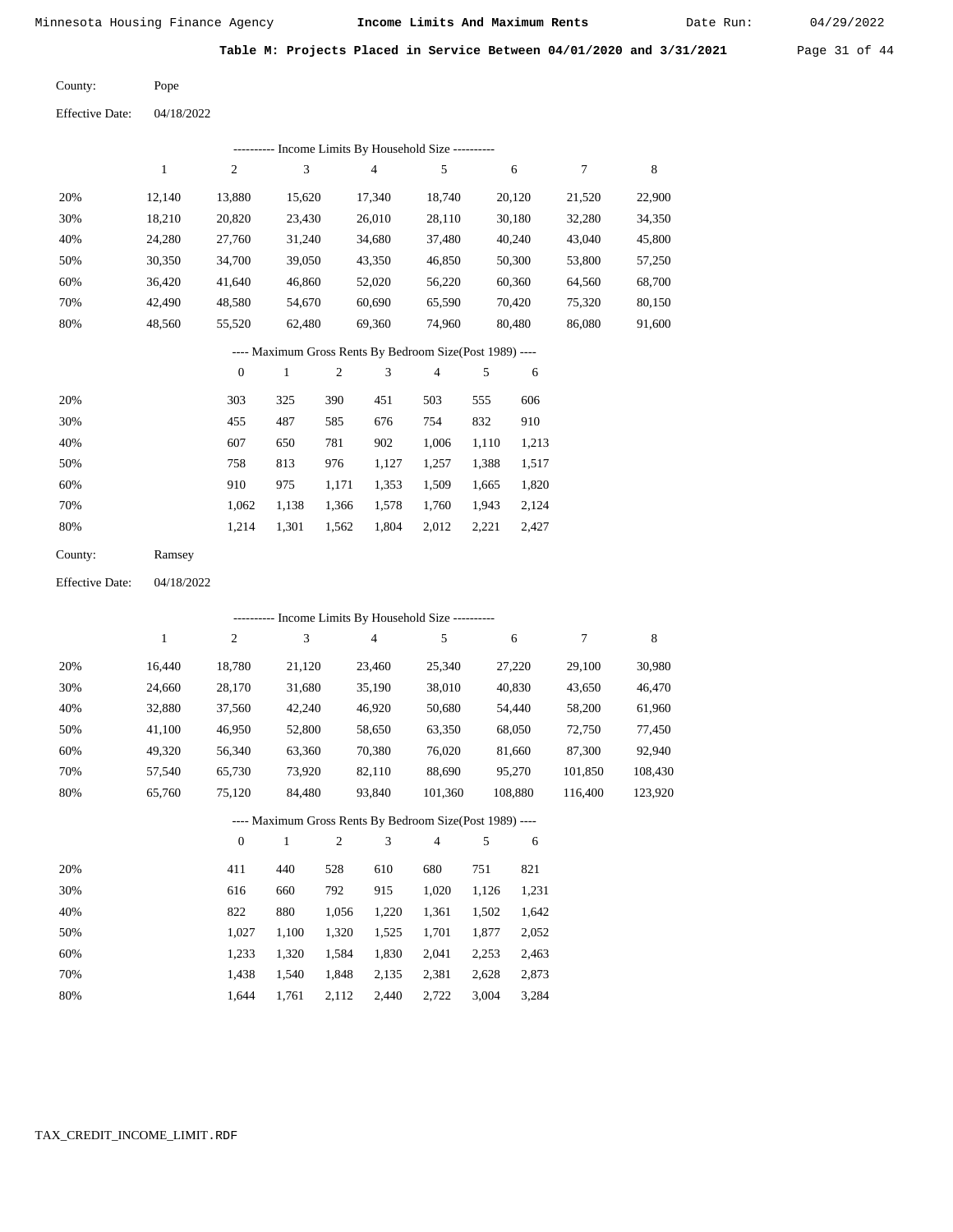Date Run:

**Table M: Projects Placed in Service Between 04/01/2020 and 3/31/2021** Page 32 of 44

| County: | <b>Red Lake</b> |
|---------|-----------------|
|         |                 |

|     | Income Limits By Household Size ---------- |                |        |        |        |        |        |        |  |  |  |  |
|-----|--------------------------------------------|----------------|--------|--------|--------|--------|--------|--------|--|--|--|--|
|     |                                            | $\overline{c}$ | 3      | 4      | 5      | 6      |        | 8      |  |  |  |  |
| 20% | 11.960                                     | 13,680         | 15,380 | 17.080 | 18.460 | 19,820 | 21,180 | 22,560 |  |  |  |  |
| 30% | 17,940                                     | 20,520         | 23,070 | 25,620 | 27,690 | 29,730 | 31,770 | 33,840 |  |  |  |  |
| 40% | 23,920                                     | 27,360         | 30,760 | 34,160 | 36,920 | 39,640 | 42,360 | 45,120 |  |  |  |  |
| 50% | 29,900                                     | 34,200         | 38,450 | 42,700 | 46,150 | 49,550 | 52,950 | 56,400 |  |  |  |  |
| 60% | 35,880                                     | 41,040         | 46.140 | 51,240 | 55,380 | 59,460 | 63,540 | 67,680 |  |  |  |  |
| 70% | 41.860                                     | 47.880         | 53,830 | 59,780 | 64.610 | 69,370 | 74,130 | 78,960 |  |  |  |  |
| 80% | 47.840                                     | 54.720         | 61,520 | 68,320 | 73,840 | 79.280 | 84.720 | 90,240 |  |  |  |  |

### ---- Maximum Gross Rents By Bedroom Size(Post 1989) ----

|     | $\mathbf{0}$ |       | $\overline{c}$ | 3     | $\overline{4}$ | 5     | 6     |
|-----|--------------|-------|----------------|-------|----------------|-------|-------|
| 20% | 299          | 320   | 384            | 444   | 495            | 546   | 597   |
| 30% | 448          | 480   | 576            | 666   | 743            | 820   | 896   |
| 40% | 598          | 641   | 769            | 888   | 991            | 1,093 | 1,195 |
| 50% | 747          | 801   | 961            | 1,110 | 1,238          | 1,366 | 1,494 |
| 60% | 897          | 961   | 1,153          | 1,332 | 1,486          | 1,640 | 1,793 |
| 70% | 1.046        | 1,121 | 1,345          | 1,554 | 1,734          | 1,913 | 2,092 |
| 80% | 1,196        | 1,282 | 1,538          | 1,777 | 1,982          | 2,187 | 2,391 |
|     |              |       |                |       |                |       |       |

| Redwood |
|---------|
|         |

04/18/2022 Effective Date:

|     |        |                |        |                |                | --------- Income Limits By Household Size ----------     |       |        |        |        |
|-----|--------|----------------|--------|----------------|----------------|----------------------------------------------------------|-------|--------|--------|--------|
|     | 1      | $\overline{c}$ | 3      |                | $\overline{4}$ | 5                                                        |       | 6      | 7      | 8      |
| 20% | 11,680 | 13,340         | 15,000 |                | 16,660         | 18,000                                                   |       | 19,340 | 20,660 | 22,000 |
| 30% | 17,520 | 20,010         | 22,500 |                | 24,990         | 27,000                                                   |       | 29,010 | 30,990 | 33,000 |
| 40% | 23,360 | 26,680         | 30,000 |                | 33,320         | 36,000                                                   |       | 38,680 | 41,320 | 44,000 |
| 50% | 29,200 | 33,350         | 37,500 |                | 41,650         | 45,000                                                   |       | 48,350 | 51,650 | 55,000 |
| 60% | 35,040 | 40,020         | 45,000 |                | 49,980         | 54,000                                                   |       | 58,020 | 61,980 | 66,000 |
| 70% | 40,880 | 46,690         | 52,500 |                | 58,310         | 63,000                                                   |       | 67,690 | 72,310 | 77,000 |
| 80% | 46,720 | 53,360         | 60,000 |                | 66,640         | 72,000                                                   |       | 77,360 | 82,640 | 88,000 |
|     |        |                |        |                |                | ---- Maximum Gross Rents By Bedroom Size(Post 1989) ---- |       |        |        |        |
|     |        | $\mathbf{0}$   | 1      | $\overline{2}$ | 3              | 4                                                        | 5     | 6      |        |        |
| 20% |        | 292            | 312    | 375            | 433            | 483                                                      | 533   | 583    |        |        |
| 30% |        | 438            | 469    | 562            | 649            | 725                                                      | 799   | 874    |        |        |
| 40% |        | 584            | 625    | 750            | 866            | 967                                                      | 1,066 | 1,166  |        |        |
| 50% |        | 730            | 781    | 937            | 1,083          | 1,208                                                    | 1,333 | 1,457  |        |        |
| 60% |        | 876            | 938    | 1,125          | 1,299          | 1,450                                                    | 1,599 | 1,749  |        |        |
| 70% |        | 1,022          | 1,094  | 1,312          | 1,516          | 1,692                                                    | 1,866 | 2,040  |        |        |

1,168 1,251 1,500 1,733 1,934 2,133 2,332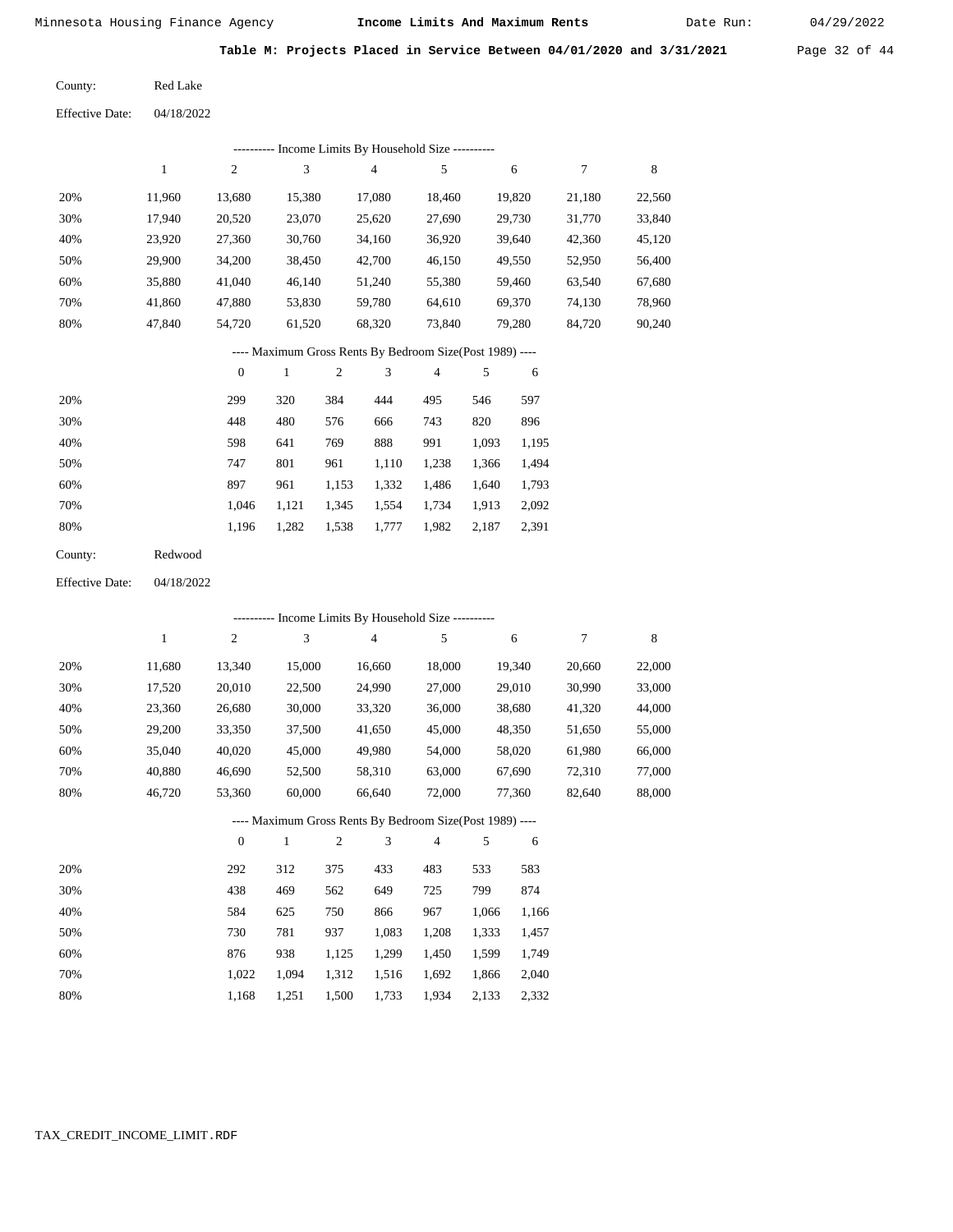Date Run:

**Table M: Projects Placed in Service Between 04/01/2020 and 3/31/2021** Page 33 of 44

Renville County:

04/18/2022 Effective Date:

|     | ---------- Income Limits By Household Size ---------- |        |        |        |        |        |        |        |  |  |  |  |  |
|-----|-------------------------------------------------------|--------|--------|--------|--------|--------|--------|--------|--|--|--|--|--|
|     |                                                       | 2      | 3      | 4      | 5      | 6      | 7      | 8      |  |  |  |  |  |
| 20% | 11.720                                                | 13,380 | 15,060 | 16,720 | 18,060 | 19,400 | 20,740 | 22,080 |  |  |  |  |  |
| 30% | 17,580                                                | 20,070 | 22,590 | 25,080 | 27,090 | 29,100 | 31,110 | 33,120 |  |  |  |  |  |
| 40% | 23.440                                                | 26,760 | 30,120 | 33,440 | 36,120 | 38,800 | 41,480 | 44,160 |  |  |  |  |  |
| 50% | 29,300                                                | 33,450 | 37,650 | 41,800 | 45,150 | 48,500 | 51,850 | 55,200 |  |  |  |  |  |
| 60% | 35,160                                                | 40,140 | 45,180 | 50,160 | 54,180 | 58,200 | 62,220 | 66,240 |  |  |  |  |  |
| 70% | 41,020                                                | 46,830 | 52,710 | 58,520 | 63,210 | 67,900 | 72,590 | 77,280 |  |  |  |  |  |
| 80% | 46,880                                                | 53,520 | 60,240 | 66,880 | 72,240 | 77,600 | 82,960 | 88,320 |  |  |  |  |  |
|     |                                                       |        |        |        |        |        |        |        |  |  |  |  |  |

### ---- Maximum Gross Rents By Bedroom Size(Post 1989) ----

|     | $\mathbf{0}$ |       | 2     | 3     | 4     | 5     | 6     |
|-----|--------------|-------|-------|-------|-------|-------|-------|
| 20% | 293          | 313   | 376   | 434   | 485   | 535   | 585   |
| 30% | 439          | 470   | 564   | 652   | 727   | 802   | 877   |
| 40% | 586          | 627   | 753   | 869   | 970   | 1,070 | 1,170 |
| 50% | 732          | 784   | 941   | 1,086 | 1,212 | 1,338 | 1,463 |
| 60% | 879          | 941   | 1,129 | 1,304 | 1,455 | 1,605 | 1,755 |
| 70% | 1,025        | 1,098 | 1,317 | 1,521 | 1,697 | 1,873 | 2,048 |
| 80% | 1,172        | 1,255 | 1,506 | 1,739 | 1,940 | 2,141 | 2,340 |
|     |              |       |       |       |       |       |       |

| County: | Rice |
|---------|------|
|---------|------|

04/18/2022 Effective Date:

|     |              |                  |        |              | ---------- Income Limits By Household Size ----------    |                |       |        |        |         |
|-----|--------------|------------------|--------|--------------|----------------------------------------------------------|----------------|-------|--------|--------|---------|
|     | $\mathbf{1}$ | 2                | 3      |              | $\overline{4}$                                           | 5              |       | 6      | 7      | 8       |
| 20% | 13,540       | 15,480           | 17,420 |              | 19,340                                                   | 20,900         |       | 22,440 | 24,000 | 25,540  |
| 30% | 20,310       | 23,220           | 26,130 |              | 29,010                                                   | 31,350         |       | 33,660 | 36,000 | 38,310  |
| 40% | 27,080       | 30,960           | 34,840 |              | 38,680                                                   | 41,800         |       | 44,880 | 48,000 | 51,080  |
| 50% | 33,850       | 38,700           | 43,550 |              | 48,350                                                   | 52,250         |       | 56,100 | 60,000 | 63,850  |
| 60% | 40,620       | 46,440           | 52,260 |              | 58,020                                                   | 62,700         |       | 67,320 | 72,000 | 76,620  |
| 70% | 47,390       | 54,180           | 60,970 |              | 67,690                                                   | 73,150         |       | 78,540 | 84,000 | 89,390  |
| 80% | 54,160       | 61,920           | 69,680 |              | 77,360                                                   | 83,600         |       | 89,760 | 96,000 | 102,160 |
|     |              |                  |        |              | ---- Maximum Gross Rents By Bedroom Size(Post 1989) ---- |                |       |        |        |         |
|     |              | $\boldsymbol{0}$ | 1      | $\mathbf{2}$ | 3                                                        | $\overline{4}$ | 5     | 6      |        |         |
| 20% |              | 338              | 362    | 435          | 503                                                      | 561            | 619   | 676    |        |         |
| 30% |              | 507              | 544    | 653          | 754                                                      | 841            | 928   | 1,015  |        |         |
| 40% |              | 677              | 725    | 871          | 1,006                                                    | 1,122          | 1,238 | 1,353  |        |         |
| 50% |              | 846              | 906    | 1,088        | 1,257                                                    | 1,402          | 1,548 | 1,692  |        |         |
| 60% |              | 1,015            | 1,088  | 1,306        | 1,509                                                    | 1,683          | 1,857 | 2,030  |        |         |

1,683 1,857

 2,369 2,707

|  |  | 1,184 1,269 1,524 1,760 1,963 2,167 |  |
|--|--|-------------------------------------|--|
|  |  | 1.354 1.451 1.742 2.012 2.244 2.477 |  |

 70% 80%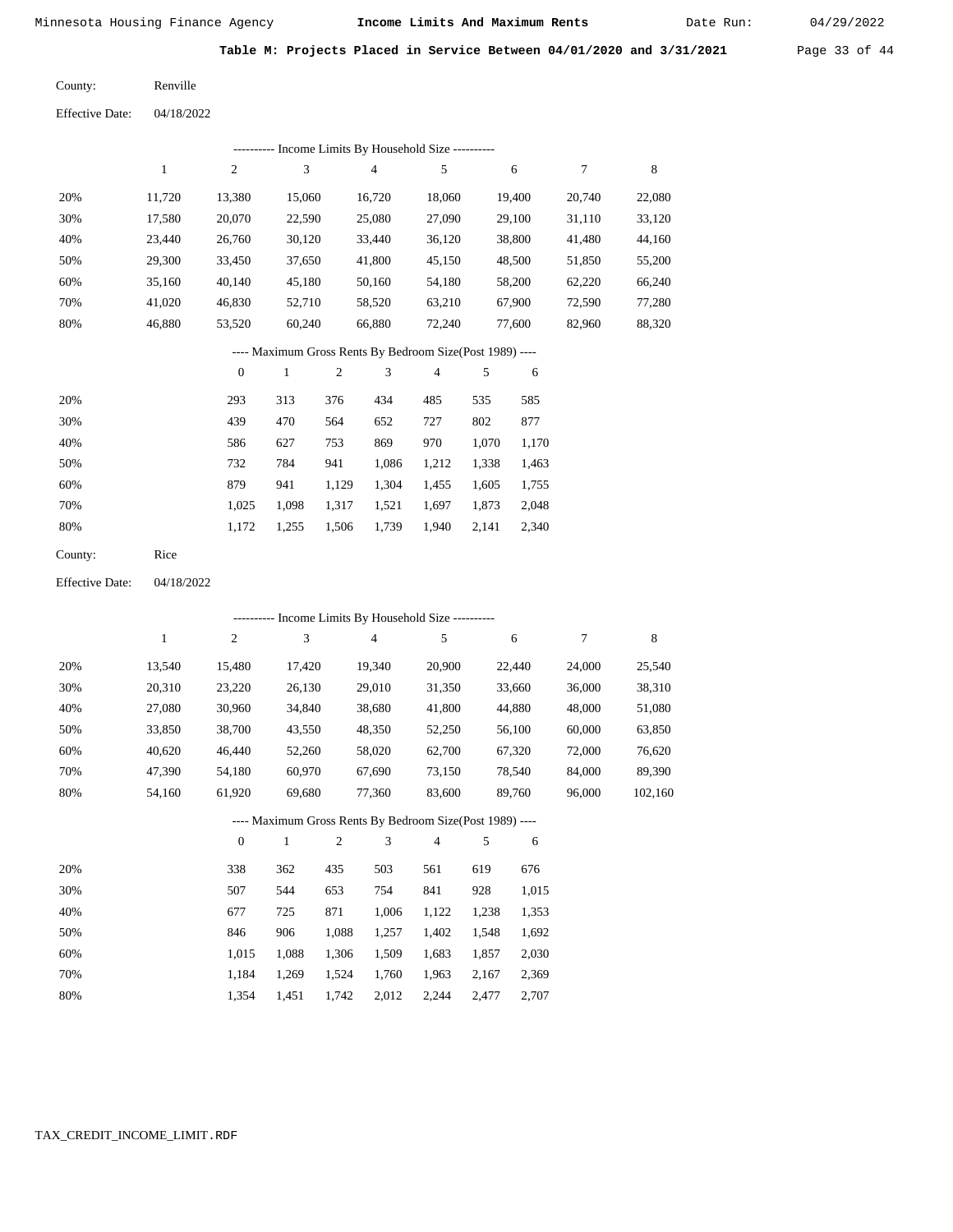Date Run:

**Table M: Projects Placed in Service Between 04/01/2020 and 3/31/2021** Page 34 of 44

Rock County:

04/18/2022 Effective Date:

|     | ---------- Income Limits By Household Size ---------- |        |        |        |        |        |        |        |  |  |  |  |  |
|-----|-------------------------------------------------------|--------|--------|--------|--------|--------|--------|--------|--|--|--|--|--|
|     |                                                       | 2      | 3      | 4      | 5      | 6      | 7      | 8      |  |  |  |  |  |
| 20% | 11,680                                                | 13,340 | 15,000 | 16,660 | 18,000 | 19,340 | 20,660 | 22,000 |  |  |  |  |  |
| 30% | 17,520                                                | 20,010 | 22,500 | 24,990 | 27,000 | 29,010 | 30,990 | 33,000 |  |  |  |  |  |
| 40% | 23,360                                                | 26,680 | 30,000 | 33,320 | 36,000 | 38,680 | 41,320 | 44,000 |  |  |  |  |  |
| 50% | 29,200                                                | 33,350 | 37,500 | 41,650 | 45,000 | 48,350 | 51,650 | 55,000 |  |  |  |  |  |
| 60% | 35,040                                                | 40,020 | 45,000 | 49,980 | 54,000 | 58,020 | 61,980 | 66,000 |  |  |  |  |  |
| 70% | 40,880                                                | 46,690 | 52,500 | 58,310 | 63,000 | 67,690 | 72,310 | 77,000 |  |  |  |  |  |
| 80% | 46,720                                                | 53,360 | 60,000 | 66.640 | 72,000 | 77,360 | 82,640 | 88,000 |  |  |  |  |  |
|     |                                                       |        |        |        |        |        |        |        |  |  |  |  |  |

### ---- Maximum Gross Rents By Bedroom Size(Post 1989) ----

|     | $\mathbf{0}$ |       | 2     | 3     | 4     | 5     | 6     |
|-----|--------------|-------|-------|-------|-------|-------|-------|
| 20% | 292          | 312   | 375   | 433   | 483   | 533   | 583   |
| 30% | 438          | 469   | 562   | 649   | 725   | 799   | 874   |
| 40% | 584          | 625   | 750   | 866   | 967   | 1,066 | 1,166 |
| 50% | 730          | 781   | 937   | 1,083 | 1,208 | 1,333 | 1,457 |
| 60% | 876          | 938   | 1,125 | 1,299 | 1,450 | 1,599 | 1,749 |
| 70% | 1.022        | 1.094 | 1,312 | 1,516 | 1,692 | 1,866 | 2,040 |
| 80% | 1,168        | 1,251 | 1,500 | 1,733 | 1,934 | 2,133 | 2,332 |
|     |              |       |       |       |       |       |       |

Roseau County:

04/18/2022 Effective Date:

|     |        |                |        |                |                | ---------- Income Limits By Household Size ----------    |       |        |        |        |
|-----|--------|----------------|--------|----------------|----------------|----------------------------------------------------------|-------|--------|--------|--------|
|     | 1      | $\overline{c}$ | 3      |                | $\overline{4}$ | 5                                                        |       | 6      | 7      | 8      |
| 20% | 11,760 | 13,440         | 15,120 |                | 16,800         | 18,160                                                   |       | 19,500 | 20,840 | 22,180 |
| 30% | 17,640 | 20,160         | 22,680 |                | 25,200         | 27,240                                                   |       | 29,250 | 31,260 | 33,270 |
| 40% | 23,520 | 26,880         | 30,240 |                | 33,600         | 36,320                                                   |       | 39,000 | 41,680 | 44,360 |
| 50% | 29,400 | 33,600         | 37,800 |                | 42,000         | 45,400                                                   |       | 48,750 | 52,100 | 55,450 |
| 60% | 35,280 | 40,320         | 45,360 |                | 50,400         | 54,480                                                   |       | 58,500 | 62,520 | 66,540 |
| 70% | 41,160 | 47,040         | 52,920 |                | 58,800         | 63,560                                                   |       | 68,250 | 72,940 | 77,630 |
| 80% | 47,040 | 53,760         | 60,480 |                | 67,200         | 72,640                                                   |       | 78,000 | 83,360 | 88,720 |
|     |        |                |        |                |                | ---- Maximum Gross Rents By Bedroom Size(Post 1989) ---- |       |        |        |        |
|     |        | $\mathbf{0}$   | 1      | $\overline{2}$ | 3              | $\overline{4}$                                           | 5     | 6      |        |        |
| 20% |        | 294            | 315    | 378            | 437            | 487                                                      | 537   | 588    |        |        |
| 30% |        | 441            | 472    | 567            | 655            | 731                                                      | 806   | 882    |        |        |
| 40% |        | 588            | 630    | 756            | 874            | 975                                                      | 1,075 | 1,176  |        |        |
| 50% |        | 735            | 787    | 945            | 1,092          | 1,218                                                    | 1,344 | 1,470  |        |        |
| 60% |        | 882            | 945    | 1,134          | 1,311          | 1,462                                                    | 1,613 | 1,764  |        |        |
| 70% |        | 1,029          | 1,102  | 1,323          | 1,529          | 1,706                                                    | 1,882 | 2,058  |        |        |

1,176 1,260 1,512 1,748 1,950 2,151 2,352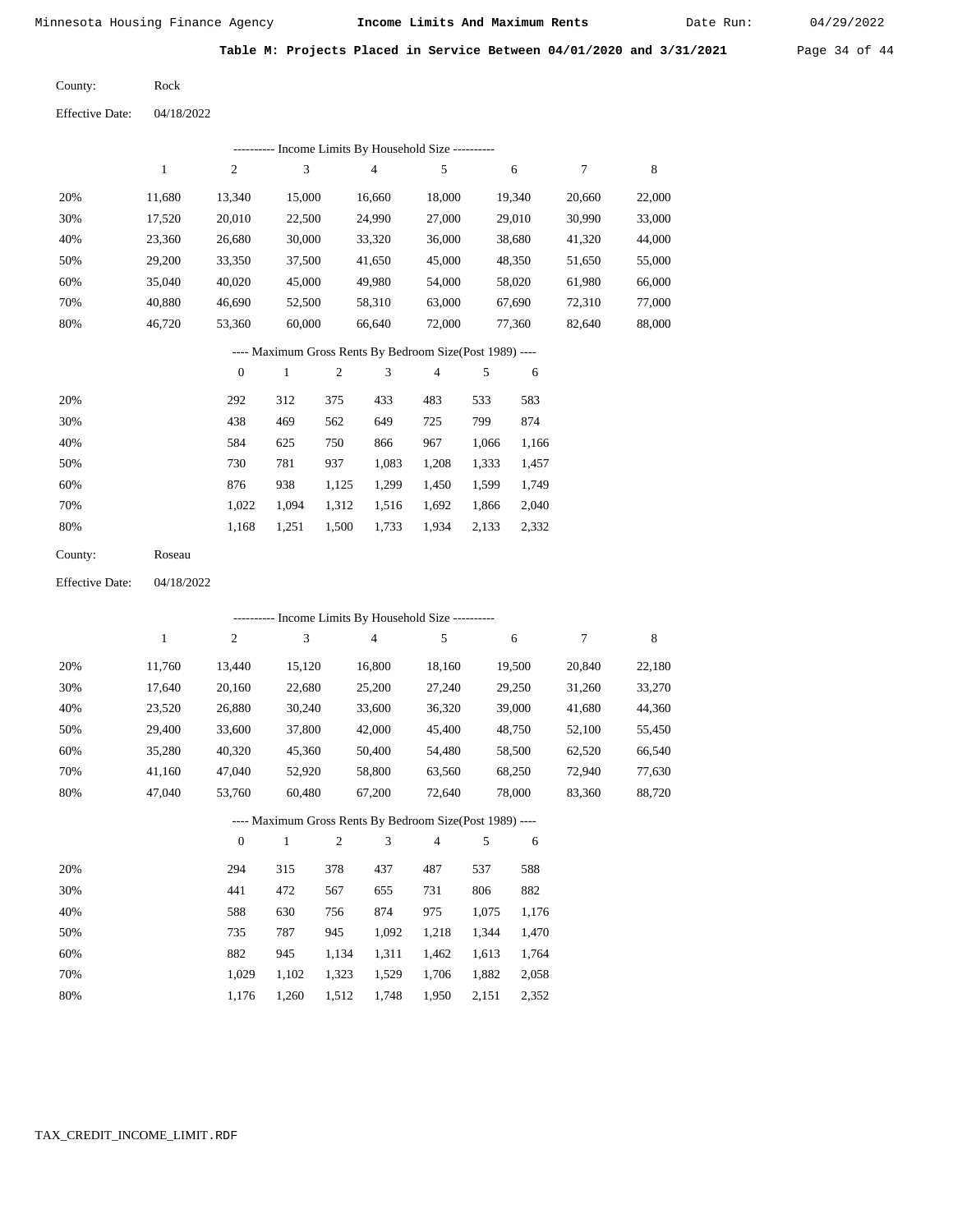Date Run:

**Table M: Projects Placed in Service Between 04/01/2020 and 3/31/2021** Page 35 of 44

Saint Louis County:

04/18/2022 Effective Date:

| ---------- Income Limits By Household Size ---------- |        |        |        |        |        |        |        |        |  |  |
|-------------------------------------------------------|--------|--------|--------|--------|--------|--------|--------|--------|--|--|
|                                                       |        | 2      | 3      | 4      | 5      | 6      | 7      | 8      |  |  |
| 20%                                                   | 11,960 | 13,660 | 15,360 | 17,060 | 18,440 | 19,800 | 21,160 | 22,520 |  |  |
| 30%                                                   | 17.940 | 20,490 | 23,040 | 25,590 | 27,660 | 29,700 | 31,740 | 33,780 |  |  |
| 40%                                                   | 23,920 | 27,320 | 30,720 | 34,120 | 36,880 | 39,600 | 42,320 | 45,040 |  |  |
| 50%                                                   | 29,900 | 34,150 | 38,400 | 42,650 | 46,100 | 49,500 | 52,900 | 56,300 |  |  |
| 60%                                                   | 35,880 | 40,980 | 46,080 | 51,180 | 55,320 | 59,400 | 63.480 | 67,560 |  |  |
| 70%                                                   | 41,860 | 47,810 | 53,760 | 59,710 | 64,540 | 69,300 | 74,060 | 78,820 |  |  |
| 80%                                                   | 47,840 | 54,640 | 61,440 | 68,240 | 73,760 | 79,200 | 84,640 | 90,080 |  |  |
|                                                       |        |        |        |        |        |        |        |        |  |  |

### ---- Maximum Gross Rents By Bedroom Size(Post 1989) ----

|     | $\mathbf{0}$ |       | $\overline{2}$ | 3     | 4     | 5     | 6     |
|-----|--------------|-------|----------------|-------|-------|-------|-------|
| 20% | 299          | 320   | 384            | 443   | 495   | 546   | 597   |
| 30% | 448          | 480   | 576            | 665   | 742   | 819   | 895   |
| 40% | 598          | 640   | 768            | 887   | 990   | 1,092 | 1,194 |
| 50% | 747          | 800   | 960            | 1,109 | 1,237 | 1,365 | 1,492 |
| 60% | 897          | 960   | 1,152          | 1,331 | 1,485 | 1,638 | 1,791 |
| 70% | 1.046        | 1,120 | 1,344          | 1,553 | 1,732 | 1,911 | 2,089 |
| 80% | 1,196        | 1,281 | 1,536          | 1,775 | 1,980 | 2,184 | 2,388 |
|     |              |       |                |       |       |       |       |

Scott County:

04/18/2022 Effective Date:

|       |        |              |        |                  |        | ---------- Income Limits By Household Size ----------    |        |         |         |         |
|-------|--------|--------------|--------|------------------|--------|----------------------------------------------------------|--------|---------|---------|---------|
|       | 1      | 2            | 3      |                  | 4      | 5                                                        |        | 6       | 7       | 8       |
| 20%   | 16,440 | 18,780       | 21,120 |                  | 23,460 | 25,340                                                   |        | 27,220  | 29,100  | 30,980  |
| 30%   | 24,660 | 28,170       |        | 31,680<br>35,190 |        | 38,010                                                   | 40,830 |         | 43,650  | 46,470  |
| 40%   | 32,880 | 37,560       | 42,240 |                  | 46,920 | 50,680                                                   |        | 54,440  | 58,200  | 61,960  |
| 50%   | 41,100 | 46,950       | 52,800 |                  | 58,650 | 63,350                                                   |        | 68,050  | 72,750  | 77,450  |
| 60%   | 49,320 | 56,340       | 63,360 |                  | 70,380 | 76,020                                                   |        | 81,660  | 87,300  | 92,940  |
| 70%   | 57,540 | 65,730       | 73,920 |                  | 82,110 | 88,690<br>95,270                                         |        |         | 101,850 | 108,430 |
| 80%   | 65,760 | 75,120       | 84,480 |                  | 93,840 | 101,360                                                  |        | 108,880 | 116,400 | 123,920 |
|       |        |              |        |                  |        | ---- Maximum Gross Rents By Bedroom Size(Post 1989) ---- |        |         |         |         |
|       |        | $\mathbf{0}$ | 1      | 2                | 3      | $\overline{4}$                                           | 5      | 6       |         |         |
| 20%   |        | 411          | 440    | 528              | 610    | 680                                                      | 751    | 821     |         |         |
| $  -$ |        |              |        |                  |        |                                                          |        |         |         |         |

| 30% | 616   | 660   | 792   | 915   |       | $1,020$ $1,126$ $1,231$ |       |
|-----|-------|-------|-------|-------|-------|-------------------------|-------|
| 40% | 822   | 880   | 1.056 | 1.220 | 1.361 | 1.502                   | 1,642 |
| 50% | 1.027 | 1.100 | 1.320 | 1.525 | 1,701 | 1,877 2,052             |       |
| 60% | 1.233 | 1.320 | 1.584 | 1.830 | 2.041 | 2.253                   | 2,463 |
| 70% | 1.438 | 1.540 | 1.848 | 2,135 | 2,381 | 2.628                   | 2,873 |
| 80% | 1.644 | 1.761 | 2,112 | 2,440 | 2,722 | 3,004                   | 3,284 |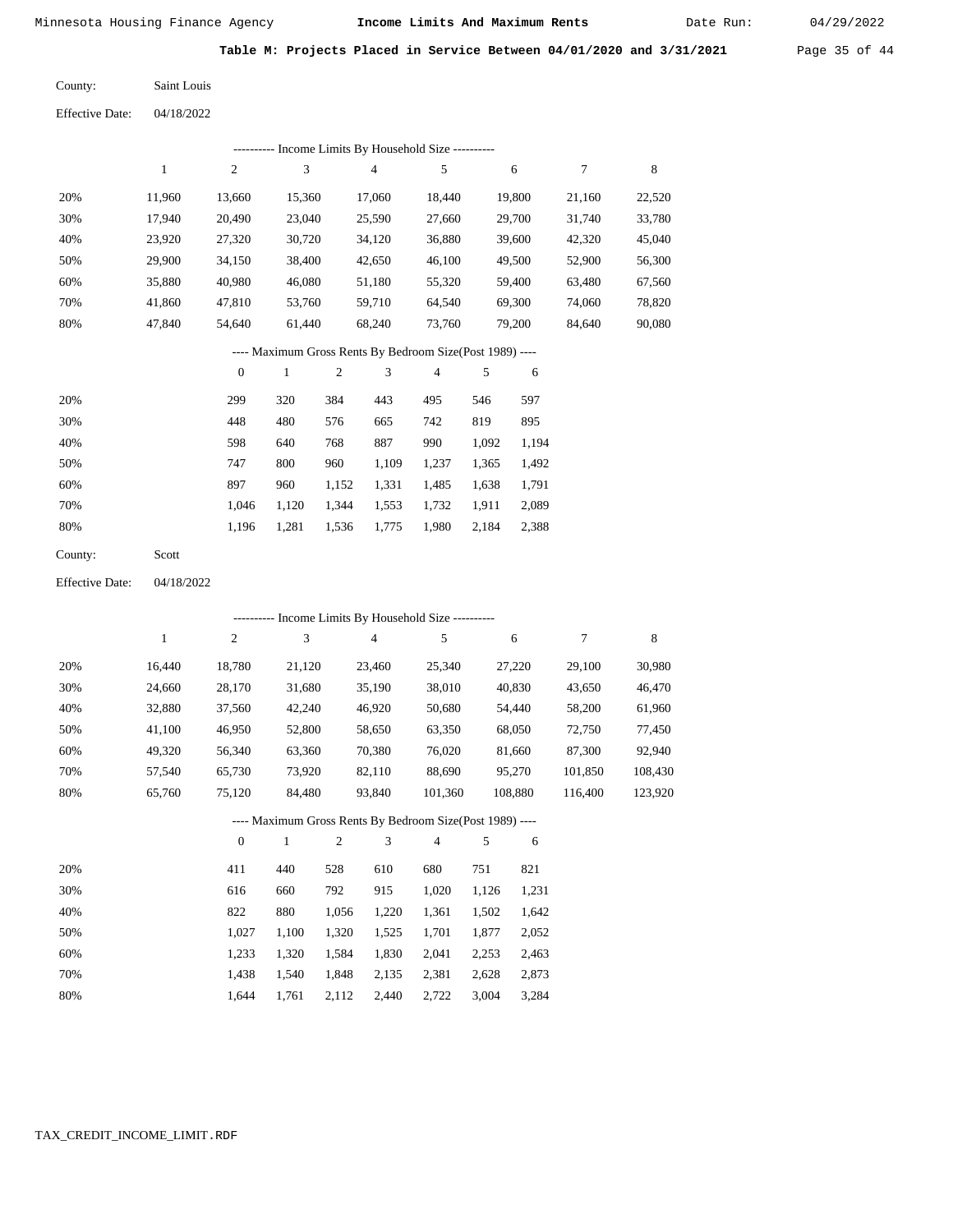Date Run:

**Table M: Projects Placed in Service Between 04/01/2020 and 3/31/2021** Page 36 of 44

| County:                | Sherburne  |
|------------------------|------------|
| <b>Effective Date:</b> | 04/18/2022 |

| ---------- Income Limits By Household Size ---------- |        |        |        |                |         |         |         |         |  |  |
|-------------------------------------------------------|--------|--------|--------|----------------|---------|---------|---------|---------|--|--|
|                                                       |        | 2      | 3      | $\overline{4}$ | 5       | 6       |         | 8       |  |  |
| 20%                                                   | 16.440 | 18,780 | 21,120 | 23.460         | 25.340  | 27,220  | 29,100  | 30,980  |  |  |
| 30%                                                   | 24,660 | 28,170 | 31,680 | 35,190         | 38,010  | 40,830  | 43,650  | 46,470  |  |  |
| 40%                                                   | 32,880 | 37,560 | 42,240 | 46,920         | 50,680  | 54.440  | 58,200  | 61,960  |  |  |
| 50%                                                   | 41,100 | 46,950 | 52,800 | 58,650         | 63,350  | 68,050  | 72,750  | 77,450  |  |  |
| 60%                                                   | 49.320 | 56,340 | 63,360 | 70,380         | 76,020  | 81,660  | 87,300  | 92,940  |  |  |
| 70%                                                   | 57.540 | 65,730 | 73.920 | 82,110         | 88.690  | 95,270  | 101,850 | 108,430 |  |  |
| 80%                                                   | 65,760 | 75,120 | 84,480 | 93,840         | 101,360 | 108,880 | 116,400 | 123,920 |  |  |

### ---- Maximum Gross Rents By Bedroom Size(Post 1989) ----

|     | $\mathbf{0}$ |       | 2     | 3     | 4     | 5     | 6     |
|-----|--------------|-------|-------|-------|-------|-------|-------|
| 20% | 411          | 440   | 528   | 610   | 680   | 751   | 821   |
| 30% | 616          | 660   | 792   | 915   | 1,020 | 1,126 | 1,231 |
| 40% | 822          | 880   | 1,056 | 1,220 | 1,361 | 1,502 | 1,642 |
| 50% | 1.027        | 1.100 | 1,320 | 1,525 | 1,701 | 1,877 | 2,052 |
| 60% | 1,233        | 1,320 | 1,584 | 1,830 | 2,041 | 2,253 | 2,463 |
| 70% | 1,438        | 1,540 | 1,848 | 2,135 | 2,381 | 2,628 | 2,873 |
| 80% | 1.644        | 1,761 | 2,112 | 2,440 | 2,722 | 3,004 | 3,284 |
|     |              |       |       |       |       |       |       |

| County: | Sibley |
|---------|--------|
|---------|--------|

04/18/2022 Effective Date:

| --------- Income Limits By Household Size ----------     |        |                |              |                |                |                |       |        |        |        |
|----------------------------------------------------------|--------|----------------|--------------|----------------|----------------|----------------|-------|--------|--------|--------|
|                                                          | 1      | $\mathfrak{2}$ | 3            |                | $\overline{4}$ | 5              |       | 6      | 7      | 8      |
| 20%                                                      | 11,900 | 13,600         | 15,300       |                | 17,000         | 18,360         |       | 19,720 | 21,080 | 22,440 |
| 30%                                                      | 17,850 | 20,400         | 22,950       |                | 25,500         | 27,540         |       | 29,580 | 31,620 | 33,660 |
| 40%                                                      | 23,800 | 27,200         | 30,600       |                | 34,000         | 36,720         |       | 39,440 | 42,160 | 44,880 |
| 50%                                                      | 29,750 | 34,000         | 38,250       |                | 42,500         | 45,900         |       | 49,300 | 52,700 | 56,100 |
| 60%                                                      | 35,700 | 40,800         | 45,900       |                | 51,000         | 55,080         |       | 59,160 | 63,240 | 67,320 |
| 70%                                                      | 41,650 | 47,600         | 53,550       |                | 59,500         | 64,260         |       | 69,020 | 73,780 | 78,540 |
| 80%                                                      | 47,600 | 54,400         | 61,200       |                | 68,000         | 73,440         |       | 78,880 | 84,320 | 89,760 |
| ---- Maximum Gross Rents By Bedroom Size(Post 1989) ---- |        |                |              |                |                |                |       |        |        |        |
|                                                          |        | $\overline{0}$ | $\mathbf{1}$ | $\overline{2}$ | 3              | $\overline{4}$ | 5     | 6      |        |        |
| 20%                                                      |        | 297            | 318          | 382            | 442            | 493            | 544   | 595    |        |        |
| 30%                                                      |        | 446            | 478          | 573            | 663            | 739            | 816   | 892    |        |        |
| 40%                                                      |        | 595            | 637          | 765            | 884            | 986            | 1,088 | 1,190  |        |        |
| 50%                                                      |        | 743            | 796          | 956            | 1,105          | 1,232          | 1,360 | 1,487  |        |        |
| 60%                                                      |        | 892            | 956          | 1,147          | 1,326          | 1,479          | 1,632 | 1,785  |        |        |
| 70%                                                      |        | 1,041          | 1,115        | 1,338          | 1,547          | 1,725          | 1,904 | 2,082  |        |        |

1,190 1,275 1,530 1,768 1,972 2,176 2,380

## TAX\_CREDIT\_INCOME\_LIMIT.RDF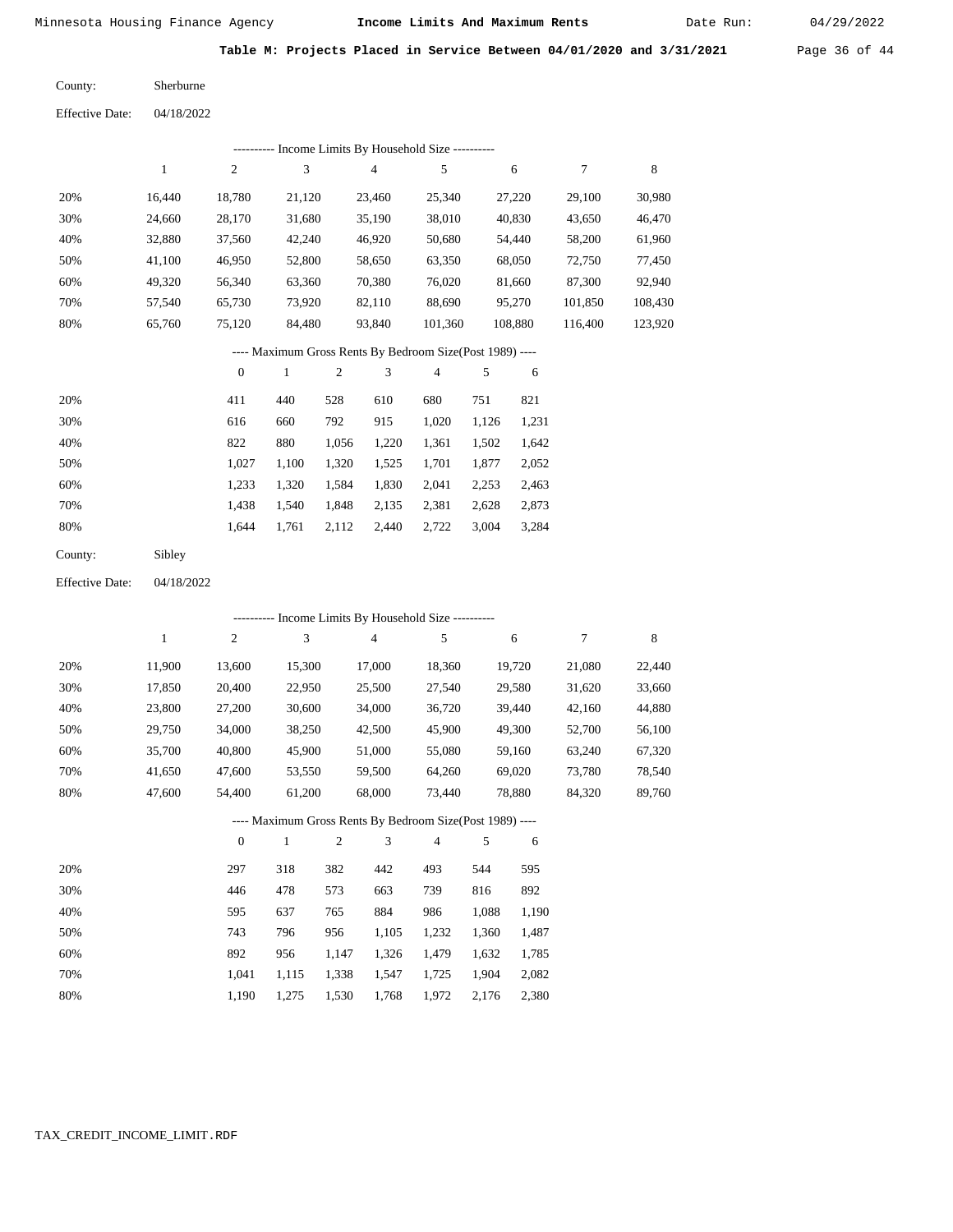Date Run:

**Table M: Projects Placed in Service Between 04/01/2020 and 3/31/2021** Page 37 of 44

Stearns County:

| ---------- Income Limits By Household Size ---------- |        |                |        |        |        |        |        |        |  |  |  |
|-------------------------------------------------------|--------|----------------|--------|--------|--------|--------|--------|--------|--|--|--|
|                                                       |        | $\overline{c}$ | 3      | 4      | 5      | 6      |        | 8      |  |  |  |
| 20%                                                   | 12.380 | 14.140         | 15.900 | 17.660 | 19.080 | 20,500 | 21,900 | 23,320 |  |  |  |
| 30%                                                   | 18,570 | 21,210         | 23,850 | 26,490 | 28,620 | 30,750 | 32,850 | 34,980 |  |  |  |
| 40%                                                   | 24,760 | 28,280         | 31,800 | 35,320 | 38,160 | 41,000 | 43,800 | 46,640 |  |  |  |
| 50%                                                   | 30,950 | 35,350         | 39,750 | 44,150 | 47,700 | 51,250 | 54,750 | 58,300 |  |  |  |
| 60%                                                   | 37.140 | 42,420         | 47,700 | 52,980 | 57,240 | 61,500 | 65,700 | 69,960 |  |  |  |
| 70%                                                   | 43,330 | 49,490         | 55,650 | 61,810 | 66,780 | 71,750 | 76,650 | 81,620 |  |  |  |
| 80%                                                   | 49,520 | 56,560         | 63,600 | 70,640 | 76,320 | 82,000 | 87,600 | 93,280 |  |  |  |

### ---- Maximum Gross Rents By Bedroom Size(Post 1989) ----

|     | $\mathbf{0}$ |       | 2     | 3     | 4     |       | 6     |
|-----|--------------|-------|-------|-------|-------|-------|-------|
| 20% | 309          | 331   | 397   | 459   | 512   | 565   | 618   |
| 30% | 464          | 497   | 596   | 688   | 768   | 847   | 927   |
| 40% | 619          | 663   | 795   | 918   | 1,025 | 1,130 | 1,236 |
| 50% | 773          | 828   | 993   | 1,148 | 1,281 | 1,413 | 1,545 |
| 60% | 928          | 994   | 1,192 | 1,377 | 1,537 | 1,695 | 1,854 |
| 70% | 1,083        | 1,160 | 1,391 | 1,607 | 1,793 | 1,978 | 2,163 |
| 80% | 1,238        | 1,326 | 1,590 | 1,837 | 2,050 | 2,261 | 2,472 |
|     |              |       |       |       |       |       |       |

Steele County:

04/18/2022 Effective Date:

|                                                          | - Income Limits By Household Size ---------- |                |              |                |                |                |       |        |        |        |  |  |
|----------------------------------------------------------|----------------------------------------------|----------------|--------------|----------------|----------------|----------------|-------|--------|--------|--------|--|--|
|                                                          | 1                                            | $\overline{c}$ | 3            |                | $\overline{4}$ | 5              |       | 6      | 7      | 8      |  |  |
| 20%                                                      | 12,700                                       | 14,520         | 16,340       |                | 18,140         | 19,600         |       | 21,060 | 22,500 | 23,960 |  |  |
| 30%                                                      | 19,050                                       | 21,780         | 24,510       |                | 27,210         | 29,400         |       | 31,590 | 33,750 | 35,940 |  |  |
| 40%                                                      | 25,400                                       | 29,040         | 32,680       |                | 36,280         | 39,200         |       | 42,120 | 45,000 | 47,920 |  |  |
| 50%                                                      | 31,750                                       | 36,300         | 40,850       |                | 45,350         | 49,000         |       | 52,650 | 56,250 | 59,900 |  |  |
| 60%                                                      | 38,100                                       | 43,560         | 49,020       |                | 54,420         | 58,800         |       | 63,180 | 67,500 | 71,880 |  |  |
| 70%                                                      | 44,450                                       | 50,820         | 57,190       |                | 63,490         | 68,600         |       | 73,710 | 78,750 | 83,860 |  |  |
| 80%                                                      | 50,800                                       | 58,080         | 65,360       |                | 72,560         | 78,400         |       | 84,240 | 90,000 | 95,840 |  |  |
| ---- Maximum Gross Rents By Bedroom Size(Post 1989) ---- |                                              |                |              |                |                |                |       |        |        |        |  |  |
|                                                          |                                              | $\theta$       | $\mathbf{1}$ | $\mathfrak{2}$ | 3              | $\overline{4}$ | 5     | 6      |        |        |  |  |
| 20%                                                      |                                              | 317            | 340          | 408            | 471            | 526            | 580   | 634    |        |        |  |  |
| 30%                                                      |                                              | 476            | 510          | 612            | 707            | 789            | 871   | 952    |        |        |  |  |
| 40%                                                      |                                              | 635            | 680          | 817            | 943            | 1,053          | 1,161 | 1,269  |        |        |  |  |
| 50%                                                      |                                              | 793            | 850          | 1,021          | 1,179          | 1,316          | 1,451 | 1,587  |        |        |  |  |
| 60%                                                      |                                              | 952            | 1,020        | 1,225          | 1,415          | 1,579          | 1,742 | 1,904  |        |        |  |  |
| 70%                                                      |                                              | 1,111          | 1,190        | 1,429          | 1,651          | 1,842          | 2,032 | 2,222  |        |        |  |  |

1,270

1,361

1,634

1,887

2,106 2,323 2,539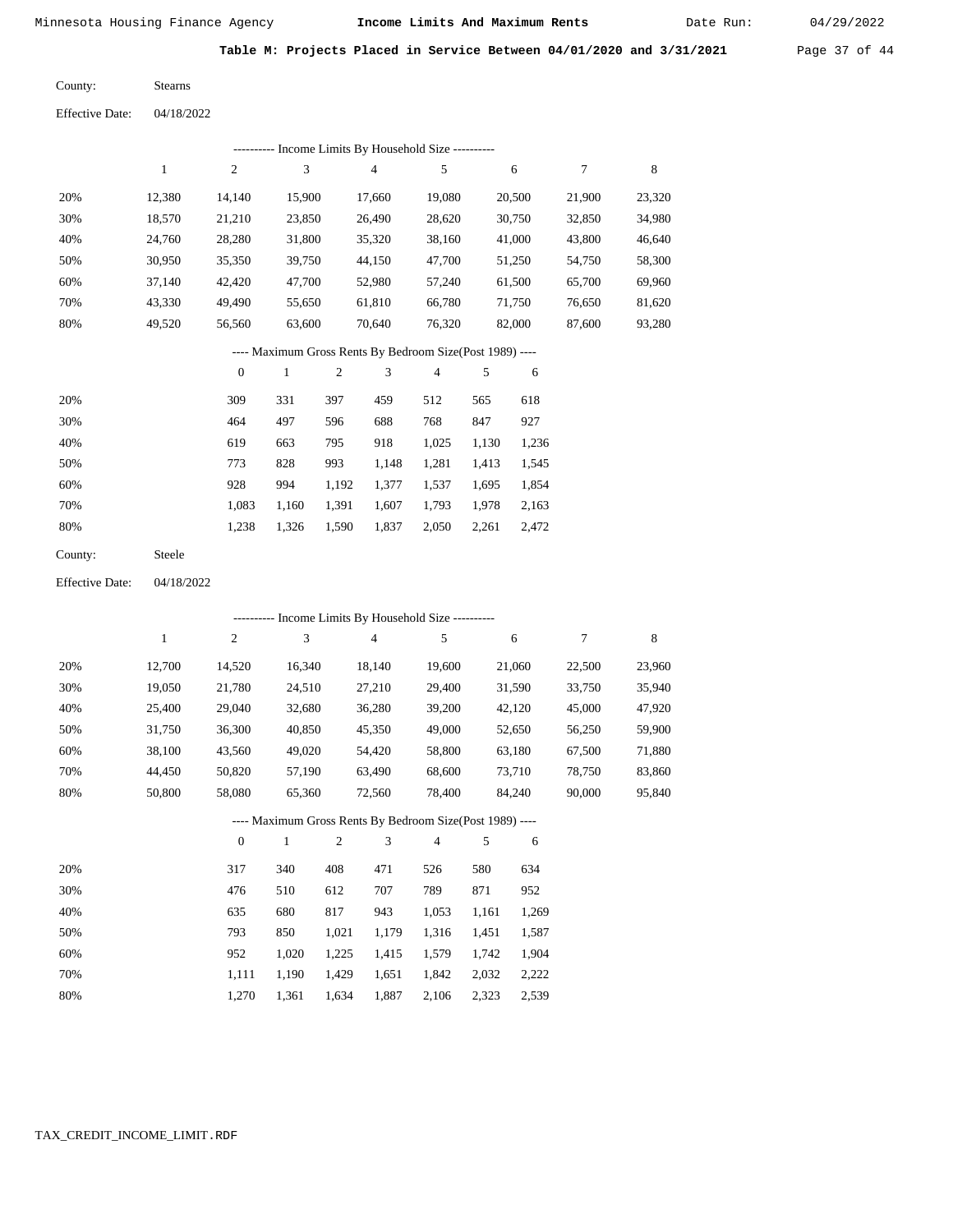52,320

59,760

Minnesota Housing Finance Agency **Income Limits And Maximum Rents** 04/29/2022

Date Run:

**Table M: Projects Placed in Service Between 04/01/2020 and 3/31/2021** Page 38 of 44

| County:                | <b>Stevens</b> |
|------------------------|----------------|
| <b>Effective Date:</b> | 04/18/2022     |

|     | - Income Limits By Household Size ---------- |                |        |        |        |        |        |  |  |  |  |  |  |
|-----|----------------------------------------------|----------------|--------|--------|--------|--------|--------|--|--|--|--|--|--|
|     |                                              | $\overline{2}$ | 3      | 4      | 5      | 6      | 7      |  |  |  |  |  |  |
| 20% | 13,080                                       | 14.940         | 16,800 | 18,660 | 20,160 | 21,660 | 23,140 |  |  |  |  |  |  |
| 30% | 19,620                                       | 22.410         | 25,200 | 27,990 | 30,240 | 32,490 | 34,710 |  |  |  |  |  |  |
| 40% | 26,160                                       | 29,880         | 33,600 | 37,320 | 40,320 | 43,320 | 46,280 |  |  |  |  |  |  |
| 50% | 32,700                                       | 37,350         | 42,000 | 46,650 | 50,400 | 54,150 | 57,850 |  |  |  |  |  |  |
| 60% | 39,240                                       | 44,820         | 50,400 | 55,980 | 60,480 | 64,980 | 69,420 |  |  |  |  |  |  |
| 70% | 45,780                                       | 52,290         | 58,800 | 65,310 | 70,560 | 75,810 | 80,990 |  |  |  |  |  |  |

#### ---- Maximum Gross Rents By Bedroom Size(Post 1989) ----

80,640

86,640

92,560

 24,640 36,960 49,280 61,600 73,920 86,240 98,560

8

74,640

|     | $\mathbf{0}$ |       | $\overline{c}$ | 3     | $\overline{4}$ | 5     | 6     |
|-----|--------------|-------|----------------|-------|----------------|-------|-------|
| 20% | 327          | 350   | 420            | 485   | 541            | 597   | 653   |
| 30% | 490          | 525   | 630            | 727   | 812            | 895   | 979   |
| 40% | 654          | 700   | 840            | 970   | 1,083          | 1,194 | 1,306 |
| 50% | 817          | 875   | 1,050          | 1,213 | 1,353          | 1,493 | 1,632 |
| 60% | 981          | 1,050 | 1,260          | 1,455 | 1,624          | 1,791 | 1,959 |
| 70% | 1.144        | 1,225 | 1,470          | 1,698 | 1,895          | 2,090 | 2,285 |
| 80% | 1,308        | 1,401 | 1,680          | 1,941 | 2,166          | 2,389 | 2,612 |
|     |              |       |                |       |                |       |       |

67,200

| County: | Swift |
|---------|-------|
|---------|-------|

80%

04/18/2022 Effective Date:

|                                                          | ---------- Income Limits By Household Size ---------- |                |              |                |                |                |       |        |        |             |  |  |
|----------------------------------------------------------|-------------------------------------------------------|----------------|--------------|----------------|----------------|----------------|-------|--------|--------|-------------|--|--|
|                                                          | 1                                                     | $\overline{c}$ | 3            |                | $\overline{4}$ | 5              |       | 6      | 7      | $\,$ 8 $\,$ |  |  |
| 20%                                                      | 11,680                                                | 13,340         | 15,000       |                | 16,660         | 18,000         |       | 19,340 | 20,660 | 22,000      |  |  |
| 30%                                                      | 17,520                                                | 20,010         | 22,500       |                | 24,990         | 27,000         |       | 29,010 | 30,990 | 33,000      |  |  |
| 40%                                                      | 23,360                                                | 26,680         | 30,000       |                | 33,320         | 36,000         |       | 38,680 | 41,320 | 44,000      |  |  |
| 50%                                                      | 29,200                                                | 33,350         | 37,500       |                | 41,650         | 45,000         |       | 48,350 | 51,650 | 55,000      |  |  |
| 60%                                                      | 35,040                                                | 40,020         | 45,000       |                | 49,980         | 54,000         |       | 58,020 | 61,980 | 66,000      |  |  |
| 70%                                                      | 40,880                                                | 46,690         | 52,500       |                | 58,310         | 63,000         |       | 67,690 | 72,310 | 77,000      |  |  |
| 80%                                                      | 46,720                                                | 53,360         | 60,000       |                | 66,640         | 72,000         |       | 77,360 | 82,640 | 88,000      |  |  |
| ---- Maximum Gross Rents By Bedroom Size(Post 1989) ---- |                                                       |                |              |                |                |                |       |        |        |             |  |  |
|                                                          |                                                       | $\overline{0}$ | $\mathbf{1}$ | $\overline{2}$ | 3              | $\overline{4}$ | 5     | 6      |        |             |  |  |
| 20%                                                      |                                                       | 292            | 312          | 375            | 433            | 483            | 533   | 583    |        |             |  |  |
| 30%                                                      |                                                       | 438            | 469          | 562            | 649            | 725            | 799   | 874    |        |             |  |  |
| 40%                                                      |                                                       | 584            | 625          | 750            | 866            | 967            | 1,066 | 1,166  |        |             |  |  |
| 50%                                                      |                                                       | 730            | 781          | 937            | 1,083          | 1,208          | 1,333 | 1,457  |        |             |  |  |
| 60%                                                      |                                                       | 876            | 938          | 1,125          | 1,299          | 1,450          | 1,599 | 1,749  |        |             |  |  |
| 70%                                                      |                                                       | 1,022          | 1,094        | 1,312          | 1,516          | 1,692          | 1,866 | 2,040  |        |             |  |  |

1,168

1,251

1,500

1,733

1,934

2,133

2,332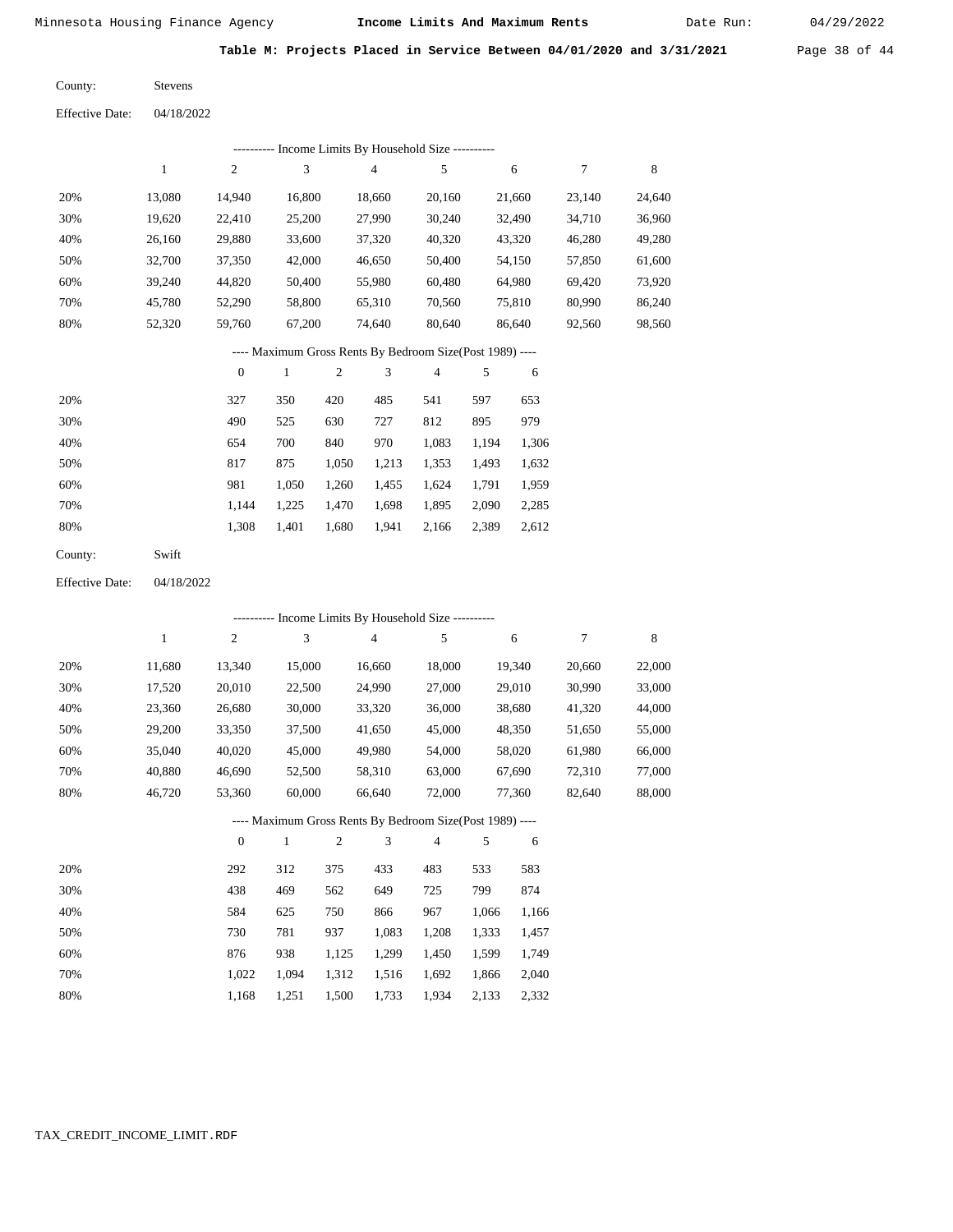Date Run:

**Table M: Projects Placed in Service Between 04/01/2020 and 3/31/2021** Page 39 of 44

Todd County:

04/18/2022 Effective Date:

|     | ---------- Income Limits By Household Size ---------- |        |        |        |        |        |        |        |  |  |  |  |
|-----|-------------------------------------------------------|--------|--------|--------|--------|--------|--------|--------|--|--|--|--|
|     | 1                                                     | 2      | 3      | 4      | 5      | 6      | 7      | 8      |  |  |  |  |
| 20% | 11,680                                                | 13,340 | 15,000 | 16.660 | 18,000 | 19,340 | 20,660 | 22,000 |  |  |  |  |
| 30% | 17,520                                                | 20,010 | 22,500 | 24,990 | 27,000 | 29,010 | 30,990 | 33,000 |  |  |  |  |
| 40% | 23,360                                                | 26,680 | 30,000 | 33,320 | 36,000 | 38,680 | 41,320 | 44,000 |  |  |  |  |
| 50% | 29,200                                                | 33,350 | 37,500 | 41,650 | 45,000 | 48,350 | 51,650 | 55,000 |  |  |  |  |
| 60% | 35,040                                                | 40,020 | 45,000 | 49,980 | 54,000 | 58,020 | 61,980 | 66,000 |  |  |  |  |
| 70% | 40,880                                                | 46,690 | 52,500 | 58,310 | 63,000 | 67,690 | 72,310 | 77,000 |  |  |  |  |
| 80% | 46,720                                                | 53,360 | 60,000 | 66,640 | 72,000 | 77,360 | 82,640 | 88,000 |  |  |  |  |
|     |                                                       |        |        |        |        |        |        |        |  |  |  |  |

---- Maximum Gross Rents By Bedroom Size(Post 1989) ----

|     | $\mathbf{0}$ |       |       | 3     | 4     | 5     | 6     |
|-----|--------------|-------|-------|-------|-------|-------|-------|
| 20% | 292          | 312   | 375   | 433   | 483   | 533   | 583   |
| 30% | 438          | 469   | 562   | 649   | 725   | 799   | 874   |
| 40% | 584          | 625   | 750   | 866   | 967   | 1,066 | 1,166 |
| 50% | 730          | 781   | 937   | 1,083 | 1,208 | 1,333 | 1,457 |
| 60% | 876          | 938   | 1,125 | 1,299 | 1,450 | 1,599 | 1,749 |
| 70% | 1,022        | 1.094 | 1,312 | 1,516 | 1,692 | 1,866 | 2,040 |
| 80% | 1,168        | 1,251 | 1,500 | 1,733 | 1,934 | 2,133 | 2,332 |
|     |              |       |       |       |       |       |       |

| County: | Traverse |
|---------|----------|
|---------|----------|

04/18/2022 Effective Date:

|     |              |                  |        |                |                | ---------- Income Limits By Household Size ----------    |       |        |        |             |
|-----|--------------|------------------|--------|----------------|----------------|----------------------------------------------------------|-------|--------|--------|-------------|
|     | $\mathbf{1}$ | $\boldsymbol{2}$ | 3      |                | $\overline{4}$ | 5                                                        |       | 6      | 7      | $\,$ 8 $\,$ |
| 20% | 11,680       | 13,340           | 15,000 |                | 16,660         | 18,000                                                   |       | 19,340 | 20,660 | 22,000      |
| 30% | 17,520       | 20,010           | 22,500 |                | 24,990         | 27,000                                                   |       | 29,010 | 30,990 | 33,000      |
| 40% | 23,360       | 26,680           | 30,000 |                | 33,320         | 36,000                                                   |       | 38,680 | 41,320 | 44,000      |
| 50% | 29,200       | 33,350           | 37,500 |                | 41,650         | 45,000                                                   |       | 48,350 | 51,650 | 55,000      |
| 60% | 35,040       | 40,020           | 45,000 |                | 49,980         | 54,000                                                   |       | 58,020 | 61,980 | 66,000      |
| 70% | 40,880       | 46,690           | 52,500 |                | 58,310         | 63,000                                                   |       | 67,690 | 72,310 | 77,000      |
| 80% | 46,720       | 53,360           | 60,000 |                | 66,640         | 72,000                                                   |       | 77,360 | 82,640 | 88,000      |
|     |              |                  |        |                |                | ---- Maximum Gross Rents By Bedroom Size(Post 1989) ---- |       |        |        |             |
|     |              | $\theta$         | 1      | $\overline{2}$ | 3              | $\overline{4}$                                           | 5     | 6      |        |             |
| 20% |              | 292              | 312    | 375            | 433            | 483                                                      | 533   | 583    |        |             |
| 30% |              | 438              | 469    | 562            | 649            | 725                                                      | 799   | 874    |        |             |
| 40% |              | 584              | 625    | 750            | 866            | 967                                                      | 1,066 | 1,166  |        |             |
| 50% |              | 730              | 781    | 937            | 1,083          | 1,208                                                    | 1,333 | 1,457  |        |             |
| 60% |              | 876              | 938    | 1,125          | 1,299          | 1,450                                                    | 1,599 | 1,749  |        |             |
| 70% |              | 1,022            | 1,094  | 1,312          | 1,516          | 1,692                                                    | 1,866 | 2,040  |        |             |

1,168 1,251 1,500 1,733 1,934 2,133 2,332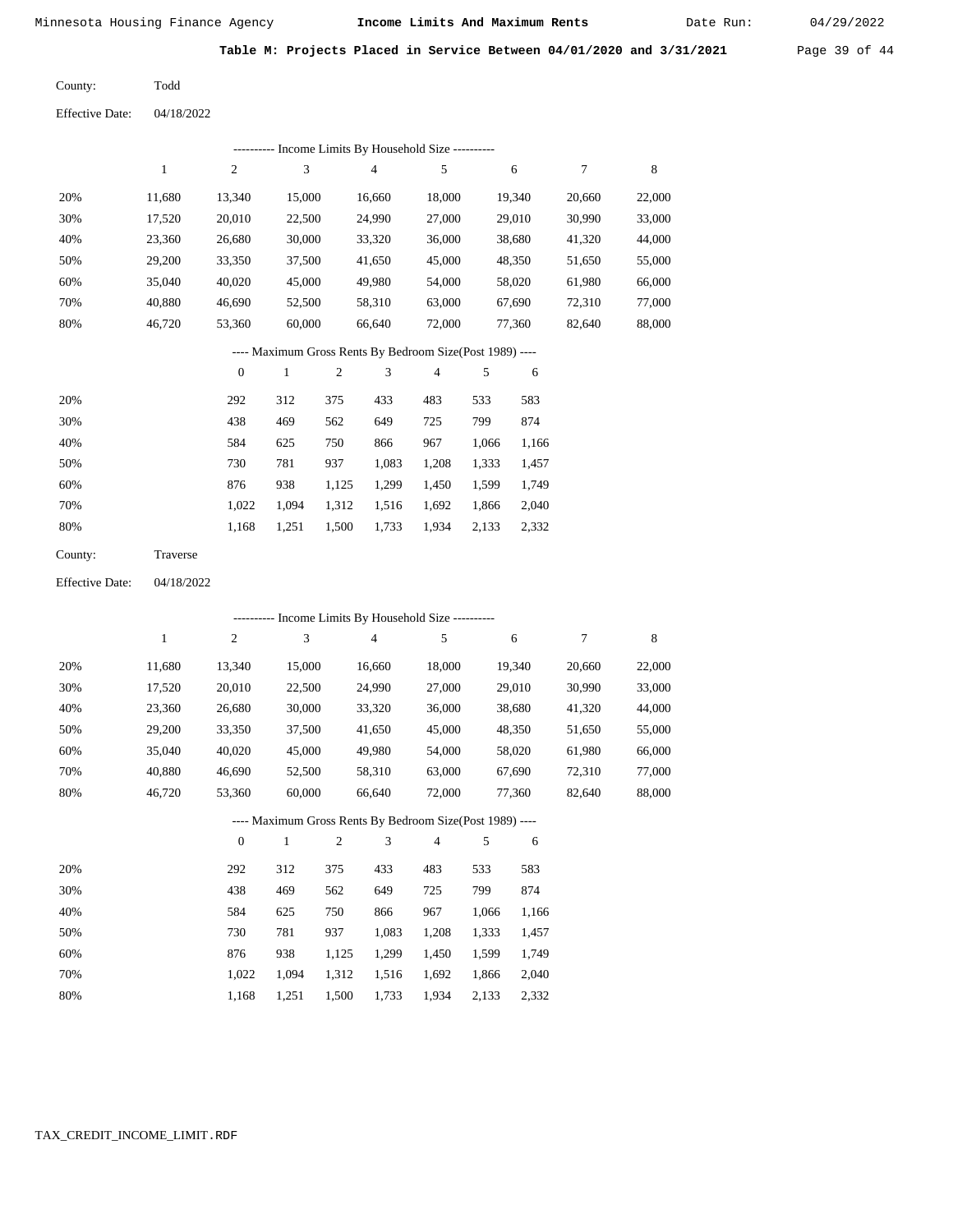Date Run:

**Table M: Projects Placed in Service Between 04/01/2020 and 3/31/2021** Page 40 of 44

| County:                | Wabasha    |
|------------------------|------------|
| <b>Effective Date:</b> | 04/18/2022 |

|                        |              |                  |              |            | --------- Income Limits By Household Size ----------     |                         |        |        |                  |             |
|------------------------|--------------|------------------|--------------|------------|----------------------------------------------------------|-------------------------|--------|--------|------------------|-------------|
|                        | $\mathbf{1}$ | 2                | 3            |            | $\overline{4}$                                           | 5                       |        | 6      | $\boldsymbol{7}$ | $\,$ 8 $\,$ |
| 20%                    | 12,520       | 14,320           | 16,100       |            | 17,880                                                   | 19,320                  |        | 20,760 | 22,180           | 23,620      |
| 30%                    | 18,780       | 21,480           | 24,150       |            | 26,820                                                   | 28,980                  |        | 31,140 | 33,270           | 35,430      |
| 40%                    | 25,040       | 28,640           | 32,200       |            | 35,760                                                   | 38,640                  |        | 41,520 | 44,360           | 47,240      |
| 50%                    | 31,300       | 35,800           | 40,250       |            | 44,700                                                   | 48,300                  |        | 51,900 | 55,450           | 59,050      |
| 60%                    | 37,560       | 42,960           | 48,300       |            | 53,640                                                   | 57,960                  |        | 62,280 | 66,540           | 70,860      |
| 70%                    | 43,820       | 50,120           | 56,350       |            | 62,580                                                   | 67,620                  |        | 72,660 | 77,630           | 82,670      |
| 80%                    | 50,080       | 57,280           | 64,400       | 71,520     |                                                          | 77,280                  | 83,040 |        | 88,720           | 94,480      |
|                        |              |                  |              |            | ---- Maximum Gross Rents By Bedroom Size(Post 1989) ---- |                         |        |        |                  |             |
|                        |              | $\boldsymbol{0}$ | $\mathbf{1}$ | $\sqrt{2}$ | 3                                                        | $\overline{\mathbf{4}}$ | 5      | 6      |                  |             |
| 20%                    |              | 313              | 335          | 402        | 465                                                      | 519                     | 572    | 625    |                  |             |
| 30%                    |              | 469              | 503          | 603        | 697                                                      | 778                     | 858    | 938    |                  |             |
| 40%                    |              | 626              | 671          | 805        | 930                                                      | 1,038                   | 1,145  | 1,251  |                  |             |
| 50%                    |              | 782              | 838          | 1,006      | 1,162                                                    | 1,297                   | 1,431  | 1,564  |                  |             |
| 60%                    |              | 939              | 1,006        | 1,207      | 1,395                                                    | 1,557                   | 1,717  | 1,877  |                  |             |
| 70%                    |              | 1,095            | 1,174        | 1,408      | 1,627                                                    | 1,816                   | 2,003  | 2,190  |                  |             |
| 80%                    |              | 1,252            | 1,342        | 1,610      | 1,860                                                    | 2,076                   | 2,290  | 2,503  |                  |             |
| County:                | Wadena       |                  |              |            |                                                          |                         |        |        |                  |             |
| <b>Effective Date:</b> | 04/18/2022   |                  |              |            |                                                          |                         |        |        |                  |             |
|                        |              |                  |              |            | --------- Income Limits By Household Size ----------     |                         |        |        |                  |             |
|                        | $\mathbf{1}$ | 2                | 3            |            | $\overline{4}$                                           | 5                       |        | 6      | 7                | $\,$ 8 $\,$ |
| 20%                    | 11,680       | 13,340           | 15,000       |            | 16,660                                                   | 18,000                  |        | 19,340 | 20,660           | 22,000      |
| 30%                    | 17,520       | 20,010           | 22,500       |            | 24,990                                                   | 27,000                  |        | 29,010 | 30,990           | 33,000      |
| 40%                    | 23,360       | 26,680           | 30,000       |            | 33,320                                                   | 36,000                  |        | 38,680 | 41,320           | 44,000      |
| 50%                    | 29,200       | 33,350           | 37,500       |            | 41,650                                                   | 45,000                  |        | 48,350 | 51,650           | 55,000      |
| 60%                    | 35,040       | 40,020           | 45,000       |            | 49,980                                                   | 54,000                  |        | 58,020 | 61,980           | 66,000      |
| 70%                    | 40,880       | 46,690           | 52,500       |            | 58,310                                                   | 63,000                  |        | 67,690 | 72,310           | 77,000      |
| 80%                    | 46,720       | 53,360           | 60,000       |            | 66,640                                                   | 72,000                  |        | 77,360 | 82,640           | 88,000      |
|                        |              |                  |              |            | ---- Maximum Gross Rents By Bedroom Size(Post 1989) ---- |                         |        |        |                  |             |
|                        |              | $\boldsymbol{0}$ | $\mathbf{1}$ | 2          | 3                                                        | 4                       | 5      | 6      |                  |             |
| 20%                    |              | 292              | 312          | 375        | 433                                                      | 483                     | 533    | 583    |                  |             |
| 30%                    |              | 438              | 469          | 562        | 649                                                      | 725                     | 799    | 874    |                  |             |
| 40%                    |              | 584              | 625          | 750        | 866                                                      | 967                     | 1,066  | 1,166  |                  |             |
| 50%                    |              | 730              | 781          | 937        | 1,083                                                    | 1,208                   | 1,333  | 1,457  |                  |             |
| $60\%$                 |              | 876              | 938          | 1,125      | 1,299                                                    | 1,450                   | 1,599  | 1,749  |                  |             |
| 70%                    |              | 1,022            | 1,094        | 1,312      | 1,516                                                    | 1,692                   | 1,866  | 2,040  |                  |             |
| 80%                    |              | 1,168            | 1,251        | 1,500      | 1,733                                                    | 1,934                   | 2,133  | 2,332  |                  |             |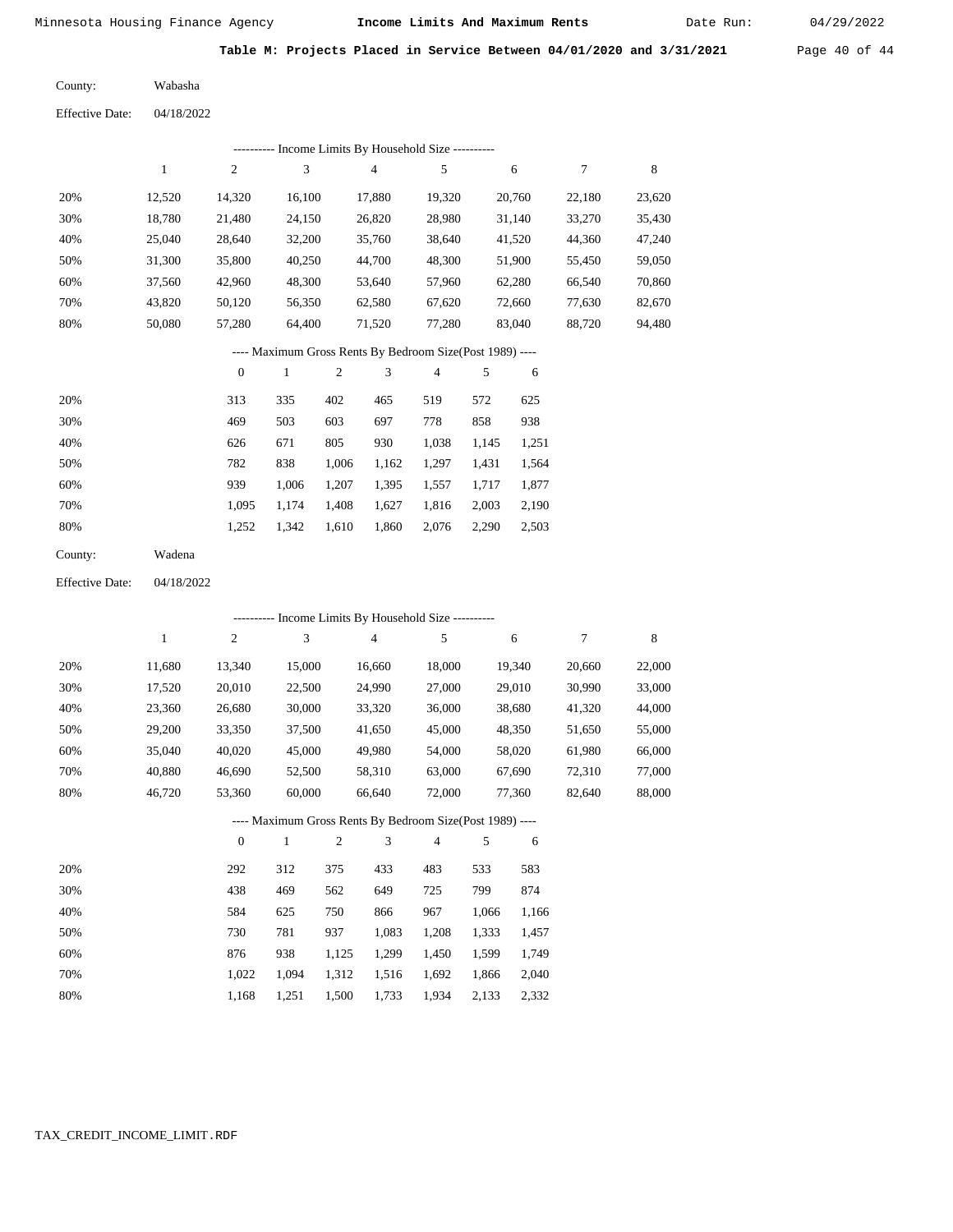Date Run:

**Table M: Projects Placed in Service Between 04/01/2020 and 3/31/2021** Page 41 of 44

Waseca County:  $E_{\text{reflection}}$  D

| <b>Effective Date:</b> | 04/18/2022 |
|------------------------|------------|
|                        |            |

|     | Income Limits By Household Size ---------- |        |        |        |        |        |        |        |  |  |  |  |  |
|-----|--------------------------------------------|--------|--------|--------|--------|--------|--------|--------|--|--|--|--|--|
|     |                                            | 2      | 3      | 4      | 5      | 6      |        | 8      |  |  |  |  |  |
| 20% | 11.720                                     | 13.380 | 15,060 | 16.720 | 18,060 | 19.400 | 20,740 | 22,080 |  |  |  |  |  |
| 30% | 17.580                                     | 20,070 | 22,590 | 25,080 | 27,090 | 29,100 | 31,110 | 33,120 |  |  |  |  |  |
| 40% | 23.440                                     | 26,760 | 30,120 | 33,440 | 36,120 | 38,800 | 41,480 | 44,160 |  |  |  |  |  |
| 50% | 29,300                                     | 33,450 | 37,650 | 41,800 | 45,150 | 48,500 | 51,850 | 55,200 |  |  |  |  |  |
| 60% | 35,160                                     | 40,140 | 45,180 | 50,160 | 54,180 | 58,200 | 62,220 | 66,240 |  |  |  |  |  |
| 70% | 41.020                                     | 46,830 | 52,710 | 58,520 | 63,210 | 67,900 | 72,590 | 77,280 |  |  |  |  |  |
| 80% | 46,880                                     | 53,520 | 60,240 | 66,880 | 72,240 | 77,600 | 82,960 | 88,320 |  |  |  |  |  |

### ---- Maximum Gross Rents By Bedroom Size(Post 1989) ----

|     | $\mathbf{0}$ |       | $\overline{2}$ | 3     | 4     | 5     | 6     |
|-----|--------------|-------|----------------|-------|-------|-------|-------|
| 20% | 293          | 313   | 376            | 434   | 485   | 535   | 585   |
| 30% | 439          | 470   | 564            | 652   | 727   | 802   | 877   |
| 40% | 586          | 627   | 753            | 869   | 970   | 1,070 | 1,170 |
| 50% | 732          | 784   | 941            | 1,086 | 1,212 | 1,338 | 1,463 |
| 60% | 879          | 941   | 1,129          | 1,304 | 1,455 | 1,605 | 1,755 |
| 70% | 1.025        | 1,098 | 1,317          | 1,521 | 1,697 | 1,873 | 2,048 |
| 80% | 1,172        | 1,255 | 1,506          | 1,739 | 1,940 | 2,141 | 2,340 |

| County: | Washington |
|---------|------------|
|---------|------------|

04/18/2022 Effective Date:

|     | ---------- Income Limits By Household Size ---------- |          |        |                                                          |                |         |         |         |  |  |  |  |
|-----|-------------------------------------------------------|----------|--------|----------------------------------------------------------|----------------|---------|---------|---------|--|--|--|--|
|     | 1                                                     | 2        | 3      | 4                                                        | 5              | 6       | 7       | 8       |  |  |  |  |
| 20% | 16.440                                                | 18,780   | 21,120 | 23,460                                                   | 25,340         | 27,220  | 29,100  | 30,980  |  |  |  |  |
| 30% | 24,660                                                | 28,170   | 31,680 | 35,190                                                   | 38,010         | 40,830  | 43,650  | 46,470  |  |  |  |  |
| 40% | 32,880                                                | 37,560   | 42,240 | 46,920                                                   | 50,680         | 54,440  | 58,200  | 61,960  |  |  |  |  |
| 50% | 41,100                                                | 46,950   | 52,800 | 58,650                                                   | 63,350         | 68,050  | 72,750  | 77,450  |  |  |  |  |
| 60% | 49,320                                                | 56,340   | 63,360 | 70,380                                                   | 76,020         | 81,660  | 87,300  | 92,940  |  |  |  |  |
| 70% | 57.540                                                | 65,730   | 73,920 | 82,110                                                   | 88,690         | 95,270  | 101,850 | 108,430 |  |  |  |  |
| 80% | 65,760                                                | 75,120   | 84,480 | 93.840                                                   | 101,360        | 108,880 | 116,400 | 123,920 |  |  |  |  |
|     |                                                       |          |        | ---- Maximum Gross Rents By Bedroom Size(Post 1989) ---- |                |         |         |         |  |  |  |  |
|     |                                                       | $\theta$ | 1      | 3<br>2                                                   | $\overline{4}$ | 5<br>6  |         |         |  |  |  |  |
|     |                                                       |          |        |                                                          |                |         |         |         |  |  |  |  |

| 20% | 411   | 440   | 528   | 610   | 680   | 751   | 821   |
|-----|-------|-------|-------|-------|-------|-------|-------|
| 30% | 616   | 660   | 792   | 915   | 1.020 | 1.126 | 1,231 |
| 40% | 822   | 880   | 1.056 | 1,220 | 1,361 | 1.502 | 1,642 |
| 50% | 1.027 | 1.100 | 1.320 | 1,525 | 1.701 | 1.877 | 2,052 |
| 60% | 1.233 | 1.320 | 1.584 | 1,830 | 2.041 | 2.253 | 2,463 |
| 70% | 1.438 | 1.540 | 1.848 | 2,135 | 2,381 | 2.628 | 2,873 |
| 80% | 1.644 | 1.761 | 2,112 | 2.440 | 2.722 | 3,004 | 3.284 |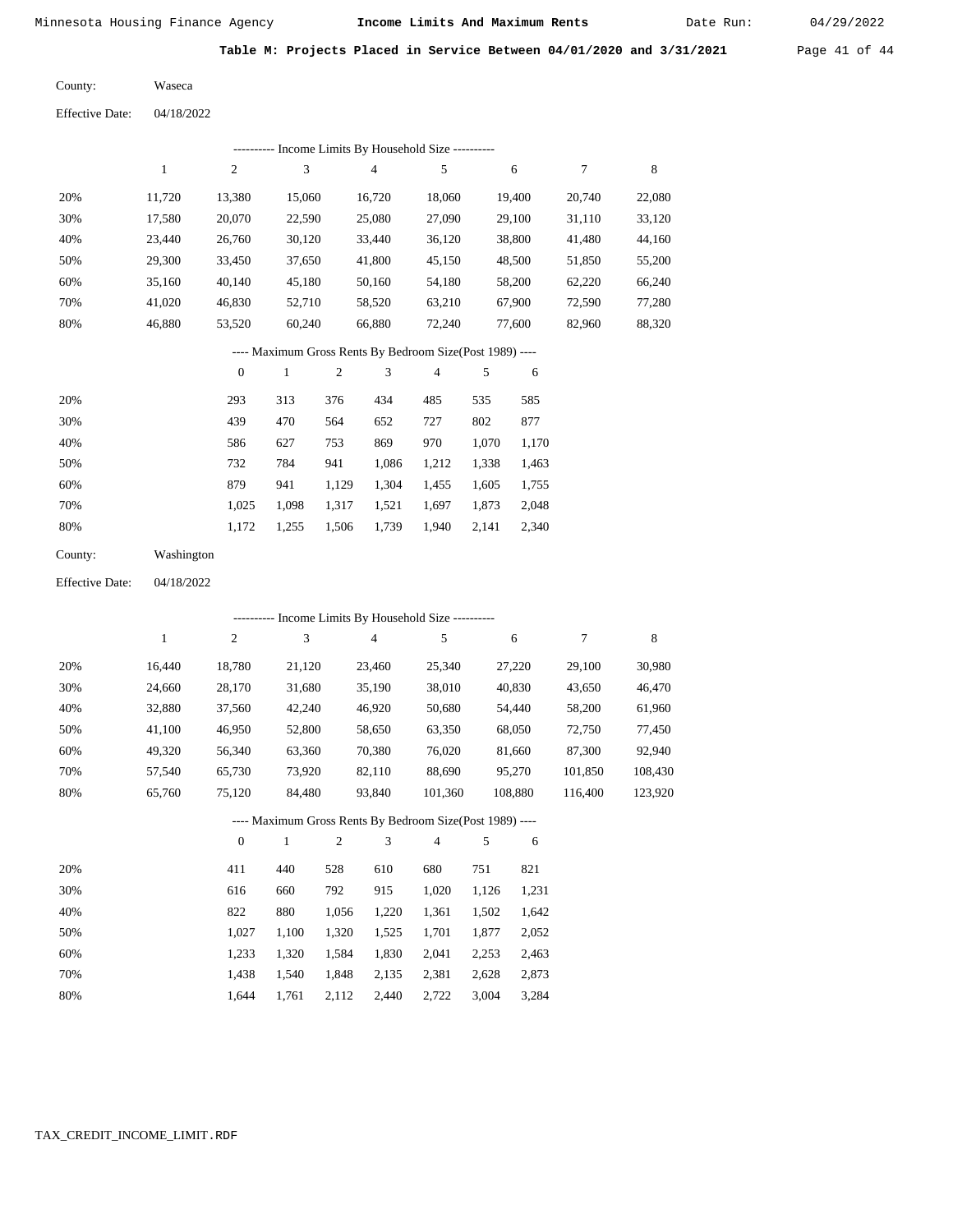Date Run:

**Table M: Projects Placed in Service Between 04/01/2020 and 3/31/2021** Page 42 of 44

Watonwan County:

04/18/2022 Effective Date:

|     | ---------- Income Limits By Household Size ---------- |        |                                                           |                |        |        |        |        |  |  |  |  |  |
|-----|-------------------------------------------------------|--------|-----------------------------------------------------------|----------------|--------|--------|--------|--------|--|--|--|--|--|
|     | 1                                                     | 2      | 3                                                         | $\overline{4}$ | 5      | 6      | 7      | 8      |  |  |  |  |  |
| 20% | 11.680                                                | 13.340 | 15,000                                                    | 16,660         | 18,000 | 19.340 | 20,660 | 22,000 |  |  |  |  |  |
| 30% | 17,520                                                | 20,010 | 22,500                                                    | 24,990         | 27,000 | 29,010 | 30,990 | 33,000 |  |  |  |  |  |
| 40% | 23,360                                                | 26,680 | 30,000                                                    | 33,320         | 36,000 | 38,680 | 41,320 | 44,000 |  |  |  |  |  |
| 50% | 29,200                                                | 33.350 | 37,500                                                    | 41,650         | 45,000 | 48,350 | 51,650 | 55,000 |  |  |  |  |  |
| 60% | 35,040                                                | 40,020 | 45,000                                                    | 49,980         | 54,000 | 58,020 | 61,980 | 66,000 |  |  |  |  |  |
| 70% | 40.880                                                | 46.690 | 52,500                                                    | 58,310         | 63,000 | 67.690 | 72,310 | 77,000 |  |  |  |  |  |
| 80% | 46,720                                                | 53,360 | 60,000                                                    | 66,640         | 72,000 | 77,360 | 82,640 | 88,000 |  |  |  |  |  |
|     |                                                       |        | ---- Maximum Gross Rents By Bedroom Size (Post 1989) ---- |                |        |        |        |        |  |  |  |  |  |

|     | $\mathbf{0}$ |       | $\overline{c}$ | 3     | 4     | 5     | 6     |
|-----|--------------|-------|----------------|-------|-------|-------|-------|
| 20% | 292          | 312   | 375            | 433   | 483   | 533   | 583   |
| 30% | 438          | 469   | 562            | 649   | 725   | 799   | 874   |
| 40% | 584          | 625   | 750            | 866   | 967   | 1,066 | 1,166 |
| 50% | 730          | 781   | 937            | 1,083 | 1,208 | 1,333 | 1,457 |
| 60% | 876          | 938   | 1,125          | 1.299 | 1,450 | 1,599 | 1,749 |
| 70% | 1.022        | 1.094 | 1,312          | 1,516 | 1,692 | 1,866 | 2,040 |
| 80% | 1,168        | 1,251 | 1,500          | 1,733 | 1,934 | 2,133 | 2,332 |
|     |              |       |                |       |       |       |       |

Wilkin County:

04/18/2022 Effective Date:

|     |              |                  |              |                |                | ---------- Income Limits By Household Size ----------    |       |        |        |        |
|-----|--------------|------------------|--------------|----------------|----------------|----------------------------------------------------------|-------|--------|--------|--------|
|     | $\mathbf{1}$ | $\boldsymbol{2}$ | 3            |                | $\overline{4}$ | 5                                                        |       | 6      | 7      | 8      |
| 20% | 11,680       | 13,340           | 15,000       |                | 16,660         | 18,000                                                   |       | 19,340 | 20,660 | 22,000 |
| 30% | 17,520       | 20,010           | 22,500       |                | 24,990         | 27,000                                                   |       | 29,010 | 30,990 | 33,000 |
| 40% | 23,360       | 26,680           | 30,000       |                | 33,320         | 36,000                                                   |       | 38,680 | 41,320 | 44,000 |
| 50% | 29,200       | 33,350           | 37,500       |                | 41,650         | 45,000                                                   |       | 48,350 | 51,650 | 55,000 |
| 60% | 35,040       | 40,020           | 45,000       |                | 49,980         | 54,000                                                   |       | 58,020 | 61,980 | 66,000 |
| 70% | 40,880       | 46,690           | 52,500       |                | 58,310         | 63,000                                                   |       | 67,690 | 72,310 | 77,000 |
| 80% | 46,720       | 53,360           | 60,000       |                | 66,640         | 72,000                                                   |       | 77,360 | 82,640 | 88,000 |
|     |              |                  |              |                |                | ---- Maximum Gross Rents By Bedroom Size(Post 1989) ---- |       |        |        |        |
|     |              | $\theta$         | $\mathbf{1}$ | $\overline{2}$ | 3              | 4                                                        | 5     | 6      |        |        |
| 20% |              | 292              | 312          | 375            | 433            | 483                                                      | 533   | 583    |        |        |
| 30% |              | 438              | 469          | 562            | 649            | 725                                                      | 799   | 874    |        |        |
| 40% |              | 584              | 625          | 750            | 866            | 967                                                      | 1,066 | 1,166  |        |        |
| 50% |              | 730              | 781          | 937            | 1,083          | 1,208                                                    | 1,333 | 1,457  |        |        |
| 60% |              | 876              | 938          | 1,125          | 1,299          | 1,450                                                    | 1,599 | 1,749  |        |        |
| 70% |              | 1,022            | 1,094        | 1,312          | 1,516          | 1,692                                                    | 1,866 | 2,040  |        |        |

1,168 1,251 1,500 1,733 1,934 2,133 2,332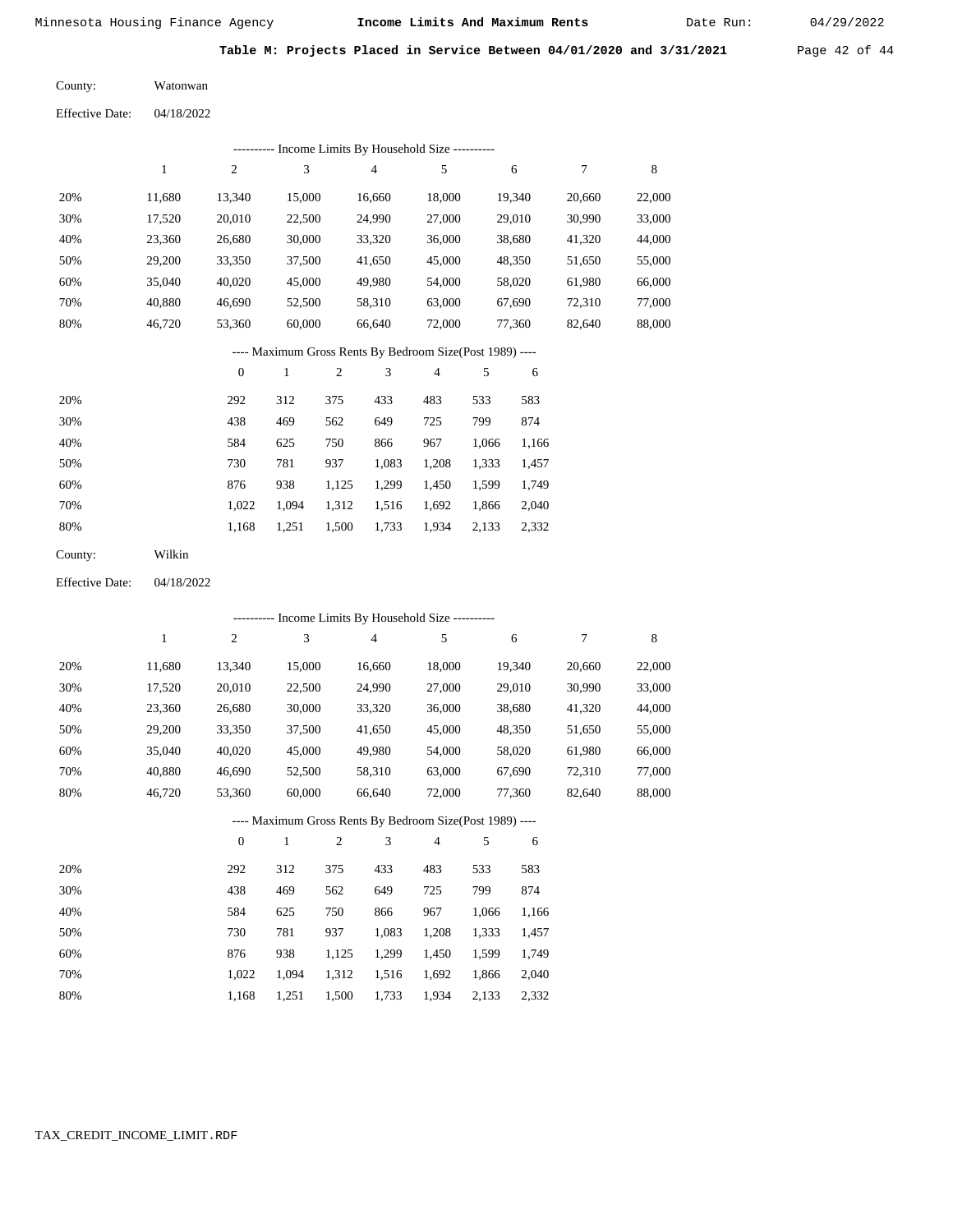Date Run:

**Table M: Projects Placed in Service Between 04/01/2020 and 3/31/2021** Page 43 of 44

Winona County:

04/18/2022 Effective Date:

|     | ---------- Income Limits By Household Size ---------- |        |        |        |                                |        |        |        |  |  |  |  |  |
|-----|-------------------------------------------------------|--------|--------|--------|--------------------------------|--------|--------|--------|--|--|--|--|--|
|     |                                                       | 2      | 3      | 4      | 5                              | 6      | 7      | 8      |  |  |  |  |  |
| 20% | 12.240                                                | 14,000 | 15.740 | 17,480 | 18,880                         | 20,280 | 21,680 | 23,080 |  |  |  |  |  |
| 30% | 18,360                                                | 21,000 | 23,610 | 26,220 | 28,320                         | 30,420 | 32,520 | 34,620 |  |  |  |  |  |
| 40% | 24.480                                                | 28,000 | 31,480 | 34,960 | 37,760                         | 40,560 | 43,360 | 46,160 |  |  |  |  |  |
| 50% | 30,600                                                | 35,000 | 39,350 | 43,700 | 47,200                         | 50,700 | 54,200 | 57,700 |  |  |  |  |  |
| 60% | 36,720                                                | 42,000 | 47,220 | 52,440 | 56,640                         | 60,840 | 65,040 | 69,240 |  |  |  |  |  |
| 70% | 42,840                                                | 49,000 | 55,090 | 61,180 | 66,080                         | 70,980 | 75,880 | 80,780 |  |  |  |  |  |
| 80% | 48,960                                                | 56,000 | 62,960 | 69,920 | 75,520                         | 81,120 | 86,720 | 92,320 |  |  |  |  |  |
|     |                                                       |        | $\sim$ | .      | $\alpha$ , $\alpha$ , $\alpha$ |        |        |        |  |  |  |  |  |

---- Maximum Gross Rents By Bedroom Size(Post 1989) ----

|     | $\theta$ |       | $\overline{c}$ | 3     | $\overline{4}$ |       | 6     |
|-----|----------|-------|----------------|-------|----------------|-------|-------|
| 20% | 306      | 328   | 393            | 454   | 507            | 559   | 611   |
| 30% | 459      | 492   | 590            | 681   | 760            | 839   | 917   |
| 40% | 612      | 656   | 787            | 909   | 1,014          | 1.119 | 1,223 |
| 50% | 765      | 820   | 983            | 1,136 | 1,267          | 1,398 | 1,529 |
| 60% | 918      | 984   | 1,180          | 1,363 | 1,521          | 1,678 | 1,835 |
| 70% | 1.071    | 1.148 | 1,377          | 1,590 | 1,774          | 1,958 | 2,141 |
| 80% | 1,224    | 1,312 | 1,574          | 1,818 | 2,028          | 2,238 | 2,447 |
|     |          |       |                |       |                |       |       |

Wright County:

04/18/2022 Effective Date:

|     |              |              | ---------- Income Limits By Household Size ----------    |                |                |                |       |         |         |         |
|-----|--------------|--------------|----------------------------------------------------------|----------------|----------------|----------------|-------|---------|---------|---------|
|     | $\mathbf{1}$ | 2            | 3                                                        |                | $\overline{4}$ | 5              |       | 6       | 7       | 8       |
| 20% | 16,440       | 18,780       | 21,120                                                   |                | 23,460         | 25,340         |       | 27,220  | 29,100  | 30,980  |
| 30% | 24,660       | 28,170       | 31,680                                                   |                | 35,190         | 38,010         |       | 40,830  | 43,650  | 46,470  |
| 40% | 32,880       | 37,560       | 42,240                                                   |                | 46,920         | 50,680         |       | 54,440  | 58,200  | 61,960  |
| 50% | 41,100       | 46,950       | 52,800                                                   |                | 58,650         | 63,350         |       | 68,050  | 72,750  | 77,450  |
| 60% | 49,320       | 56,340       | 63,360                                                   |                | 70,380         | 76,020         |       | 81,660  | 87,300  | 92,940  |
| 70% | 57,540       | 65,730       | 73,920                                                   |                | 82,110         | 88,690         |       | 95,270  | 101,850 | 108,430 |
| 80% | 65,760       | 75,120       | 84,480                                                   |                | 93,840         | 101,360        |       | 108,880 | 116,400 | 123,920 |
|     |              |              | ---- Maximum Gross Rents By Bedroom Size(Post 1989) ---- |                |                |                |       |         |         |         |
|     |              | $\mathbf{0}$ | 1                                                        | $\overline{2}$ | 3              | $\overline{4}$ | 5     | 6       |         |         |
| 20% |              | 411          | 440                                                      | 528            | 610            | 680            | 751   | 821     |         |         |
| 30% |              | 616          | 660                                                      | 792            | 915            | 1,020          | 1,126 | 1,231   |         |         |
| 40% |              | 822          | 880                                                      | 1,056          | 1,220          | 1,361          | 1,502 | 1,642   |         |         |

| 40% | 822   | 880         | 1,056 1,220 1,361 1,502 1,642       |             |  |
|-----|-------|-------------|-------------------------------------|-------------|--|
| 50% | 1.027 |             | 1,100 1,320 1,525 1,701 1,877 2,052 |             |  |
| 60% | 1.233 |             | 1,320 1,584 1,830 2,041 2,253 2,463 |             |  |
| 70% | 1.438 |             | 1,540 1,848 2,135 2,381 2,628 2,873 |             |  |
| 80% | 1.644 | 1,761 2,112 | 2,440 2,722                         | 3,004 3,284 |  |